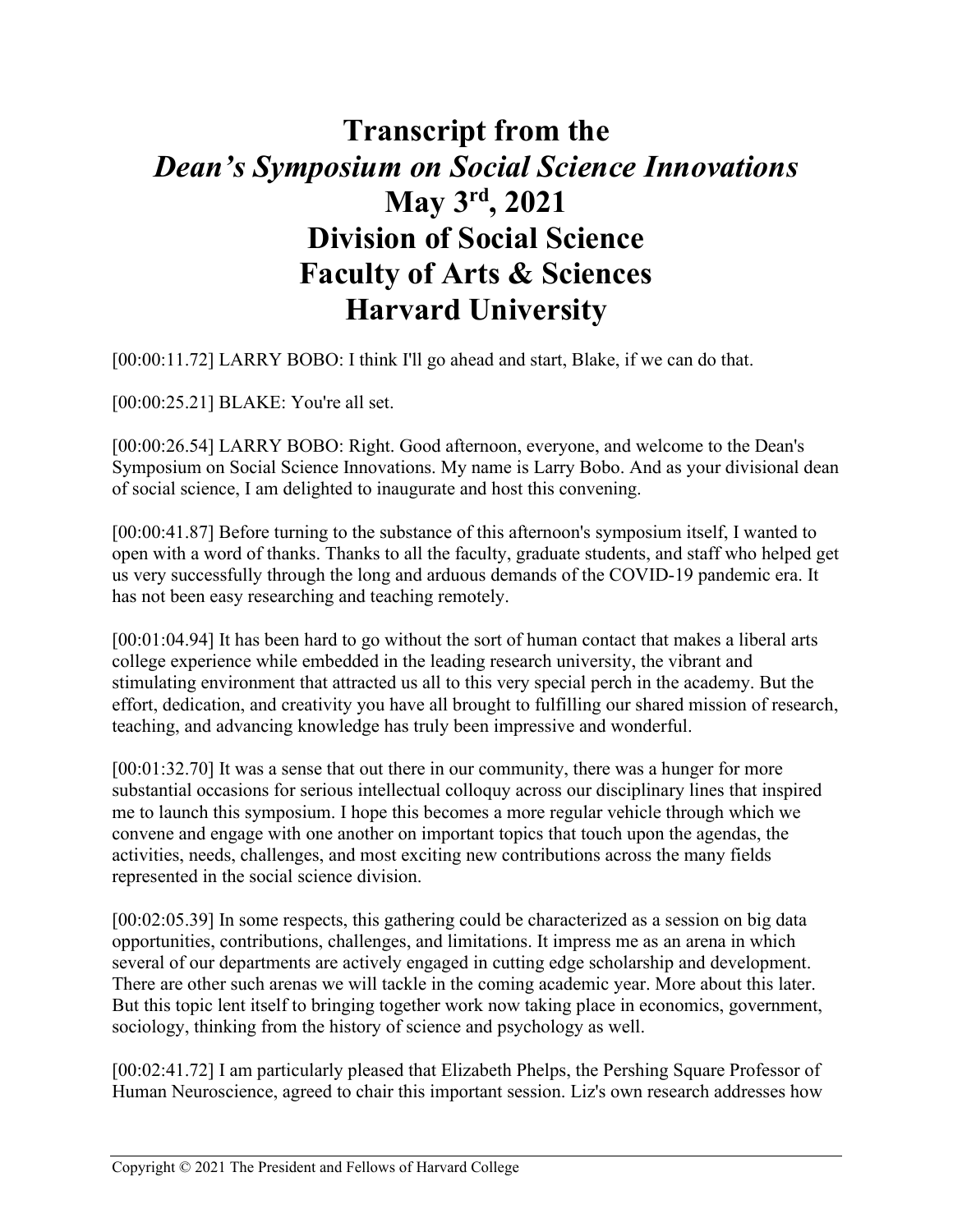emotional states affect our lives and how even very seemingly subtle variations in these emotions can alter our thought and action. And she uses a very diverse arsenal of methods of data collection from behavioral studies and physiological measurements to microbiome assays, functional magnetic resonance imaging to computational modeling and more in her research.

[00:03:19.28] It's my pleasure at this point to turn the session over to Liz who will explain the rules of the road for posing questions as well as introduce each of our speakers and keep us all on track. Liz, the floor is yours.

[00:03:33.66] ELIZABETH PHELPS: Thank you, Dean Bobo. So welcome to the symposium. I'm honored to be able to serve as your chair and moderator. Just a few rules of the road before we get started. We have three speakers talking about their use of big data in the social sciences from different perspectives and one discussant. I will introduce each speaker in turn.

[00:03:54.29] This will be followed by an opportunity for you to ask questions. So we're asking that you use the Q&A function on Zoom to enter your questions. And then I will moderate that discussion at the end of today's symposium. If you have a particular speaker you want to address your question, please indicate who that is. Or let us know if it's a question for the entire panel.

[00:04:21.86] So I want to get us going. Without further ado, I'm going to introduce our first speaker. Our first speaker is Raj Chetty. He's the William A. Ackman professor of Public Economics and the director of Opportunity Insights which uses big data to understand how we can give children from disadvantaged backgrounds better chances of succeeding. Dr. Chetty is an economist whose research combines empirical evidence and economic theory to help design more effective government policies. The title of his talk today is leveraging administrative data to improve equality of opportunity. So, Dr. Chetty, take it away.

[00:04:59.90] RAJ CHETTY: Thanks so much, Professor Phelps. Thanks, Dean Bobo, for organizing the symposium and for including me. It's a pleasure to be a part of this distinguished panel, and thank you all for joining. So I'm going to share my screen here. Hopefully you're all seeing some slides.

[00:05:12.98] So I'm going to talk about how administrative data, in particular data from government records, has I think really opened up tremendous possibilities in social science research. And I'm going to focus specifically on an example that our team has been studying over the past several years, which is on equality of opportunity and how to give, as Professor Phelps was saying, kids from disadvantaged backgrounds better chances of succeeding.

[00:05:38.74] And so I'm going to talk about how modern data is allowing us to really understand that question in a very granular way. But I'm going to start at a much bigger picture level by talking about the American dream, which is, of course, a complex, multifaceted concept that can mean different things to different people.

[00:05:56.18] But I want to distill it to a single statistic that some colleagues and I set about to measure in a paper a few years ago, which is a traditional way that people have conceptualized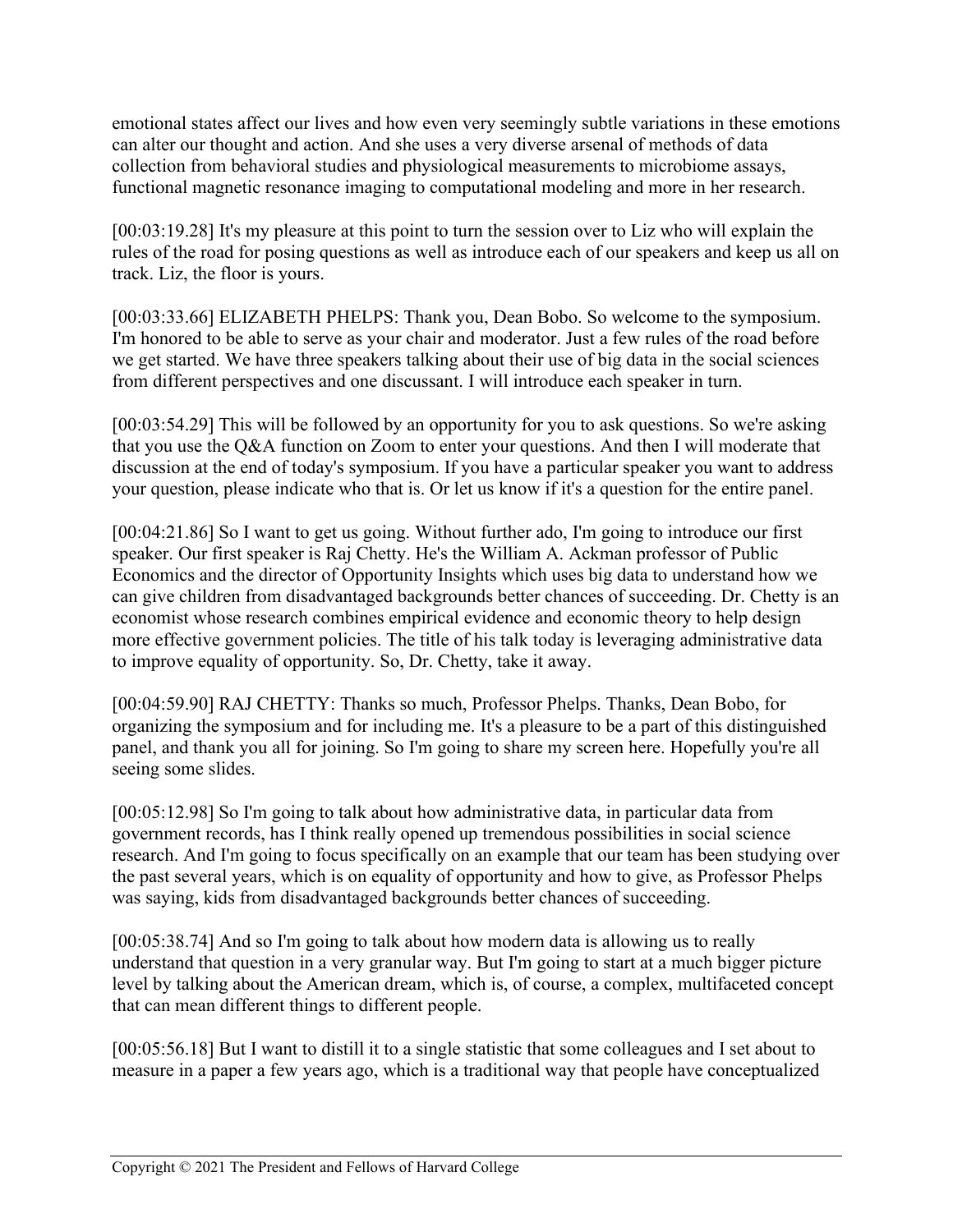the American dream-- the idea that this is a country where through hard work, any child should have the chance of rising up and achieving a higher standard of living than their parents did.

[00:06:16.46] And so what we set out to do is assess the extent to which America actually lives up to that aspiration both today and historically. And we measured a very simple statistic-- what fraction of children go on to earn more than their parents did, measuring both parents' and kids' incomes in their mid 30s, and adjusting for inflation. And you can see the data here plotted by the year in which the child was born. You can see that kids born in the middle of the last century was a virtual guarantee that you were going to achieve the American dream. 92% of children born in 1940, we estimate went on to earn more than their parents did.

[00:06:54.51] But if you look at what has happened over time, you see a dramatic fading of the American dream such that for children born in the middle of the 1980s who are turning 30 around now, it's become a 50-50 shot, essentially a coin flip, as to whether you're going to do better than your parents.

[00:07:11.21] And so motivated by this broad trend in our research group, we and many other social scientists are very interested in understanding what is driving this trend and ultimately what we might be able to do to reverse it. Now, traditionally, when social scientists were faced with a problem like this, we had relatively limited data to rely on.

[00:07:29.69] So if you look at the data points plotted on the slide, for instance, and think about what might have changed in the US economy society over the past half century, there are numerous things that you might think of, from fundamental changes in industrial structure, global competition, to increasing segregation, civil rights movement-- lots of things that could have played a role. And so it becomes very difficult to disentangle the role of specific factors when you're forced to rely on broad, aggregate comparisons like this over time or if you're to look across countries, which is another approach that social scientists have traditionally used.

[00:08:05.44] Big data, and in particular, the type of data I'm going to focus on, administrative data from government sources, has really in the past 10 years opened up tremendous possibilities and being able to study questions like this in a much more precise way by unpacking these national trends. And so just to tell you a bit about how we approach that in our research group, the Opportunity Insights, what we're doing is using big data broadly to study how to increase upward mobility in various ways. And the starting point for a lot of our work and what I'm going to show you today is the construction of a longitudinal data set-- that is a data set that allows you to follow people over time-- which we construct from anonymized tax and census records covering all Americans over the past 30 years.

[00:08:51.71] So this is really an incredible data set in terms of scope and scale. Think of every person in America has a 30 row block in this data set spanning 30 years, giving us information about their incomes, of course, which you'd seen tax returns, but linkages between parents and children, where people live, information about where they're employed. So very detailed information in an 8 billion row data set covering essentially everybody who's been in the United States over the past 30 years.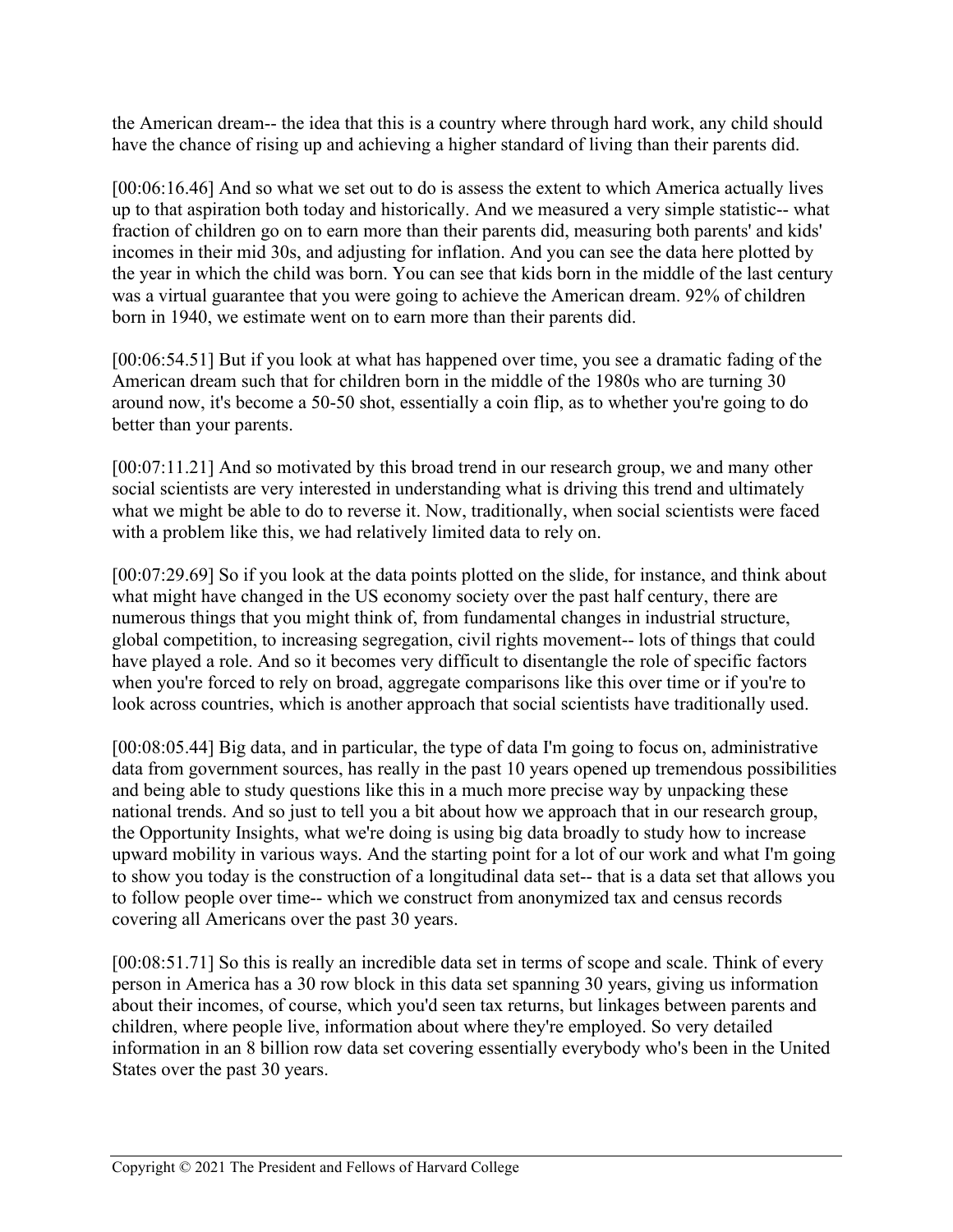[00:09:23.23] Now that data which our team set up for analysis about 10 years ago and now is used by something like 100 researchers around the US, really, I think, opens up lots of different possibilities for questions one can analyze. What I'm going to show you today is how those data have allowed us to analyze local differences in upward mobility in a way that I think can really shed light on the drivers of the fading of the American dream, and what we might be able to do going forward to increase upward mobility in the US.

[00:09:55.21] So to do that, I'm going turn to showing you the data in this map here, which shows you the geography of upward mobility in the United States. I'm going to start by describing how we construct this map and then discuss what I think we learn from it. So what we did to construct this map is took data on 20 million kids and their parents, essentially all kids in the United States born in the early 1980s.

[00:10:20.41] And we mapped them back to the area in which they grew up, dividing the US here into 740 different metro and rural areas. And in each of those areas we construct a simple measure of upward mobility. We ask what is the average income at age 35 for kids who grew up in low income families. That is families at the 25th percentile of the national income distribution. That's families earning about \$27,000 a year.

[00:10:47.68] The map is colored. So that blue green colors represent areas with higher levels of upward mobility and red colors represent areas with lower levels of upward mobility. If you start by looking at the scale in the lower right side of the screen, you can see that there's an enormous spectrum in terms of rates of upward mobility in the United States in parts of the center of the country. For instance, places like Dubuque, Iowa, kids who are starting out and families making about \$27,000 a year themselves, one generation later, are earning more than \$45,000 a year. So a substantial amount of upward mobility across a single generation.

[00:11:24.13] In contrast, if you look at much of the Southeast or a place like Charlotte, North Carolina, for example, you see that kids starting out and families at the same level of income are ending up actually with lower average incomes one generation later. And so to the question of whether the US is really a land of opportunity, you can see that even today in the current generation, there are some places where kids truly have great chances of rising up. There are other places where, today, kids' chances of escaping poverty unfortunately remain quite low.

[00:11:58.40] We did not have access to this sort of information 10 years ago. This is only feasible because of having the enormous sample sizes provided by government data, in this case from tax records that allow us to essentially look at everybody in the United States and track them longitudinally over a 30-year period, which, if you can imagine, trying to survey people on the scale over 30 years would be an incredibly challenging activity. And so it's really these data that open up an analysis like this.

[00:12:26.55] Now, when you look at a map like this, naturally from a scientific perspective, we are interested in understanding what is driving these differences in upward mobility that we're seeing across areas. And I think that question is also of great interest from a policy perspective because if we can figure out what's going on in the blue green colored parts of the map, perhaps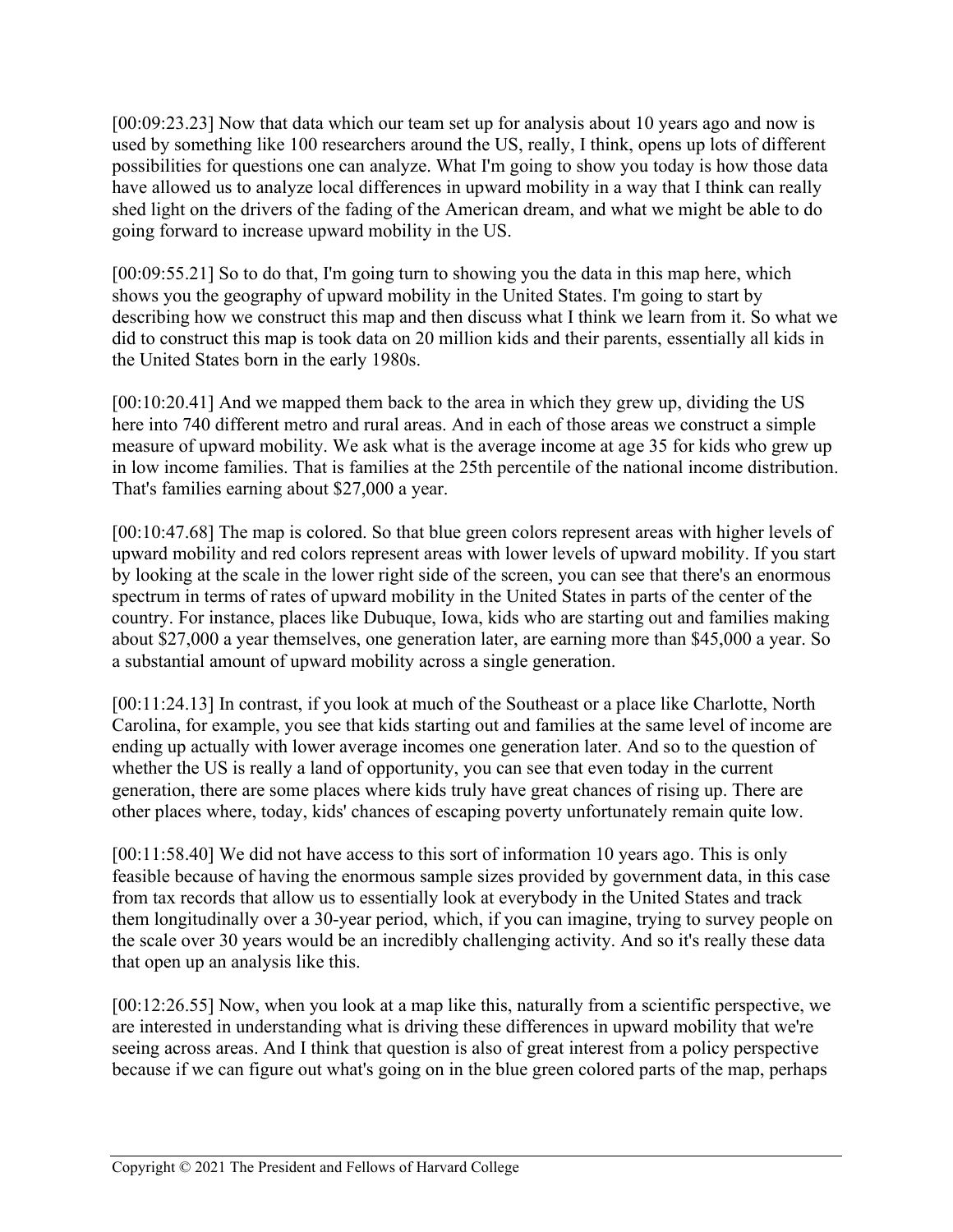we can figure out how to implement solutions in the red and orange colored parts of map that would lead to higher levels of upward mobility.

[00:12:53.08] Now you can see the broad regional variation in upward mobility in this map for yourself. Higher levels in much of the Midwest, lower levels in the Southeast and the industrial Midwest-- places like Cincinnati, Detroit, and so forth. What we've been doing in our research group is conducting a series of studies to essentially understand what is driving this variation and what can we learn from a policy perspective going forward to improve upward mobility.

[00:13:20.42] So what I'm going to do here is now, in the interest of time, just give you a brief snapshot of what I think we've learned from that type of analysis. And so to do that, to go further, what we did after constructing this map at the broad national level is to zoom in to more of a local level. And to show you that data, I'm going to toggle over to this website- opportunityatlas.org-- which is a freely available website that you can visit yourself.

[00:13:49.13] And the way this website works is, you can enter in any address, very much like a Google map, and literally zoom in to look at levels of upward mobility not just at the National level-- here, I'm showing you the same map that I started out with. But now I'm going to enter an address in New York, and we can literally zoom in and look at the same statistics that I've just been sharing with you-- census tract by census tract in New York City.

[00:14:15.13] And the first thing I'd like you to see here is-- if you look at the spectrum of colors on your screen, you can see that you can go from the darkest red colors to the deepest blue colors within New York City by just going two miles down the street, right? And so a different way to say that is you can go from Alabama to Iowa in terms of rates of upward mobility just within New York or really within any city.

[00:14:36.97] And so what that shows us-- being able to zoom into this even more granular level-- is that the roots of upward mobility are not about differences across states or differences across cities, but rather differences across city blocks where we're seeing kids have incredibly different opportunities. The particular address that I entered here, 530 Sutter Avenue, is one of the largest public housing projects in New York called the Van Dyke Houses. And I'm just going to zoom in there a little bit further. And what you can do with these data is look at the data not just in aggregate but separately by race and ethnicity or by gender.

[00:15:11.69] And so if I click on Black Americans here to focus specifically on the outcomes of Black kids growing up in these neighborhoods, you see a striking pattern in this case, which is that kids growing up in this Brownsville area of Brooklyn, north of a street called Dumont Avenue, really unfortunately have very poor prospects of rising up. They have average incomes of only \$18,000 a year in adulthood for kids who grew up in the Van Dyke houses.

[00:15:36.56] But what's striking and interesting about this particular example is if you just go across the street south of Dumont Avenue, you see that kids growing up there have average incomes of \$29,000 a year. So if you just cross the street, you have quite different prospects. And it turns out just south of Dumont Avenue, there's a mixed income housing development that was developed by a congregation about 30 years ago. And our sense is that's part of the reason why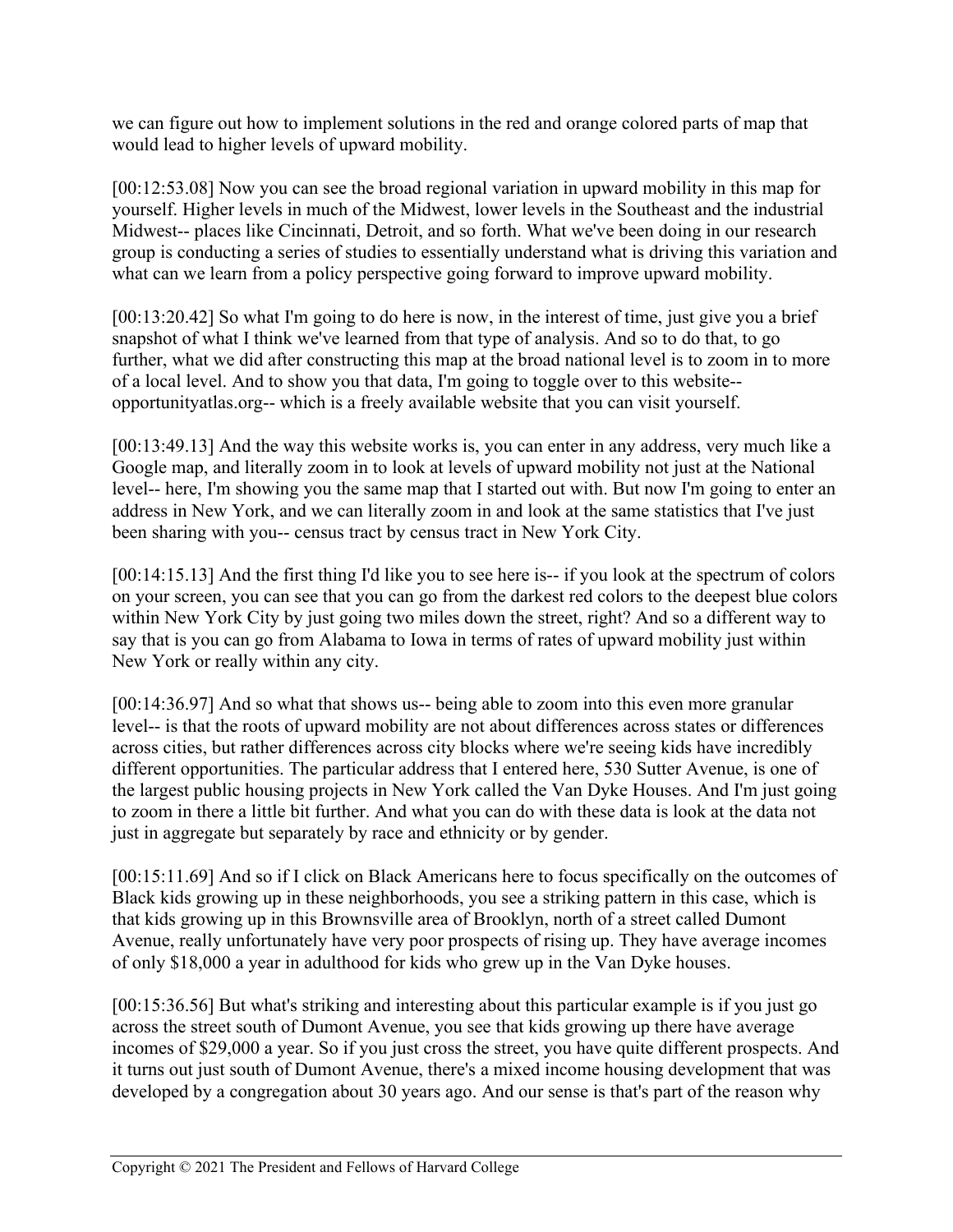you're living in a different environment with less concentrated poverty, you see very different outcomes for kids.

[00:16:05.61] So as you can imagine, this very granular variation gives us great precision now in trying to understand what drives these differences in upward mobility and what we might be able to do about it. So going back to the slides using that data, a number of scholars have exploited this data to try to study what is it about neighborhood environments that are leading to such different outcomes for children.

[00:16:31.89] And so just to pick one example, here, I'm taking a paper by our colleague Rob Sampson in the sociology department who builds upon this data merged with some very nice data he's collected in Chicago to really show how the toxicity of neighborhoods defined in certain ways in terms of violence and incarceration is very highly predictive of differences in outcomes for children.

[00:16:55.86] So when we're able to put out data like this in a way that respects privacy-- and I know Gary King is going to talk more about this in a second. We use a tool developed by our colleagues in the computer science department called differential privacy to release all of the data that I've been showing you in a private manner that doesn't compromise any one individual's data.

[00:17:15.75] What that enables is scholars like this, like Rob Sampson and his graduate student, Robert Manduca, were able to do a downstream analysis that then really digs in and figures out what's driving these differences across places. And I think that opens up tremendous possibilities in the field. It's not just established scholars like Rob Sampson who are able to do that type of work.

[00:17:36.93] One of the things that I had not envisioned when starting to do this work is big data I think also makes this kind of information much more accessible to our students. So I teach introductory economics class called Economics 50 which many freshmen and sophomores take at Harvard. And the first assignment in that class is to take the Opportunity Atlas, look up the neighborhood where you grew up, and then talk about and try to understand how your prospects might have been very different if you had grown up in a different part of your city and try to understand why that might be the case.

[00:18:08.81] And just to illustrate the creative things that our students are able to do with this data, here I'm showing you a slide from a project by a student, Naomi Vickers, from this class, who's from Richmond, Virginia. And she noticed a very striking pattern which is if you look at maps of redlining from the 1930s-- so some of you might know that this was essentially credit scoring that the government did that was based on race, among various other factors, that ended up classifying some neighborhoods as being less creditworthy than others. She shows that those classifications persist to the present day in terms of the economic opportunities of children, showing the incredible lasting legacy of, I think, some of the institutional factors that led to segregation in the United States.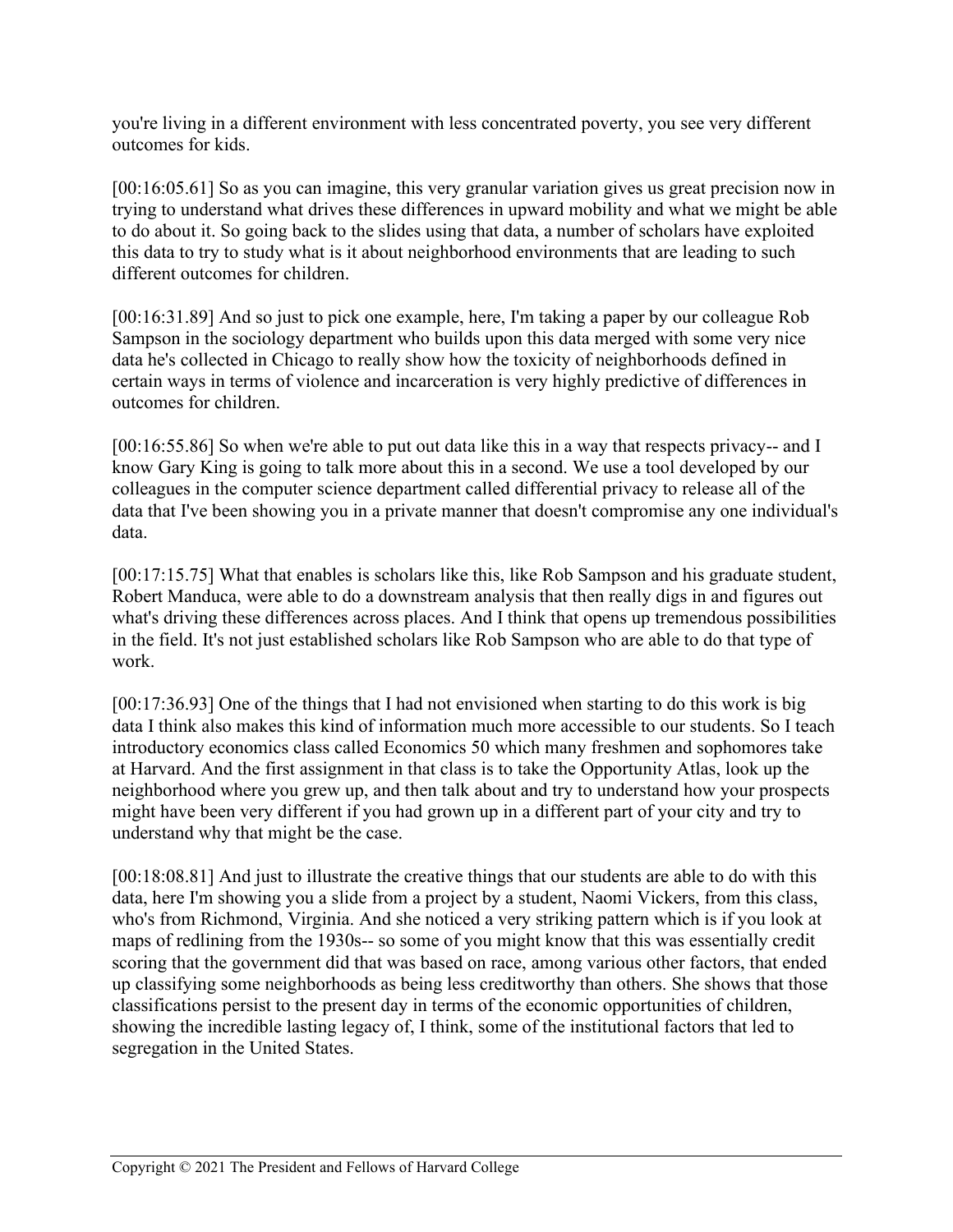[00:18:51.62] And so this kind of work by many scholars, including our own team, has led to an understanding of what some of the characteristics are of neighborhoods that tend to promote upward mobility. Here, I just summarize them briefly in the interest of time. They tend to be places that have lower levels of poverty, more stable family structures-- so they tend to statistically be places that have more two parent families. They tend to be places, as you might expect intuitively, with better quality schools. And they tend to be areas with higher levels of social capital. So, places where someone else might help you out even if you're not doing well.

[00:19:28.91] Now, social capital-- just focus on that factor for a second. That's a complex factor that can be very difficult to measure in practice. And that's a limitation of the type of government data I'm talking about where we're not able to measure something like social capital super precisely. This sets up, I think, some of the issues that Gary is going to talk about in his talk where I think private sector data, for instance, from companies with social networks, have tremendous potential in enhancing our understanding of those types of factors.

[00:19:58.61] So what I want to do in the last couple of minutes-- I've shown you how these types of data, I think, can really enhance our understanding from a research and scientific perspective, in terms of what's driving these differences in upward mobility across areas. I also want to note that for those who are in this literature, you might know that a lot of what I'm showing you here is correlational. We and others have done a lot of work looking at families that move across neighborhoods either voluntarily or as part of randomized experiments where some families are given housing vouchers to move to higher opportunity neighborhoods.

[00:20:30.71] And from that analysis, we now have a pretty clear consensus in the literature that a lot of the variation we're seeing is driven by the causal effects of place rather than different types of people living in different places. And so all of that, I think, sets us up well for what I wanted to cover in the last couple of minutes here, which is how I think we can take this type of research and really have an impact on policy to try to change the way we do things in the United States to increase opportunity for everyone.

[00:20:59.36] And so in light of the type of evidence I've been showing you here, in our group, we basically organize our efforts to translate research into policy into three broad areas, which I think follow logically from this perspective that the roots of opportunity are very local, and they're heavily determined by where kids grow up.

[00:21:18.01] So one approach is to try to reduce segregation. If you see that there's a higher opportunity area down the street in your neighborhood, you might ask, well, can we help more low income families move to those high opportunity areas? And so I'll talk a bit about how that is one approach that I think is potentially scalable and something very tangible that we can do.

[00:21:39.04] Of course, we can't possibly move everyone to a higher opportunity area. And so it's also important to think about how we bring opportunity to people living in lower opportunity places at present. And so that's the second area of place based investments. And then finally, once kids turn 18, of course, the key touchpoint for most kids is not where they're living, not their household, but rather where they're going to college, for many children. And so I think there's a big role that institution of institution of higher education, including Harvard, can play in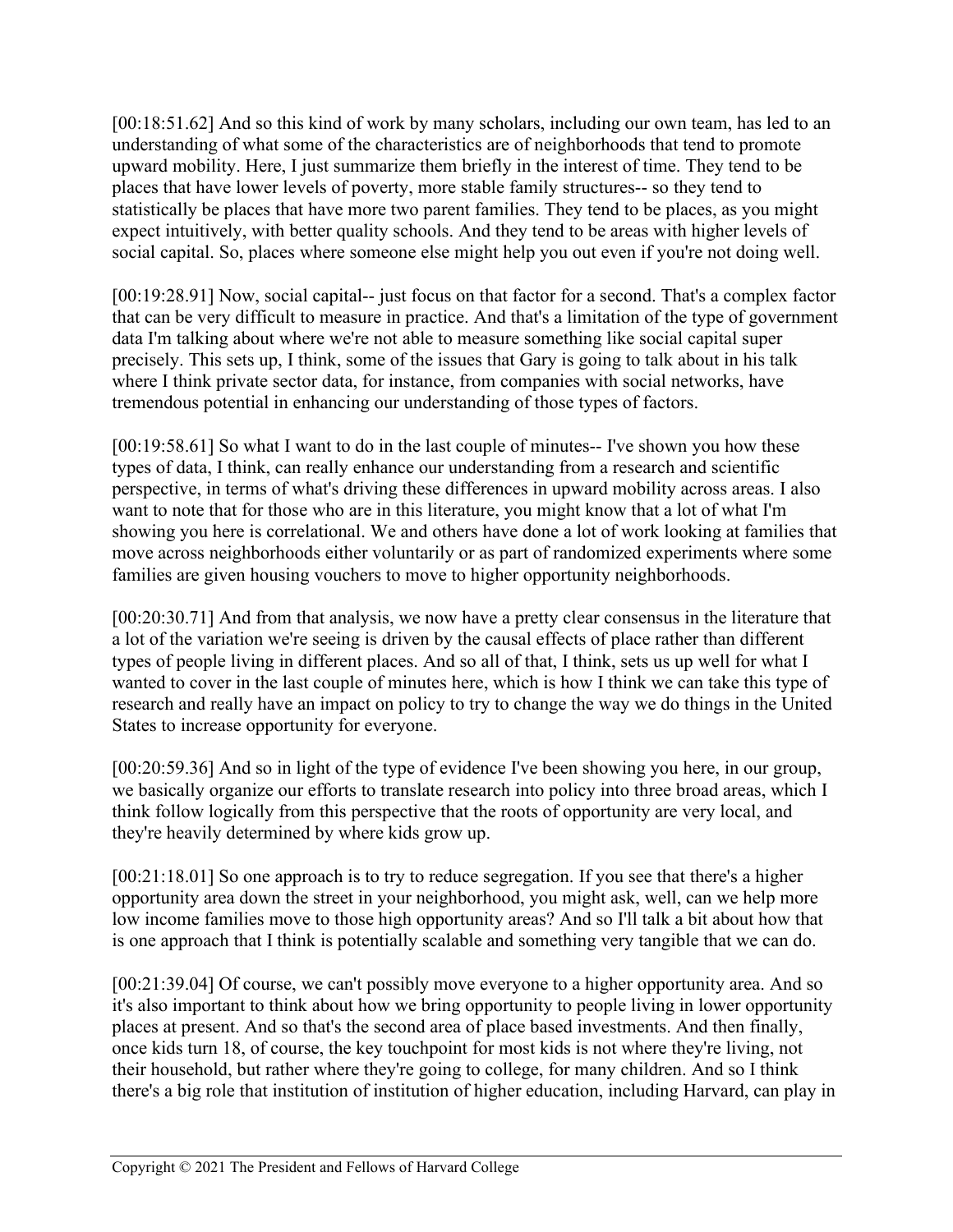amplifying the impacts of colleges on upward mobility. And that's another area where we're also focusing.

[00:22:17.89] So what I'm going to do here is just briefly show you, focusing on that first bucket of reducing segregation, how there can be a very direct translation from these sorts of data to impacts on policy. And then I'll conclude. So to give you a very concrete sense of that, I'm going to show you another snapshot from the Opportunity Atlas here from the city of Seattle where you see the same mix of red and blue color. Some high opportunity neighborhoods, some low opportunity neighborhoods.

[00:22:46.33] But what we've done here is superimposed in the bright green dots that you see, the most common locations for families receiving housing vouchers, that is, rental assistance from the government. Currently, some of you might know that we spend about \$45 billion per year in the United States on affordable housing programs that are intended to give families access to better neighborhoods. But surprisingly, when you look at this map, you see that most of the families that are receiving these vouchers, which are worth about \$1,500 a month, are still living in low opportunity areas. Despite getting that assistance, these dots are clustered in the red and orange colored parts of Seattle rather than the blue green colors, right?

[00:23:25.48] So when we saw this data, we teamed up with the Seattle and King County Housing Authorities to ask, "why is that the case?" And is it possible for us to maybe help more families move to high opportunity places by assisting them in the housing search process? So what we did is designed a randomized trial to help families that are receiving housing vouchers move to high opportunity neighborhoods if they want to.

[00:23:49.42] And specifically, what we did in that trial is gave half of the families randomly selected some additional services when they came in to apply for a voucher. Think of it as essentially assistance in the search process, connecting you with a landlord, a little bit of financial support, helping you identify properties and high opportunity neighborhoods that might work for you, et cetera.

[00:24:10.55] And so the goal here was to test are families not moving to these high opportunity areas because they have some preference not to do so, because they're maybe close to their family or close to their job? Or are there these small barriers that are preventing families from moving to neighborhoods where we know their kids would do much better, and they're just not able to get there for some reason?

[00:24:30.29] And so here are the results of that trial, just very simple. It's a randomized experiment. In the control group, only 14% of families use their vouchers to move to high opportunity areas. That jumped to 54% in the treatment group. And we estimate that the families in the treatment group that move to these higher opportunity places, their kids will go on to earn, on average over their lifetimes, about \$200,000 more. So a small intervention, as you can see here, has a dramatic effect on the effectiveness of this existing government program.

[00:25:03.01] Now I want to flag here that another, I think, limitation of this pure big data sort of approach which is-- we might be interested then in understanding why was this program so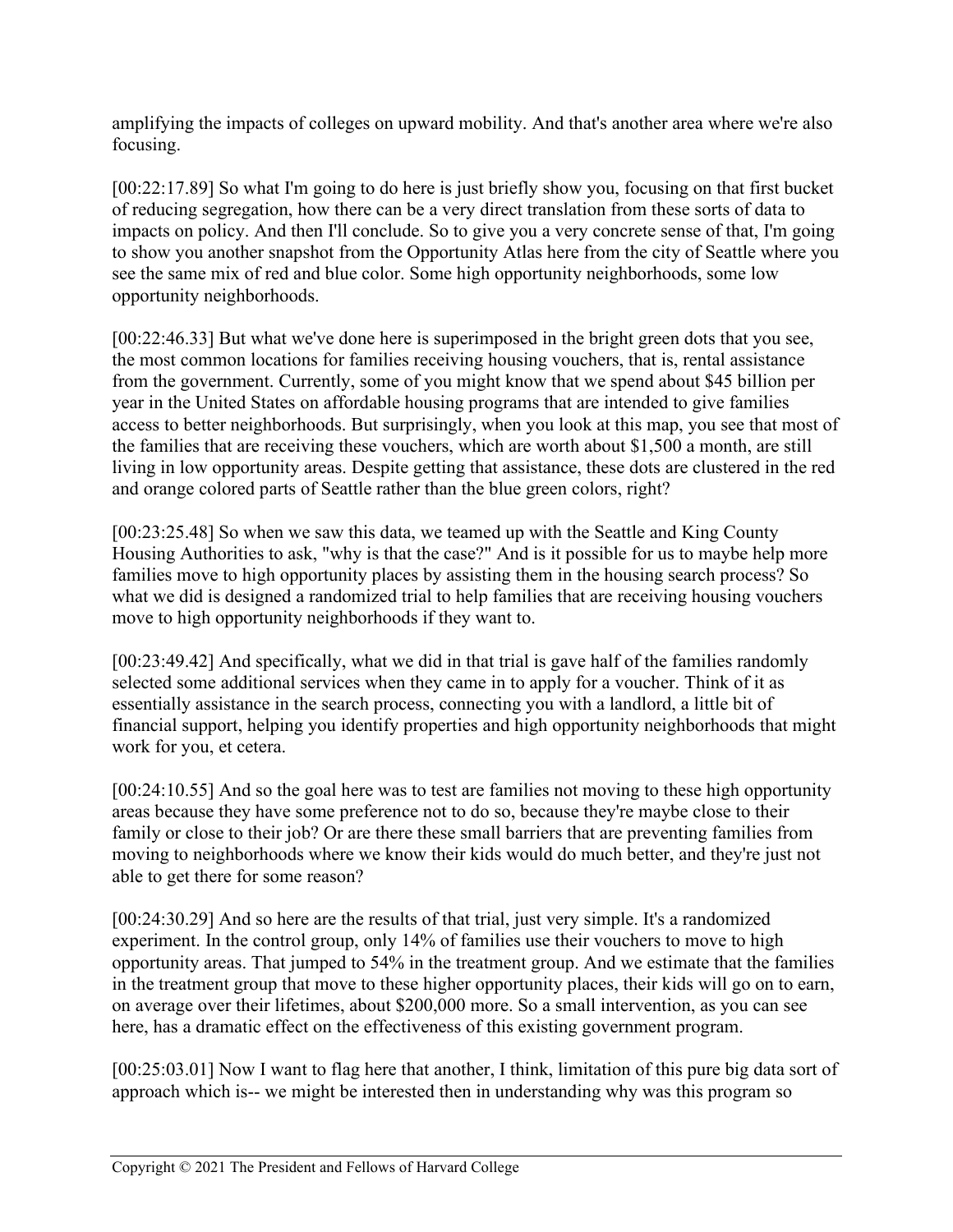effective, what are the barriers that are preventing families from moving to higher opportunity areas. And this is where I'm anticipating what Mario is going to talk about-- And I've learned a lot from type of work Mario and others have done-- ethnographic work.

[00:25:28.31] We, as a complement to our study, work with sociologists to interview 200 of families that participated in this experiment and tried to identify some of the mechanisms that were preventing them from moving to these higher opportunity places. And you can see for yourself some of the remarks. They highlight things like the emotional and psychological support that came from the counselor who was helping them find housing, the connections with landlords, the short term financial assistance. Basically this customized support package really made the government assistance much more effective.

[00:26:00.98] So why does this kind of work matter? Last thing I'm going to show you. So in light of this research, there was... with bipartisan support a bill passed in Congress a couple of years ago to expand what we did in Seattle to cities across the country; they allocated \$65 million to do similar demonstrations in cities across the United States. And most recently, there's now been a \$5 billion per year expansion proposed of the housing voucher program again with bipartisan support in light of this work that I think has the potential to have an impact on thousands of kids and millions of kids across the United States in terms of where they're growing up and what their opportunities are.

[00:26:41.38] So just to conclude, I want to emphasize that I've focused here on one particular approach that I think stems from these data that tackle some of these challenges facing our society in terms of inequality and opportunity, reducing segregation. But by no means is that the only approach we should take. I think it's very important to think about other complementary strategies. And we're pursuing similar work in other spaces along the lines of what I've been showing you here, again, facilitated by the availability of modern administrative data.

[00:27:09.56] So let me end by just sharing what I hope will be two broad themes that you take away from this. I think the availability of modern data has really transformed our ability to study critical questions of our time. And I hope some of you will be interested in connecting with our team. You can read more on this website or email us if you're interested in using some of this data yourself.

[00:27:28.87] And then more substantively, for those who are listening and are interested in these issues, I hope one message that comes from this is if you take that initial slide of the fading American dream, that can kind of seem like a depressing figure and a daunting fact. How can you have an impact on such a big thing as any one person? But I hope some of these data I've shared today will show you that we can have a big impact in our own neighborhoods, in our own universities, in our own institutions to create better opportunities for all. Thank you so much.

[00:28:01.24] ELIZABETH PHELPS: Great. Thank you so much, Dr. Chetty. That was so interesting. I'm going to be following up with you myself at some point about that. So our next speaker is Gary King. Oh, sorry. Before I introduce Dr. King, I just want to say, if you have a question that's specifically for Dr. Chetty, go ahead and enter it at any time in the Q&A. I'm not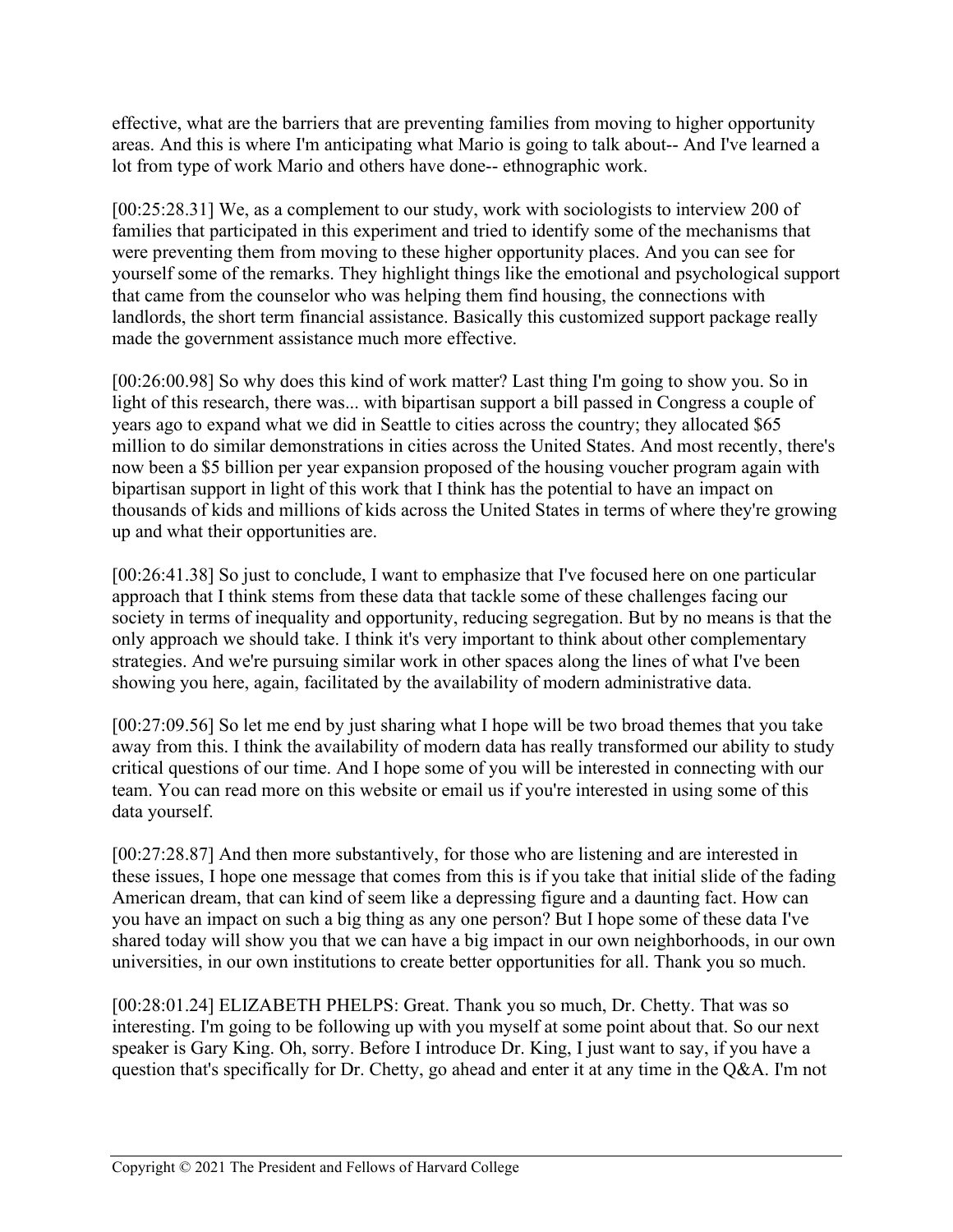going to be reading any of these questions until the end, but you can start to enter questions as they come up.

[00:28:30.00] All right, so now our next speaker is Dr. Gary King. He is the Albert J. Weatherhead III University Professor and Director of the Institute for Quantitative Social Science. Dr. King is a political scientist who develops and applies empirical methods in many areas of social science, focusing on innovations that span the range from statistical theory to practical application and topics from fairness in legislative redistricting to improving social security forecasts.

[00:29:01.47] The title of his talk today is 'new leverage from partnering with private enterprises generating important sources of big data'. So Dr. King--

[00:29:11.61] GARY KING: Thanks, Elizabeth. And thanks, Raj, for an incredible talk on the importance of data from government. I'm going to talk about the importance of data from industry to complement what you talked about. But to do that, I thought I would start with something that really pissed me off just to give you a feeling.

[00:29:34.29] So in 1995, I got my copy of Science Magazine which I subscribe to, have subscribed to since then. And they had an article, and this was the article in 1995. They did a perfectly great survey of 60 scientists and social scientists and others and asked them-- those at the frontier-- they considered it the frontier-- and they asked them what they see for the future of science. OK, so what did 60 scientists and social scientists forecast in 1995? There were physical and natural scientists and there were social scientists.

[00:30:06.84] The physical and natural scientists talked about breathtaking discoveries and inventions and engineering marvels and problem solved, and it was really inspiring. The social scientists-- there were a smaller number of them. But every single one of them mentioned zero discovery, zero invention, zero engineering marvels, no problem solved, no public policies that we were going to contribute to-- nothing. What did they talk about? They talked about the fact that we studied this. And over the next 25 years, we're going to study that, right, which is a very nice thing. It's very nice that we study different things. But that's different than solving problems.

[00:30:44.34] So fortunately, the social scientists in 1995 were wrong. Since then we have made spectacular progress much due to new data sources like some of the great work that Raj just described. Where do we get the data from this is the real question. Where do we get the data about the social world that we study?

[00:31:07.11] Well, not long ago, we had access to almost all the data about those people and groups and societies because we either created it inside the university, we obtained it from governments, or we purchased it from willing industry partners. And we sort of had-- we didn't have everything. But we had lots and lots of stuff.

[00:31:27.45] Today, we have more data than ever before. And that has created these incredible innovations, this incredible progress. But we have a smaller fraction of data in the world about the subject that we study, than ever before, because most of it now is locked up inside industry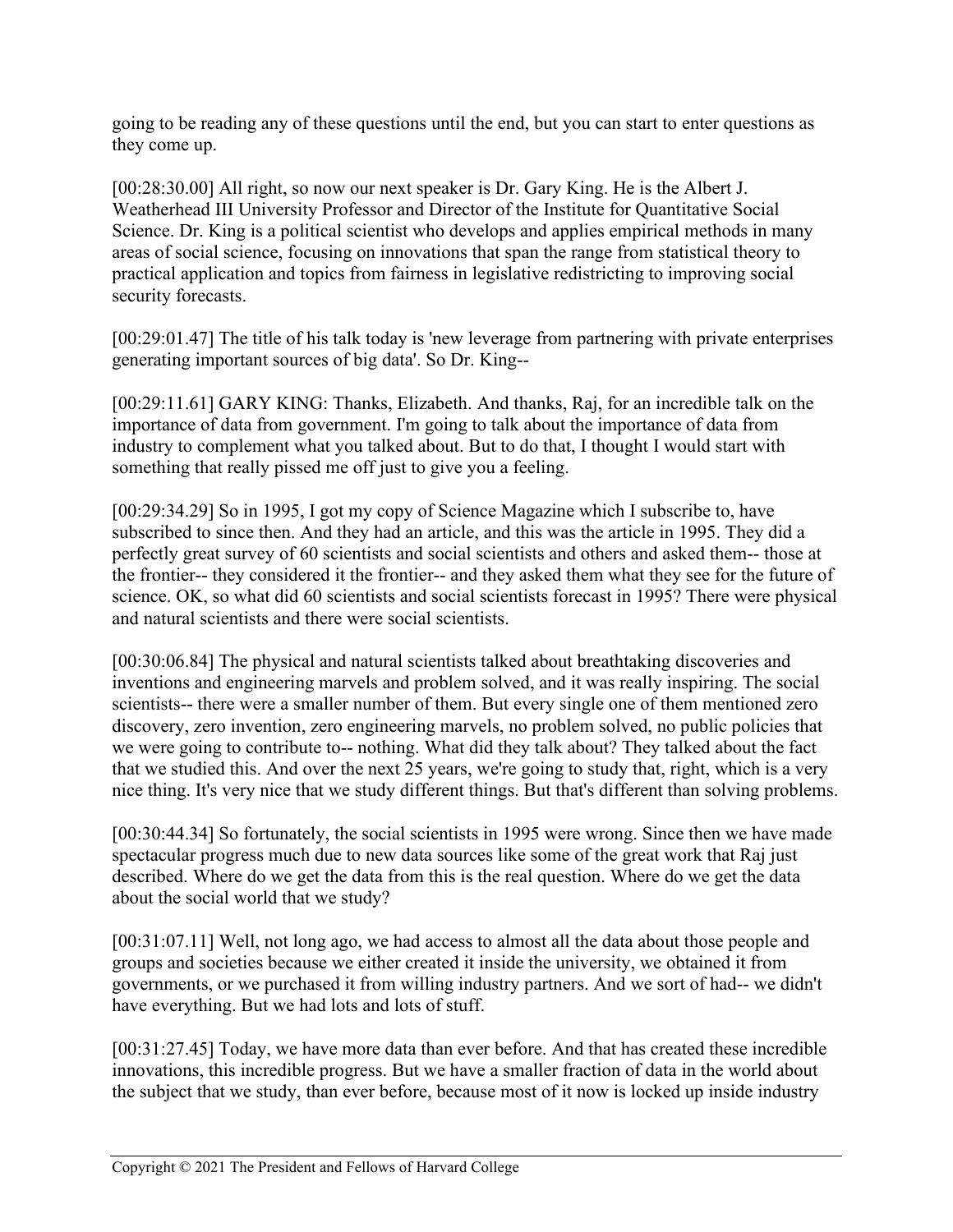and other organizations. They have done a great job at collecting information about the people and groups and societies that we study, and they have it all locked up. So we have no choice, if we're going to do our jobs, but to find ways of working with industry that has done an incredible job of collecting this information.

[00:32:06.73] So how do we do that? And my main message is-- it's not by compromising with them or balancing our interests and their interests because they have no necessary means or reason to give us data at all. I once had a graduate student call up a company and said-- and they said, a naive graduate student who said, do you have any research data? And the company looked around and said no, and they hung up.

[00:32:32.10] No, of course they have research data, right? Not only do they have data on their customers, they have data from their finance system and their HR system and their air conditioning system and their roads and ground systems. Pretty much everything these days, every system produces huge amounts of data. And it's just-- the company doesn't think about it as research data. They think about it as they're doing their business. We think of it as a research data, right?

[00:32:57.36] Also, their goal is not to get an article published in the American Journal of Political Science. Their goal is whatever their business goal is which is just a perfectly legitimate thing. And we have to find ways not of compromising with them, not of balancing, but two things-- educating ourselves about them in detailed probably qualitative ways like Mario will tell us, really understanding them. Not only understanding the company, but understanding the person you're talking to, and that person's boss that that person is paying attention to, and the people that work for that person. And then also, spending time to educate them about our interests because the people in those companies-- they're basically our former students. They would like to create public good just like we would. And so we need to explain to them what we need to do to be able to create that public good.

[00:33:50.34] So first is education and the second is creativity. Yes, we have questions. And then we would like to go get the data to answer the questions. But it is incredibly important to be flexible about the questions you would ask. In school, from kindergarten up to the beginning of graduate school, we are taught that the teacher asks a question, and you don't change that. It is a fixed, immutable, unchangeable question, and you do your best to answer it. And that's what school's about.

[00:34:19.38] But actually, starting in graduate school through a professional academic career, most of the time, we adjust not only the data sets we collect, but the questions we ask. Raj's examples we're really terrific examples. I'm sure that a lot of those questions we would never have thought to ask, we would never have imagined we could ask and get a serious answer for it. So you have to focus on creating the new questions, not only looking for the data to ask the questions that we want.

[00:34:46.62] So education and creativity-- I'll come back to this. I'm going to give three examples of these points. First is-- three research examples. First is the effect of the news media, OK? So we did a study of the effect of the news media. We wanted to randomize, respecting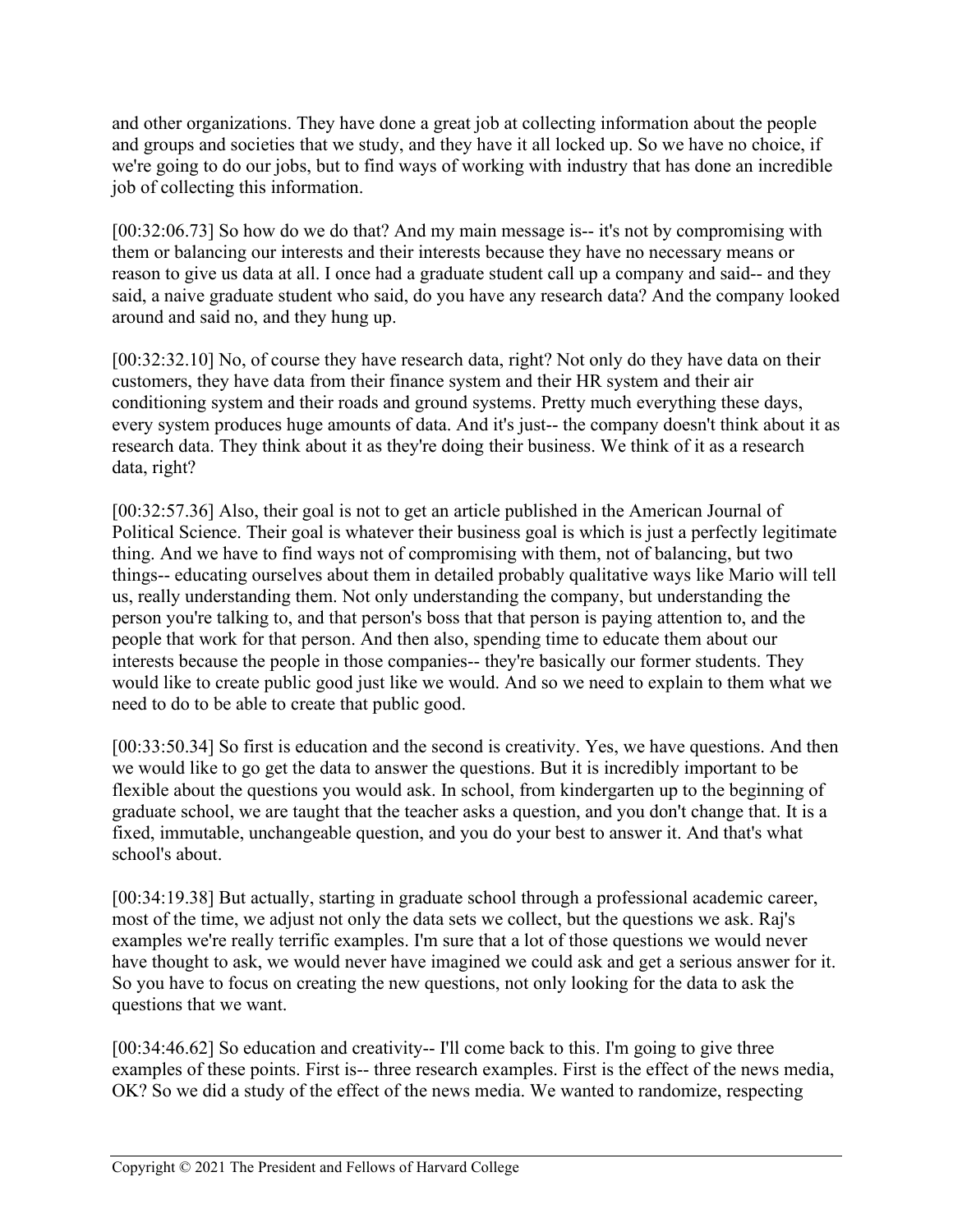their constraints. Now lots of studies of the news media had been done. But it's very difficult to figure out the effect of the news media because for the most part, the media organizations are businesses which are following people. If they don't, they go out of business. And we want to know the effect of the media on people. And so there's a huge endogeneity problem. And as we all know, the way to deal with that is to randomize.

[00:35:29.79] So how do you randomize in the media? Well, there's the constraints of the journalists and the constraints of the social scientists. The journalists-- they absolutely have to have total control over what's published and when because when we're negotiating with them, as soon as they use the word journalistic integrity, that means like we have to start all over, right? You have to respect their needs. And their needs are to have total control over what's published and what.

[00:35:53.58] What does the scientists need in order to randomize, in order to assign treatment to a group that we choose, in other words, to tell the organizations what to publish and when. That's right. So we also need total control over what's published and when. So do the journalists. So all we have to do is come up with a solution here with no compromise.

[00:36:17.76] So how do you do that? Well, there's lots of ways. You can't do it the way that you intended. We have to do it in a different way. We found 48 media outlets. These are some of them-- small media outlets-- that were willing to talk to us over about five years. And us includes Ariel White, who was a graduate student and now is at MIT, and Ben Schneer who is postgraduate student and is now at the Harvard Kennedy School.

[00:36:41.97] And we talked to these organizations and the people in the organizations and their supporters and their readers and their subscribers for a long time in lots of forums. We went to the conferences. We did interviews. We really tried to understand their perspectives. And then we came up with some solutions. We made it possible to have total control over what's published and when for both the journalists and the social scientists.

[00:37:07.98] How do we do that? Well, there are lots of design features of the experiment that we never would have put in initially. But after we understood them, we could put in. So the journalists completely choose the content. But then we approved the content that they choose for the experiment. If we reject it, they can still publish. It just won't be part of the experiment. So we get total control, and they get total control. And there were lots of design features like that. Everybody gets total control. There's no reason for balancing, no reason for compromise if you're creative about the design.

[00:37:39.61] We also developed a number of novel statistical methods because we knew that their patience once we started the experiment, was going to be the main bottleneck. And so we used these-- we've developed these new statistical methods to reduce the number of observations needed-- matched pair designs and sequential randomization.

[00:37:59.82] Our results, just to give you a feel for it-- three small media outlets publishing about some very specific topic-- like Uber drivers in Philadelphia and what they think about automated or driverless cars. They have an effect on the National conversation not only about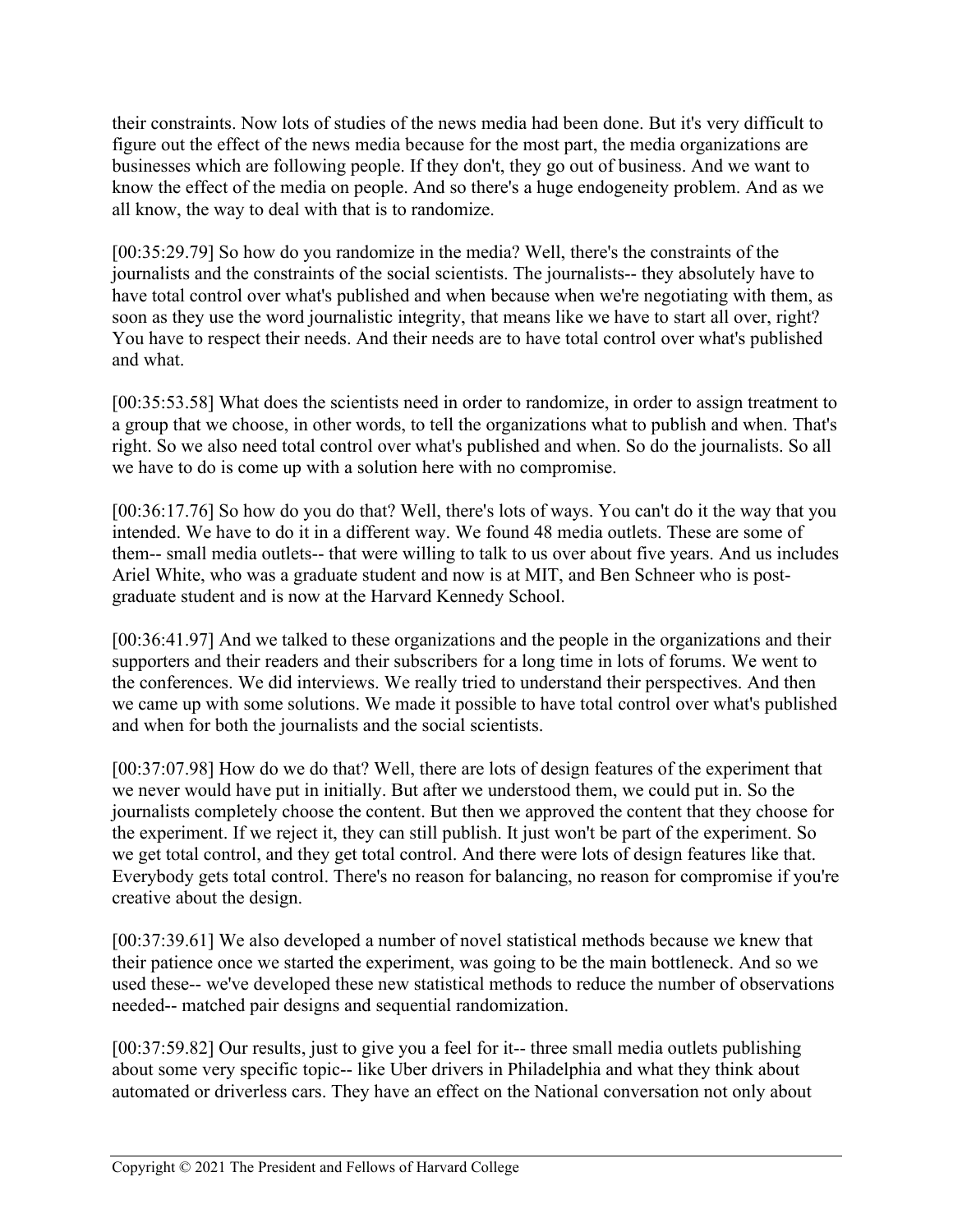what Uber drivers in Philadelphia are talking about, but about the broad area of the economy and jobs or in other areas. That has a big ... an enormous-- quite an enormous effect on the National conversation, which changes the agenda, which does have very clear effects on public policy. So we would not have been able to do this without the detailed understanding across these sectors.

[00:38:40.65] Let me give you a second example. So Facebook has tons of data. They have more than two billion users. Imagine going to get an NSF grant where you say you're going to collect data on two billion human beings through personal interviews. It ain't going to happen, OK? So I made many trips to Facebook, trying to convince them to make data available. On one particular trip, I went there. Didn't really work. No big deal. I come back.

[00:39:08.43] And I'm in my hotel room packing. And I get an email from them. And they say, hey, Gary, what do we do about this? And "this" was Cambridge Analytica, which was the biggest scandal in social media up until that point. And it was about an academic sharing data inappropriately with private industry. It was the worst timed lobby event probably in the history of the world so far as I know. So you don't want to do-- I just went home and I thought, this is over.

[00:39:38.46] But they called me three days later, and they said, hey, could you do a study of the 2016 election and tell everybody we didn't do anything wrong or we didn't change the outcome or maybe if we did something wrong, we'll... tell us what it is and we'll fix it right away? Losing \$100 billion in market cap sort of focuses the mind. But I said, I'd love to do this. I'd love to do the study of the 2016 election. But I need two things. And I think you're only going to give me one. But I got to have two.

[00:40:07.02] First thing is I need complete access to all the data and people and processes in the platform and everything just like you give employees. And they said-- Mark Zuckerberg said, OK. Well, he said, what's the second? I said, the second thing is no prepublication approval. When I am done, I will publish. And you will not have approval of a publication.

[00:40:26.97] He said, no, no, we can't give you that. We never give employees that. We never give anybody that. I said, OK, well, I'm not going to do the study. He said, no, no, I want you to do the study. I said, well, OK, give me those two things. And he said, no, we can't give you those two things. I said, well, OK, then I'm not going to do the study. And so we went back and forth like that a few times.

[00:40:44.91] And finally, I realized, wait a second there's a solution here. There's a creative solution so that everybody can get everything that they want. Instead of doing a study of the 2016 election, I'm going to change the question. So here's the way we're going to do it, and this worked. So I said, we're going to have outside academics. They're going to send in proposals. They are not going to have any veto by the company. They can publish it whenever they want. However, somebody approves the proposals and it's not going to be Facebook.

## [00:41:12.97] [PHONE RINGING]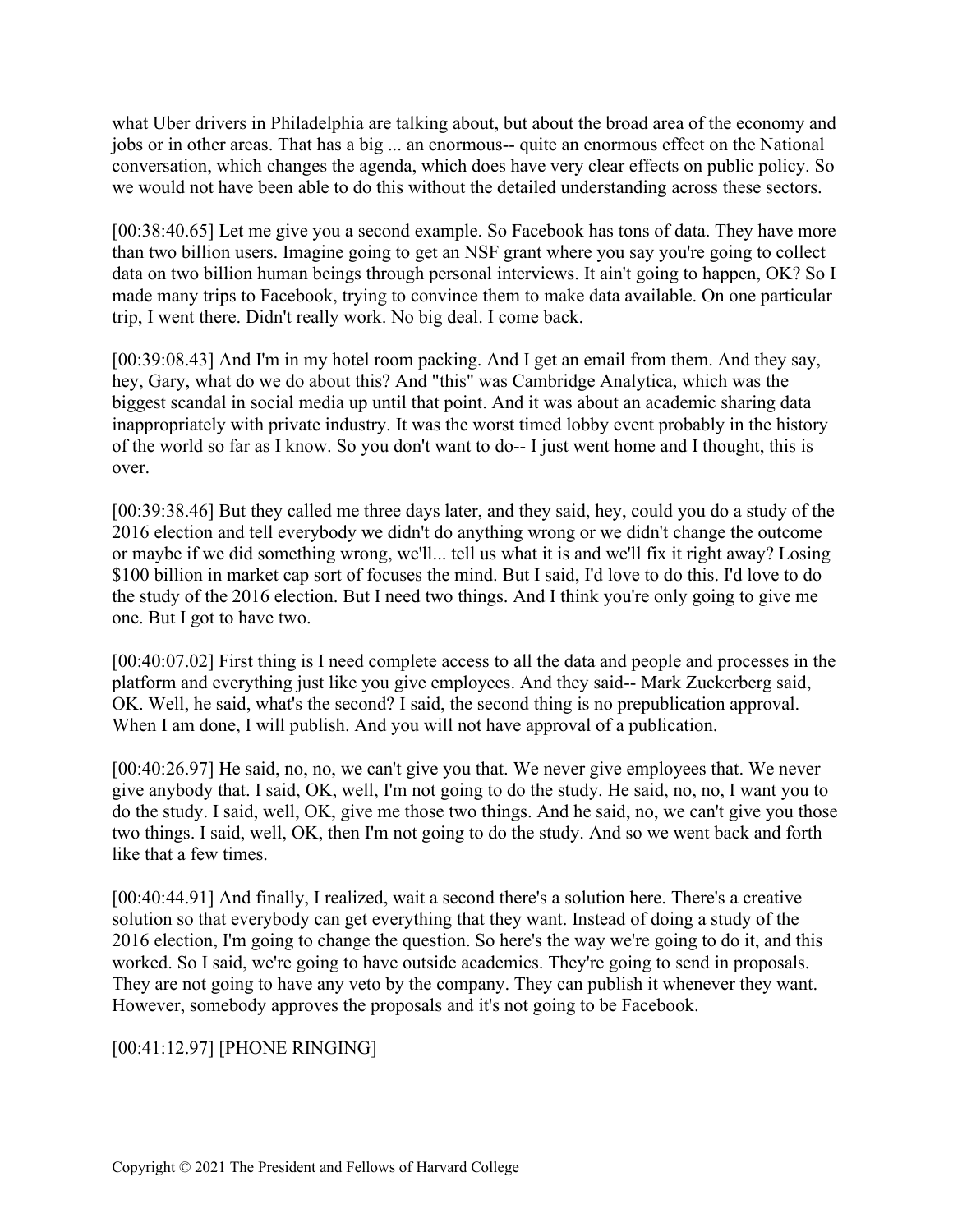[00:41:14.93] Sorry. Somebody should mute themselves. [LAUGHS] So it's not going to be Facebook that approves it. Instead, we set up a trusted third party, a commission of senior distinguished academics, who take one for the team, agree not to publish ever on the basis of the data, but they get all the information inside Facebook. They know what's going on inside Facebook. So they won't agree to a perfectly meritorious proposal that is on the same subject about something that Facebook is being sued about that is not public, things like that.

[00:41:46.83] So Facebook agreed that the trusted third party makes all the final decisions. And then once they make the decisions, they give the academics access. The academics can publish with no company approval. And if Facebook reneges, then this trusted third party set up at an organization we created now at Harvard called Social Science One would report publicly.

[00:42:07.95] So this completely solved the problem. No balancing, no compromise, legal agreement signed. There were public announcements. Mark Zuckerberg talked about this when he testified before Congress. Facebook assigned 30 people to this project. We got eight ideologically diverse foundations to give us more than \$10 million to get out to academics who were also [INAUDIBLE] data access.

[00:42:33.54] There was just one problem. The particular implementation plan that Facebook had was-- well, illegal. No, they didn't know this. So it wasn't their fault. But the regulators said, hold on a second. You can't do this. So what we thought was going to take two months actually took two years. And it became a question-- how do we protect user privacy way better than the plan was and also protect social science analysis-- which Raj referenced earlier.

[00:43:03.82] So our solutions without balancing were new methods of data sharing, which is the differential privacy that Raj mentioned. So we had to modify this concept of differential privacy where instead of trying to deidentify data, which doesn't actually work even though we've been doing it for decades, it adds specially calibrated random noise to the data. And secondly, we develop new statistical methods to deal with the fact that the noise creates biases in the data.

[00:43:32.22] The result of this was Facebook has now released a data set with 17 trillion numbers in it. That's a T for trillion. All on the effects of social media on elections and democracy. We, in the first round, have given around 100 researchers access. Now that's almost 200. From this, we've built some institutions. This organization called Social Science One now has a consortium of social science research centers like the IQSS like organizations that grew up. And we helped to create around at other universities. We now meet regularly.

[00:44:07.47] And they call us or we call them, and we say, how did you ever convince this company to do that? Or just as difficult-- just as difficult-- somebody will call us up and say, how did you ever convince your general counsel's office to do that thing, right? And actually, figuring out how to do that is really hard because these kinds of problems-- we've never had these kinds of problems before. So we have a partnership with Microsoft. We have an open DP, open differential privacy initiative among a number of other things.

[00:44:38.97] OK, last example. Reverse engineering censorship in China. So one way of really understanding a company is to create some technology, license it to the company through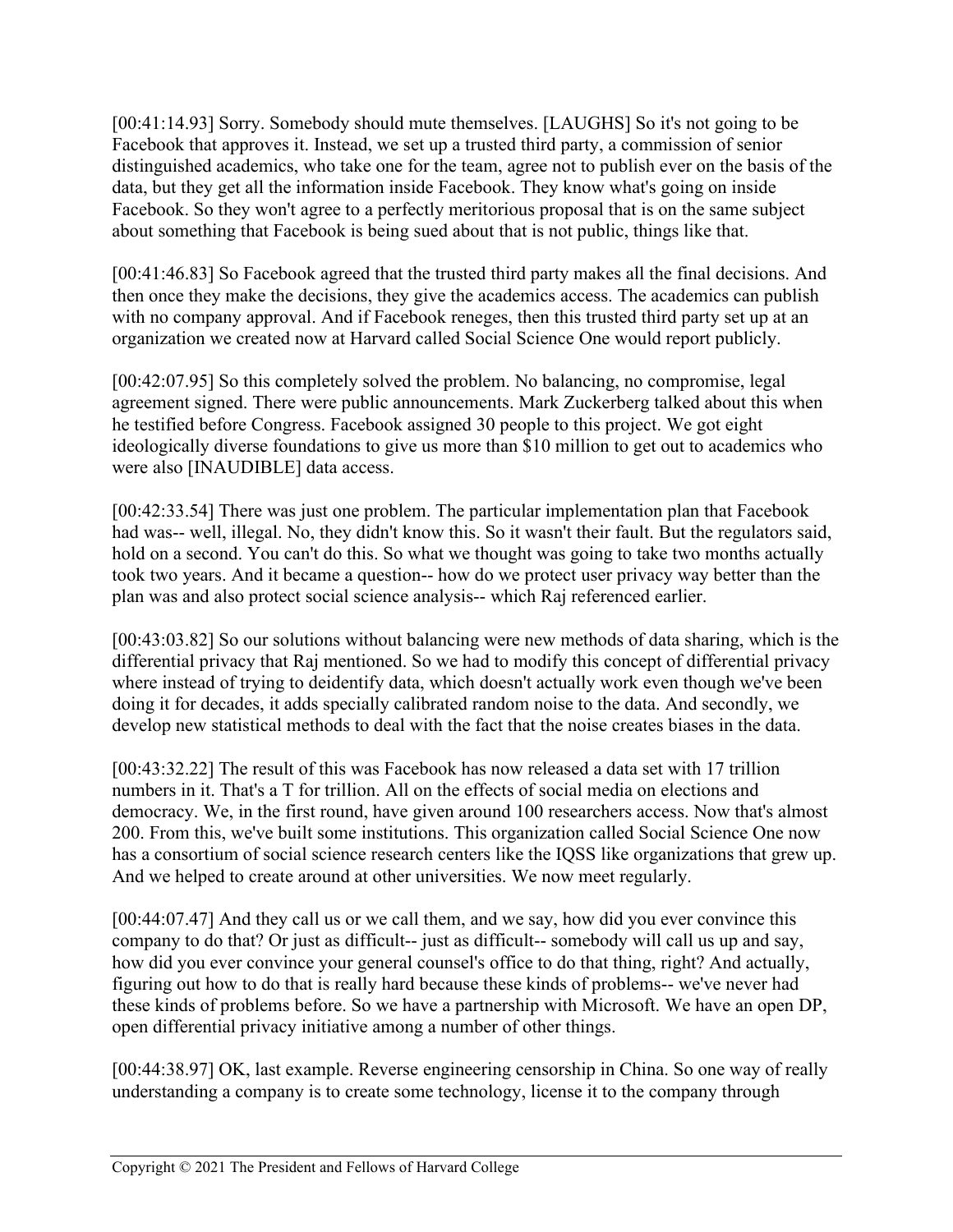standard corporate procedures, and help found the company, which I did. And then you stay involved, and you get to understand them. So I sort of knew what they were.

[00:44:59.93] Our goal-- my two graduate students, Jen Pan, now at Stanford, and Molly Roberts, now at UCSD-- was solely to obtain data on Chinese social media posts so we could do a methodological study of automated text analysis in Chinese. That was our goal. But in the course of doing this, we stumbled upon the fact that we had access-- Brandwatch, the company that I founded. They didn't know-- had access to all of the posts, the social media posts, before the Chinese government decided which ones to censor and take off the web. And we thought, holy cow! Let's forget that study on automated text analysis in Chinese.

[00:45:38.70] And so we completely changed the question and now looked at censorship. So we had a big pile of censored posts and a big pile of uncensored posts. We had to figure out what the point was. So now, just to give you a feel for it, everybody knows the goal of censorship, right? It's to stop criticism and protest about the state, the leaders, and their policies. The first thing we learned was this was completely wrong. The difference in these between the two piles of censored and uncensored posts was basically the same.

[00:46:06.94] So we tried a lot of things. It took us a long time. But we finally figured out, with millions and millions of censored posts and millions of millions of uncensored posts, how they differed, how did they differ. We posed the question in a different way. We said, wait a second. It could be that their goal is to stop criticism of themselves in the state, or it could be that their goal is to stop collective action. And when we ask the question this way, it became crystal clear. The first was wrong, the second was right.

[00:46:33.99] Let me make this clear to you. So if you write into Chinese social media or at least one we did the study, if you wrote on Chinese social media, if you write that the leaders of this town are all stealing money, they have the money in overseas bank accounts, here's how much. And by the way, they all have mistresses and here are their names, that will not be censored. But if you say, and let's go protest. That will be censored.

[00:46:58.29] In fact, if you say, the leaders of this other town are doing such a great job, let's have a rally in their favor. That will be censored also. They don't care what you think of them. They are a bunch of dictators. What should you think of them? They just don't care. But if you have the ability to move people, they will stop you. And that's what we discovered. It's collective action. It's not criticism.

[00:47:19.59] And the implications of this were pretty cool. We can predict and have predicted which officials, which local officials were in trouble and we're likely to be replaced. We can easily predict the arrest of some dissidents before they're arrested, peace treaties before they're signed, scandals before they emerge even if we don't even know what the scandal is, disagreements between central leaders and local leaders.

[00:47:46.28] I'll leave you with one more substantive thought which is it's not only the leaders of China that are OK with criticism but are not OK with collective action, it is probably also the leaders of companies, it is probably also university leaders. Isn't that true, Professor Bobo?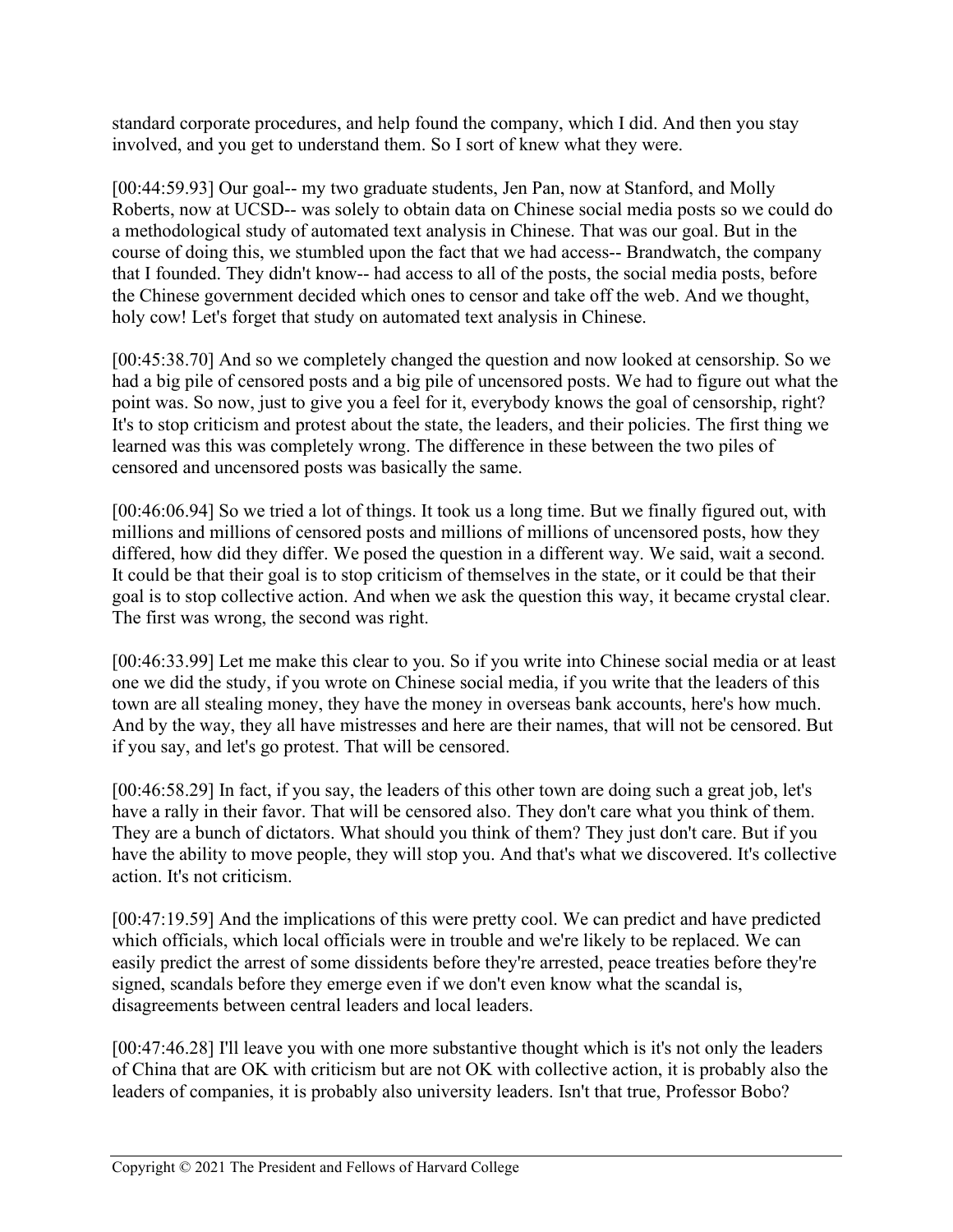[LAUGHS] Pretty much anybody that has to deal with a lot of people-- criticism is OK. But if they get together, it's actually a big problem.

[00:48:12.85] OK, so let's remember-- to work with industry and others, it's not about compromise, it's not about balance. It's about education, educating us about them in a very detailed way and them about us. And it's about creativity-- asking new questions, enabling the data to suggest new questions to us which will help us come up with unexpected solutions. So I look forward to your questions and to the next talk.

[00:48:42.98] ELIZABETH PHELPS: Thank you so much. I'm going to come back to this in the question period. But I'm kind of wondering what social scientists would say in 2021 about the future of their field. We'll get back to that. All right, the last speaker today is Mario Small. He's the Grafstein Family Professor in the Department of Sociology and a visiting professor at the Harvard Business School.

[00:49:06.83] Dr. Small's research is currently focused on the relationship between networks and decision-making, including investigating the ability of large scale data to answer critical questions about urban inequality and the role of qualitative inquiry in cumulative social science. The title of his talk today is 'why big data analysts need ethnographic and other qualitative inputs'. Dr. Small--

[00:49:30.31] MARIO SMALL: Thank you for that opportunity, and thank you, Larry and the rest of the speakers, for this. I'm going to share the screen right now. Just going to make sure that worked. Could I get a thumbs up to-- awesome. Thank you very much.

[00:49:42.75] So what I'm going to talk about is both a work in progress that both combines government data and also private data and in both cases to tell us why we can't quite make sense of them unless we also have access to field data. And so it's actually a talk that's very consistent and actually dovetails quite nicely with what you heard from Raj and Gary.

[00:50:07.73] So the argument is actually pretty straightforward. I'm going to give you right away so that we can start from the same page. What I'm arguing is that we need qualitative research in this space, not for illustration, which is a common idea out there. Also not for what I often hear people describe as richness-- sort of to make findings richer. Not for texture is another kind of phrase that you use. And if you could see my hands, you would see me waving them in a way that sort of is consistent with the typical invocation of the word texture. And also not for relatability in the narrative. Not so that people can sort of connect better to what you're saying.

[00:50:46.40] But I'm going to argue is actually instead that you need it for science, meaning that for some questions, it's actually impossible to do actual science on the basis of big data without using field work. And this is both before and after doing the work.

[00:51:00.29] And I'm going to make this case with an example. And the example is a study that I'm doing right now-- a study of access to banking in minority neighborhoods. Actually, minority neighborhoods... they're actually built very much on some of the work that Raj has done. What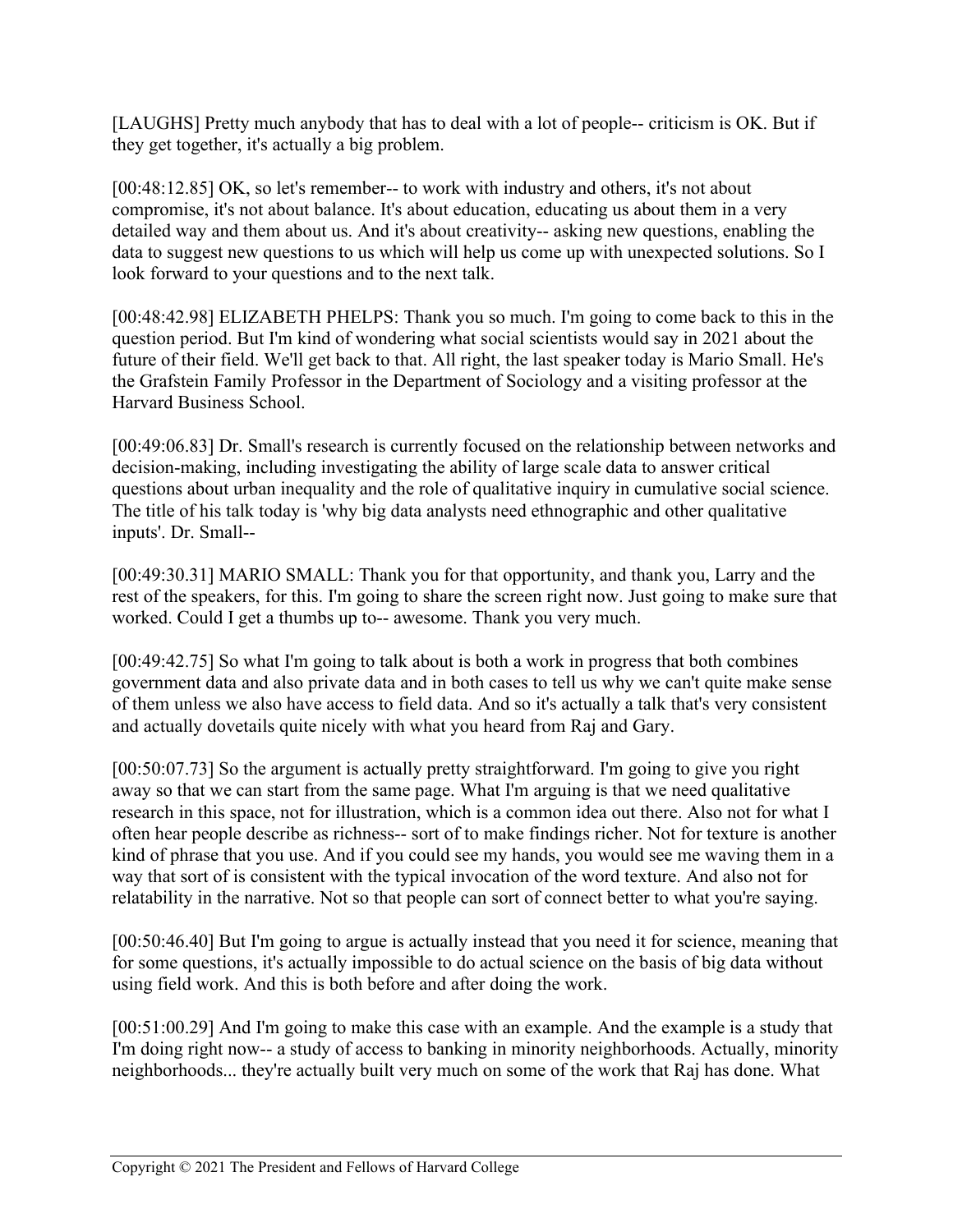I'm going to show is that both how to conceive of questions, which big data to get, and how to explain results all require some aspect of field work to understand this broader question.

[00:51:26.95] OK, so the basic context is access to banking. And the basic idea is as we just saw. And I think at this point, there's no social scientists who would disagree with this core idea- neighborhood conditions matter. They matter for inequality-- excuse me-- for mobility, for life chances, for a whole bunch of outcomes that all of these papers down here have documented many times over.

[00:51:49.66] The question, I think, at this point-- and Raj very much spoke to this-- is how. What is it that living in disadvantaged neighborhoods does to you that makes your life difficult? What makes them difficult places to live? What I'm going to focus on is one answer, which is that these neighborhoods provide limited access to resources. And the particular resource I'm interested in is access to banking services-- brick and mortar banking services. Why would anybody care about brick and mortar banking services in the internet age?

[00:52:18.82] It turns out brick and mortar persists over essentially last 10 years before COVID. About 17,000 new branches were actually opened in the United States, even though the overall number of branches closed. And it turns out it has to do with a whole bunch of reasons, including persistent consumer preference, the need for banks to sell certain kinds of products that can only happen in person, and also the need for certain kinds of activities for legal reasons to happen online. You have to show your ID for certain kinds of things, including closing your account.

[00:52:51.47] Second-- it turns out that proximity matters. So there's some evidence of this. It's correlational, but it's still pretty interesting. Turns out that even today, having no bank-- and here's a citation for those who are interested. Having no bank within three or five miles of your home residence increases the probability that you do not have a bank account. And if you're curious, today, about 7% of families have no bank account. And the proportions are higher both among low income populations and also among African-Americans. And this association of proximity to having no account is actually the strongest for people who are low income.

[00:53:24.10] OK, so there's a standard way of answering this question, and that practice is the way I answered this question back in 2006 in a paper with Monica McDermott, which is basically to count the number of banks in a zip code. Banks that have no zip codes, you call them a bank desert or a banking deserts. And then you compare whether neighborhoods that are, for example, more minority or more poor are more likely to be banking deserts.

[00:53:46.96] Let's just do a version of this. This is Upper Manhattan. This is Central Park. And the idea is you-- this is literally zip codes, and you would look at zip codes and you say, oh, these are banking deserts, and this is not a banking desert. And you would do this on a national scale.

[00:54:01.36] I've done quite a bit of field work in Boston, in New York, in Chicago, some in Philadelphia. And I found a couple of things. Number one-- even though it actually is quite convenient to use zip codes because we have the data from the Federal government to answer this question, people do not actually live in zip codes. And this actually sounds like a pretty obvious point, but it turns out it's actually pretty consequential for the understanding of banking.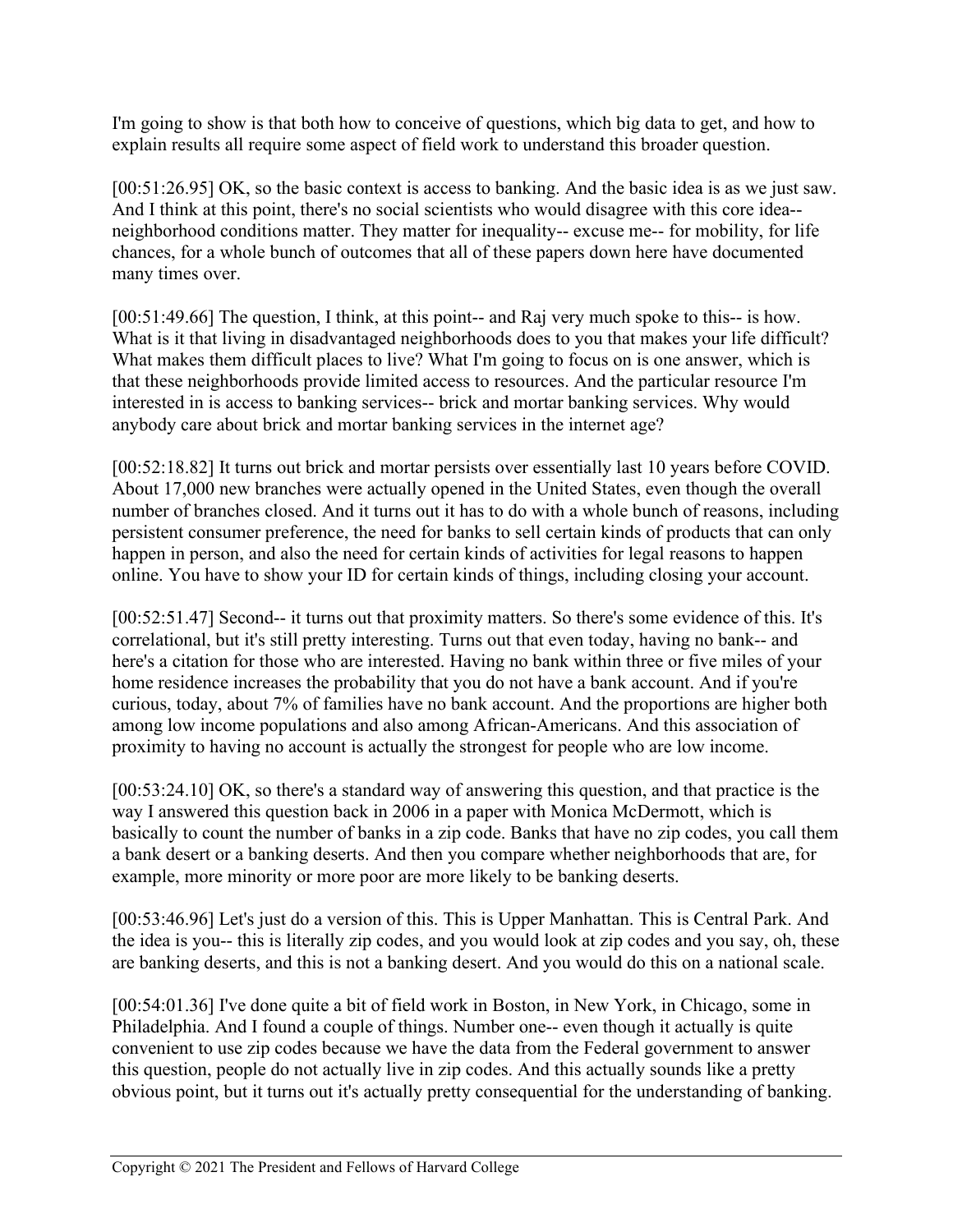[00:54:25.03] I'll give you an example. This is another map, again, of upper Manhattan. And this is Central Harlem right here. And this is literally where I lived for four or five years when I was an assistant professor at Princeton and when I was doing research in New York. And shortly before I moved to this neighborhood-- you see this star right here-- Harlem used to be what's called a food desert. There were no supermarkets selling fresh foods or organic foods and so on. So right before I moved in, this supermarket opened up here. And headlines were everywhere-- Harlem no longer a food desert.

[00:54:59.56] Well, in the five years I lived actually only one zip code away from this supermarket, I never went there, not even one time. And the reason is that it took one hour to get there even though I was quite close. Why? Because to get there, I'd have to take the 1 or the 9 or the ABC or D trains, taken down to a-- excuse me 125th Street, which is the heart of Harlem. And then waited a 125th Street right here-- I hope you can see my cursor-- for the bus to come in. And take the bus across and get off at the supermarket. It would take an hour.

[00:55:30.55] In contrast, because the A train, which is an express train, stopped right here, I could literally be all the way down here to Columbus Circle in 15 minutes and actually all the way down in Chinatown in about 25 minutes. It was literally faster to get all the way down to Chinatown than to come here. So accessibility was actually very much affected in terms of my lived experience by that layout, special layout of the neighborhood and by the infrastructure of the transportation grid. And so those two things matter to how we understand the lived experience of accessibility.

[00:56:03.22] The second thing I found-- and I saw this especially in Chicago-- is that it's not as if people living in places that are often called banking deserts have no options-- they do-- it's that those options are often not only financial institutions. You've seen these, and these are in cities, suburbs, rural parts of the country. These are in New York. They're all called check cashing stores. Sometimes are called payday lenders, although payday lenders and check cashers are different things. Cash advance stores, cash for you-- and these are places that-- these are generally called alternative financial institutions where you can either cash a check or retrieve a loan at high rates.

[00:56:37.91] Now the thing about AFIs that's important for this talk is that they typically charge very high fees under strict terms and as a result have high default rates. So to give you an example, a typical sort of loan that you can get is a \$400 loan for which you would pay in two weeks \$470. So that \$70 is the interest. Annualized, it's about a 450% APR, which is part of what many people call these predatory institutions.

[00:57:06.35] But the interesting part of this is that many, many people, at the end of those two weeks, still can't pay the \$470. And so they just roll over into a new loan for another two weeks under very strict terms. This happens actually quite a bit. States have started regulating these and it is the reason they're called predatory.

[00:57:24.92] So the way to think about this issue is not that if I live in a poor neighborhood I have no options, it's-- number one-- that what my options are depend literally on the layout of my space, my physical space, and the accessibility of modes of transportation. And second-- that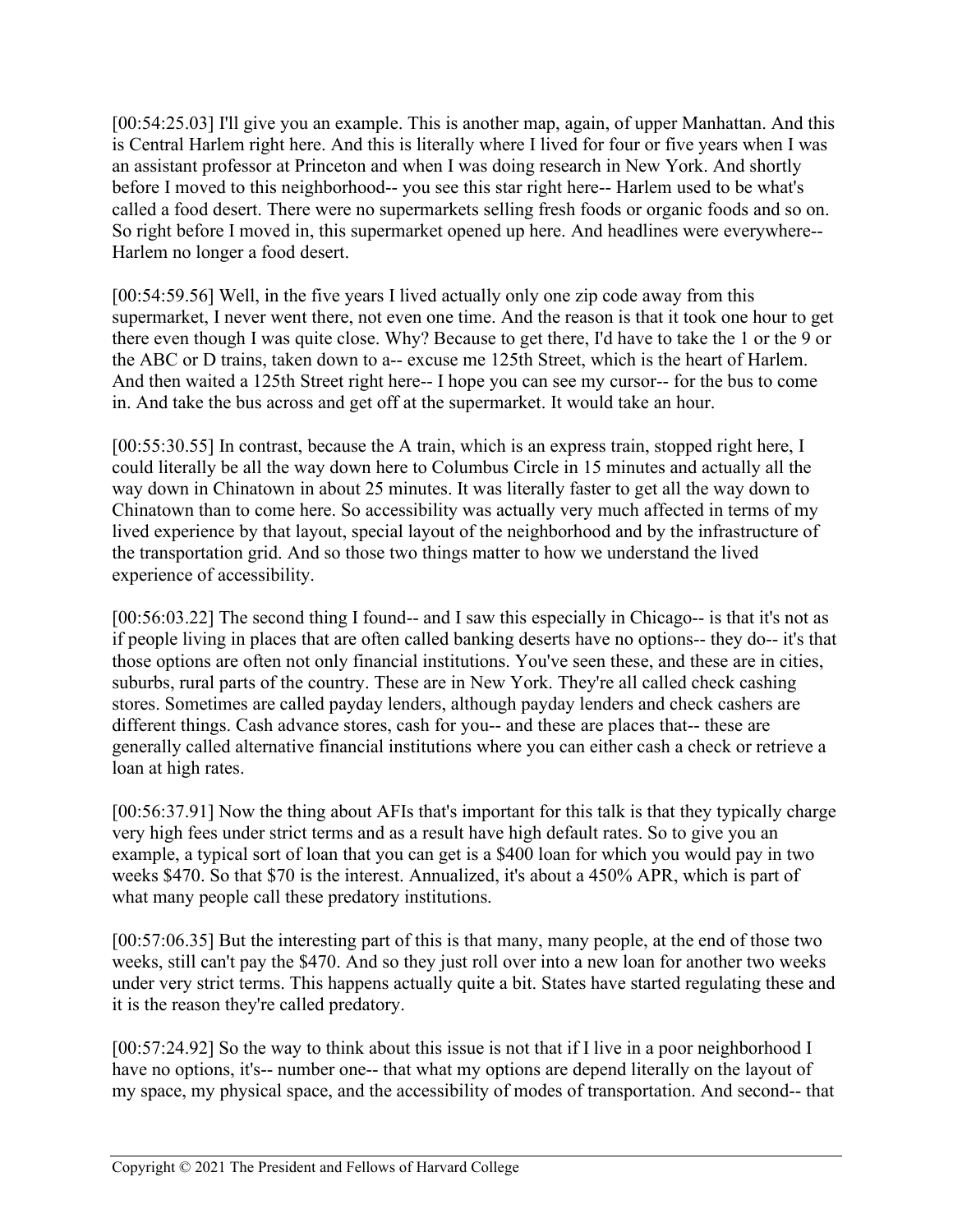the undesirable options might actually be closer to me, meaning faster to get to than the desirable option-- that it might actually be easier to get to an AFI than it is to get to a bank.

[00:57:51.18] So that completely changed how we approach this question. So the question I asked is really what is the probability that the nearest alternative financial institution is closer to get to or faster to get to than the nearest bank and whether that probability is higher in minority neighborhoods. So that's the question we asked. We did this for the 19 largest cities or 18 largest cities plus Boston. So we do some checking of the data. We did it for every block in the city. So we literally calculated for every block in the city how many minutes it would take to walk or drive or take public transit to the nearest AFI and also to the nearest bank. And then we compared the numbers.

[00:58:33.85] I won't go a lot into the data but I'm going to note it because this is a talk on data and big datam and these data are big. With the Google Maps database, which it turns out at this point is the best data source there is including administrative data from the Federal government. And that was not the case 10 years ago. We got literally the street infrastructure, including direction, speed limits, and so on from open street maps which is publicly available to nonprofit companies, essentially, organizations. We got the public transit schedules from the federal government, and we got the neighborhood characteristics, of course, from the federal government.

[00:59:06.73] OK, just really quickly what we did-- so here's how the algorithm works. We picked a block-- so for those of you who are not familiar with these data, the country is divided in the states. The states are divided into counties. Counties are divided into census tracts. Census tracts are divided into block groups. And block groups are divided into blocks. Blocks are exactly what you think they are. They're a block. And so this is a census block, and a set of blocks constitutes a block group.

[00:59:30.49] So we pick the centroid of every block in the city. We figured out where-- this is not 10. But we figured out where the 10 closest institutions... say the 10 closest banks were, as the crow flies, right? Just literally drawing a straight line on a map. And so you can see in here this would be the closest one. Except you don't actually get to a bank the way the crow flies, right? If you're driving, for example, here, you'd have to drive this way, turn right, and turn left, and then you get to the institution. So that's what we did.

[00:59:59.15] But now imagine that in this particular city, there were 3 one way streets going this way. Well, if that were the case, you'd have to come this way, find some other place to turn around and get all the way here. It might actually be the case that this is not the fastest to get to. Or imagine there's a big wall or a big cliff or a tunnel or something that's actually obstructing so you'd have to go around it in order to get to it. In that case, this actually turns out to be the fastest to get to. So that's what we calculated.

[01:00:23.16] So in this case, the block groups datum was four minutes. We averaged it out for all of the blocks and-- sorry. The blocks datum was four minutes. We averaged it out for all the blocks and the block groups. In this hypothetical case, it's 4 and 1/2 minutes. And we did it for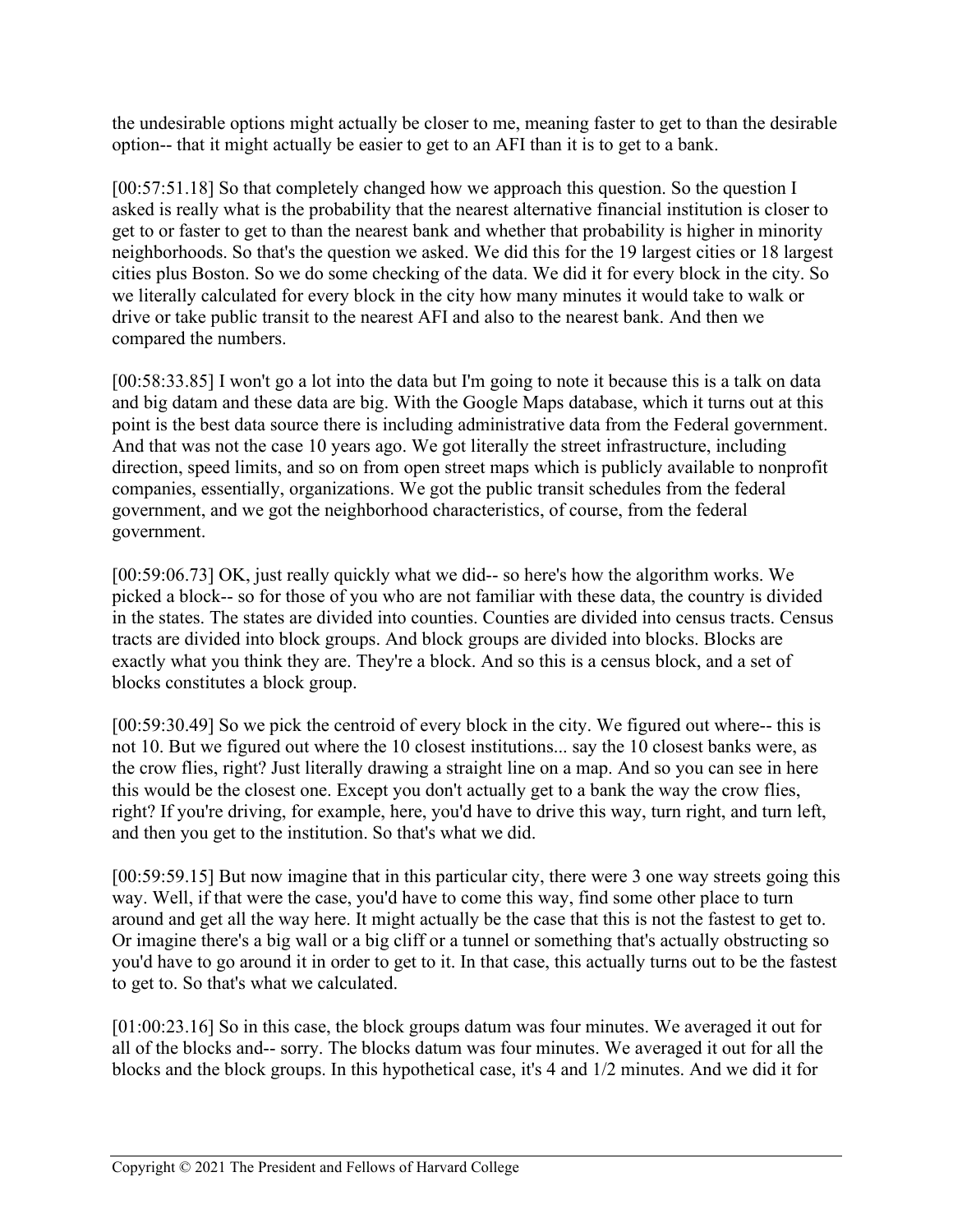all of the block groups in all of the 19 cities-- about 22,000 block groups, OK? So what do we find?

[01:00:42.33] So first, turns out there are far more banks than AFIs out there. And so banks are typically faster to get to on average. You're curious, by foot, on average, in the 19 largest cities in the country, about the 19 largest cities in the country, it takes about 13 minutes to walk, about 12 minutes to take public transit, and about 2 and 1/2 minutes to drive. With AFIs, it takes longer-- 24, 21, and about 5.

[01:01:09.32] Now the question, of course, is whether these differences remain or what these differences look like when you compare neighborhoods of different racial composition. So here's what you see. This is just a rough first cut. If you look at neighborhoods that are predominantly Black, meaning 50% or more Black-- and here, neighborhoods means block groups. So predominantly Black block groups, predominantly Latino/ Latina, predominantly Asian, predominantly white.

[01:01:32.21] What you're seeing here is that for predominately white block groups, it's only 10% of the time that the AFI is actually more accessible than the bank. Accessible here means faster to get to. Very similar figure for Asian block groups. So for Latino block groups, more than 30% of the time, regardless of mode of transportation, the AFI is faster to get to. And for predominantly Black block groups, it's more than 40% of the time.

[01:01:57.08] Now, obviously, these differences don't reflect differences in poverty rates, income, and employment, et cetera. So we accounted for this. So let's see what happens if we account for poverty in the neighborhood, population density, portion foreign born, unemployment rates, college education rates, homeownership, housing density, the vacancy rate, commercial density-- basically everything we could think of that we could measure at the block group level. What are those differences look like? I'm going to show you the results.

[01:02:21.68] I'm going to walk you slowly through the first of these, which is just for travel by foot. And you will very quickly see the pattern. This is the predicted probabilities-- these are-- in economics you'd call them margins, in sociology-- I don't know in political science. In sociology, it's predicted probabilities. For a neighborhood that is at the mean of all of the characteristics- this is just the grand mean-- except it's either 10% or 30% or 50% or 70% or 90% white or Black or Latino and either low poverty in the bottom panel or high poverty in the top panel. Low poverty means 10% poor, high poverty means 50% poor, OK? So we're looking at extremes.

[01:03:00.62] What you're seeing here is for low poverty neighborhoods, as a proportion white increases, the probability that the AFI-- by the way, excuse me. The dotted lines are unadjusted figures. The solid lines are adjusted figures with confidence intervals. And what you see is that as the proportion white increases, the probability that the AFI is closer goes down dramatically. This is regardless of whether the neighborhood is high poverty, low poverty.

[01:03:25.88] But as the proportion Black increases, the probability of the AFI is-- this is on, again, just the probability-- actually goes up. Same for proportion Latino, although you can see that for proportion Latino, once you adjust a whole bunch of characteristics the effects flatten.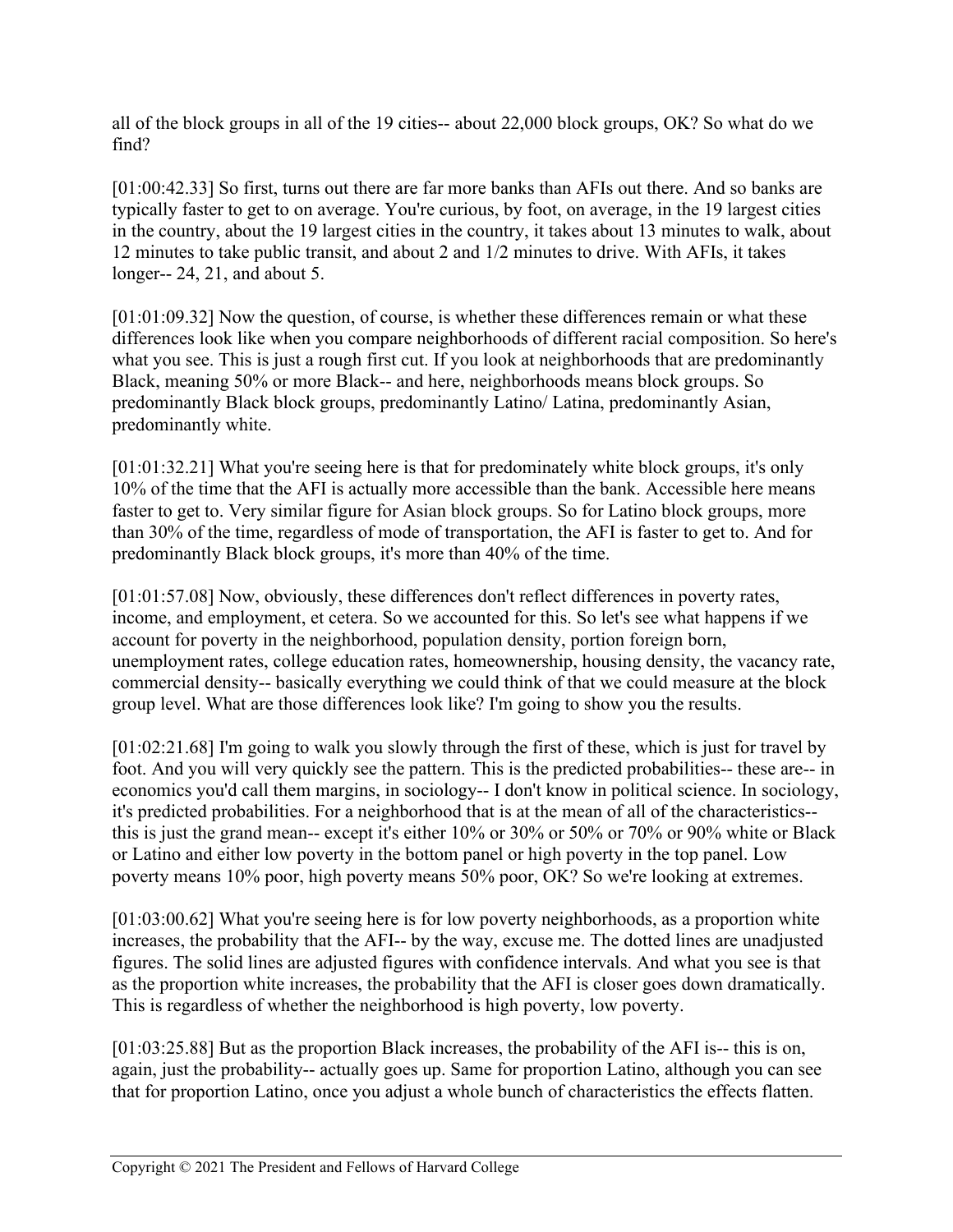This is for travel by foot. Notice also that the top panel and the bottom panel look, actually, quite similar. Poverty doesn't really matter that much once you take race into account. Or put differently, race matters a lot more than class.

[01:03:52.00] Here's for travel by public transit. It's a very similar story. Here's for travel by car. Turns out cars kind of level inequality a little bit, certainly with respect to proportion Black. But again, the basic story looks very similar.

[01:04:06.14] OK, so we have found these results. It took us forever to put-- years to compile these algorithms and run these data, et cetera. We're pretty excited. So we sent these results to kind of a general science journal-- that's lowercase 'science' journal. And the editor who was not a sociologist or an economist or a political scientist said, well, this is obvious. Minorities just prefer payday lenders more than whites. We said, OK.

[01:04:32.03] So we did the following-- what happens if we compare the opposite ends? What happens... we know that the people who would want a two week loan, regardless of the rate, are more likely to be at the bottom of the extreme distribution. And we also know that the people who-- that if you went to college and if you own your home, it's pretty hard to avoid having to go to a bank. You needed a mortgage to get the house most likely, and you likely needed a college loan.

[01:04:56.73] So what happens if we compare neighborhoods that are overwhelmingly white but also poor, very poor, highly unemployed, very uneducated, and composed primarily of renters? But then on the other side, we compare to highly minority neighborhoods that are really affluent- - 10% poor, very low unemployment, very educated, very homeowner. Let's see what that figures look like. This is what you're seeing.

[01:05:20.63] On the left here are essentially the destitute white neighborhoods. And the right here are the affluent neighborhoods. White in pink, majority Black in blue, and majority Latino Latina in green. And what you're seeing here is that the probability that the AFI is faster to get to is actually still higher in the affluent, highly educated, et cetera, homeowner minority neighborhoods than in the white ones. And in the poor destitute white ones. This is with travel by foot or travel by public transit. And actually, it's a little more complex for Latinos that travel by car as you can infer.

[01:05:54.56] Obviously, these confidence intervals are quite large because there aren't that many highly educated, highly affluent, et cetera, et cetera African-American neighborhoods. So you want to take this with a grain of salt. But it's actually still quite striking that even at these extremes, you don't find what you would think you would find. OK, so so far so good, right? I'm just going to show you two more things and then we'll wrap up.

[01:06:13.05] And so far, AFIs are more accessible as the proportion of minority increases and unlikely to just be a function of preferences, I think. But maybe you're like me and still skeptical. OK, fine. What if minorities actually prefer AFIs over banks? You have to kind of go beyond the big data. And here's what we did. So we just asked them, see what we find.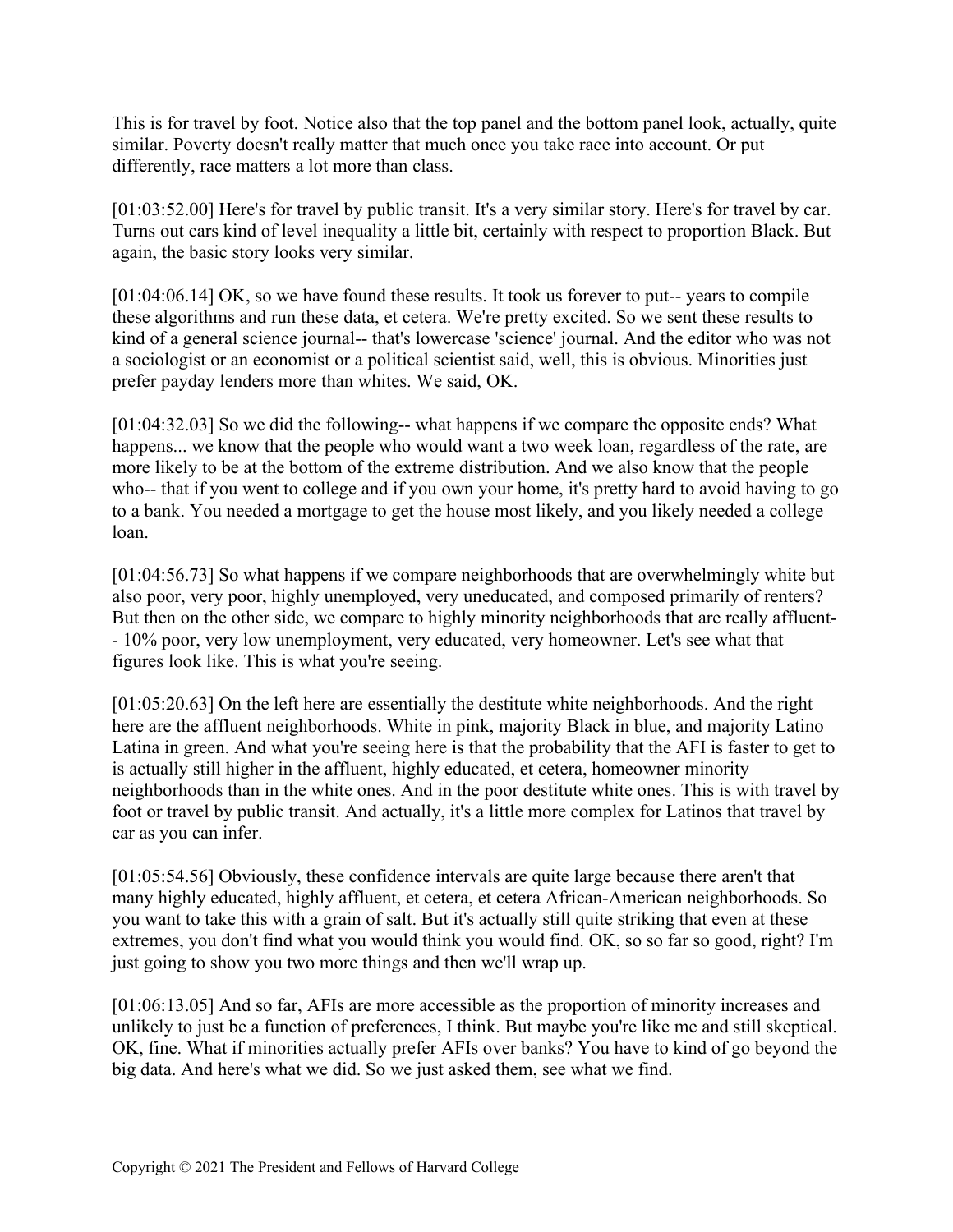[01:06:32.13] So we launched a new survey. And I'm going to show you just one set of results. This is nationally representative data-- 3,000 respondents. And we asked them, would you prefer-- I'll show you the wording in a second-- banks versus check-cashing places, and then separately, banks versus payday lenders. The question is, literally, is there a racial difference.

[01:06:49.83] And so here's the question. There was two separate questions. One is, we want to learn about your preferences. Suppose you had a \$100 check that you needed to cash in person. Where would you cash it? We told them examples of what we meant by a bank and by a check cashing establishment. These are the biggest banks in the country. These are the biggest check cashing establishments. And of course, the options were randomized, et cetera.

[01:07:11.93] Separately, we asked them, OK, now suppose you needed to borrow \$500, here are your options. Where would you go-- payday lender or the bank? That's it. So we just asked them. And these are what economists call stated preferences. I understand that Samuelson and others believe that stated preferences are worthless, that instead we should believe revealed preferences. I think that there's something to the idea of focusing on revealed preferences. But I believe that stated preferences are important as well.

[01:07:35.78] OK, so here's what we found. For all racial groups, the average person preferred banks over AFIs, OK, across the board. But there were differences in the rate at which they did so. And here is the interesting part-- OK, so here's-- and I'm sorry this is not that pretty. We've had some COVID related difficulties at home. So I didn't get a chance to make this pretty. But you'll get the picture. OK, here's what happens when you judge-- this is a simple regression. All you're adjusting for is race. What you're seeing here is that African-American respondents are less likely than whites to prefer banks over check cashing places, OK?

[01:08:14.33] After you adjust for demographic characteristics, the obvious things, you make that affect much smaller. After you adjust for a set of variables that account for how comfortable people feel with banks-- and you might recall that last year, a lot of people were reporting-- for example, African-Americans were reporting racist experiences with banks. People believing their checks were not theirs, et cetera. Turns out that makes the effect much smaller and no longer statistically significant. After you adjust for the feelings about check cashing places-- which, I guess, are more positive than we thought-- again it gets smaller, network effects get smaller, and state fixed effects making it even smaller as well. Similar story with respect to Latinos, except that demographic characteristics account for it as well.

[01:08:53.18] OK, so far so good. So there is a base preference. But once you account for demographics, it goes away. Now what happens when you compare banks to payday lenders? Here's the answer-- same story, a little stronger effect. Again, it gets smaller. Again, it gets even smaller. But it doesn't go away. And again, it gets even smaller, and it doesn't go away. Network effects, again, it gets smaller, but it doesn't go away.

[01:09:16.08] This is just an indicator for whether you know somebody who has a payday loan, has taken a payday loan, in your network. And state fixed effects-- we can't make the effect go away. This is ongoing. But so far, we don't know what's going on. And that's the key. We don't know what's going on. And so we need to go out and ask.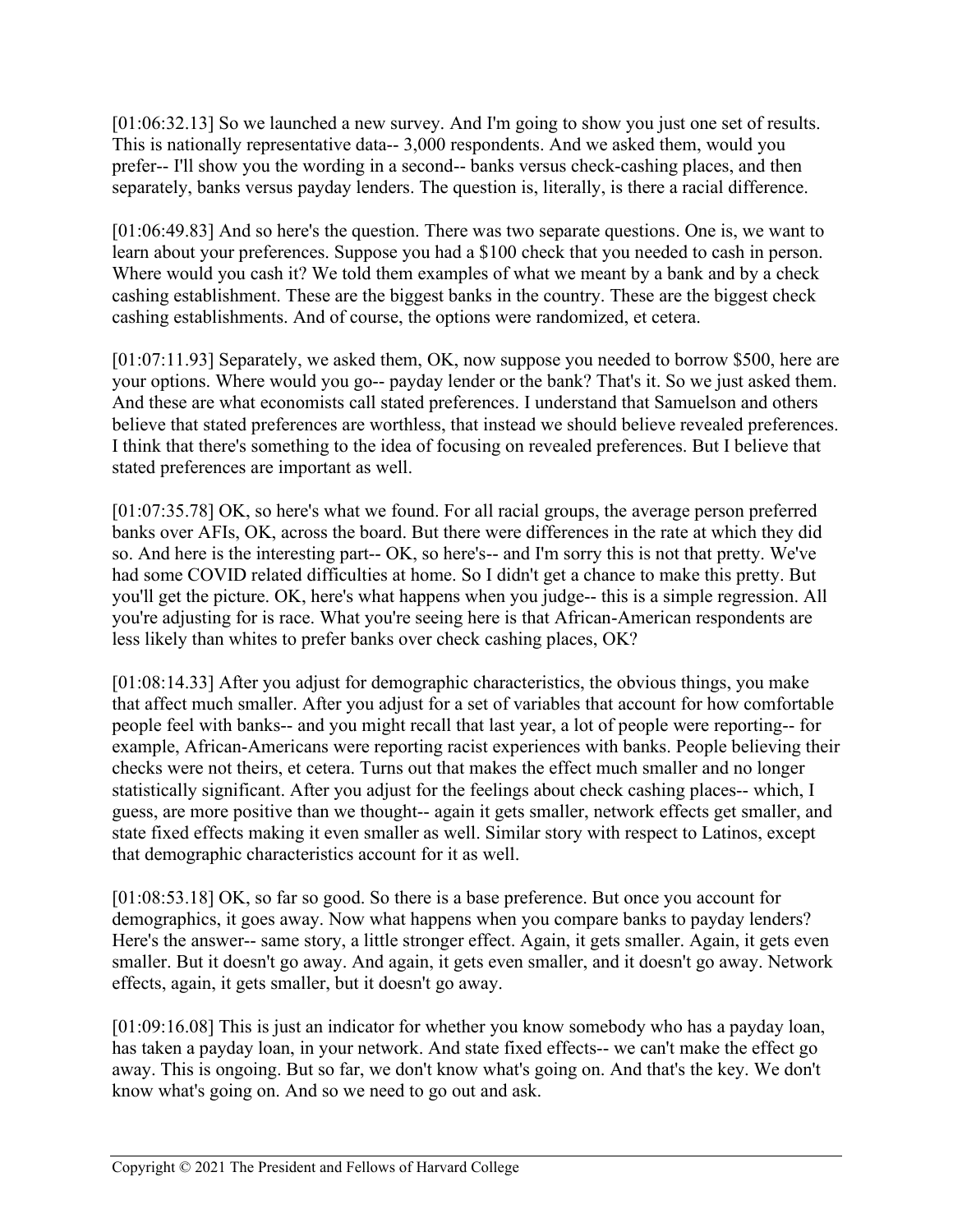[01:09:32.77] So what we're doing now is we're doing-- you guessed it-- more field work. We're going back, and we're doing in-depth interviews with people across all 50 states divided into states where payday lending is heavily restricted versus not to figure out how people are making borrowing decisions and what seems to be playing a role in this preference. Is it beliefs, is it not understanding, is it availability, is it et cetera?

[01:09:53.41] But then separately, we're, again, asking managers how we locate. I mean, there's a supply side aspect to this question that, again, the data are not enough to tell us. So we're going to interview managers and we're going to ask them about these decisions, how much of it is data based, how much of it is intuition, guessing. And then we're going to bring them our data and say, well, how would you interpret these findings, to see what they say.

[01:10:13.27] So in sum, why qualitative research? Because I hope as I've showed you-- it's important not just the question we ask-- literally how you phrase the broad question of how neighborhoods matter, but also the particular data needed to answer it. It's not just that data became available. They've been available for the last only about eight years or so, 10 years or so. But kind of what is the particular way you should think about the data given what you find in the field. Without it, I think data collection can often be driven by either convenience-- the data were just there-- or priors. And we know that our priors are affected by a whole bunch of things other than proximity to lived experiences.

[01:10:47.53] And finally, the data are going to inform us still working on this how we interpret the location results, how we interpret the survey results. And I think without these, rather than science, what we have are just provocative findings. And I think for this reason, qualitative research is actually not just nice to have, but actually important to the actual scientific enterprise.

[01:11:07.54] OK, thank you very much. I'll also thank Armin Akhavan, Mo Torres and Ryan Wang who helped a lot on the first project. Thank you.

[01:11:19.09] ELIZABETH PHELPS: Thank you so much, Dr. Small. Fascinating work. I'm now going to turn it over to our discussant to start our discussion. And then we'll open it up for questions, which I'll be monitoring through the Q&A function. Our discussant is Peter Galison. He is the Joseph Pellegrino University Professor and Director of the Collection of Historical Scientific Instruments. Dr. Galison is a physicist and historian of science. His writing and films explore the complex interaction between the three principal subcultures of physics- experimentation, instrumentation, and theory and the embedding of physics in the wider world. Dr. Galison--

[01:11:59.25] PETER GALISON: Well, these are wonderful papers. And I have some thoughts that I thought I'd bring to help us launch our discussion.

[01:12:17.08] The first thing that strikes me as an outsider to quantitative social science research is that the statistics here occupy a kind of mesoscopic scale, that is to say, they are between what Maxwell used to refer to as the molar and the molecular. They're not biographical, they're not individual case studies. On the other hand, they're also not at the scale of nation, states, or cities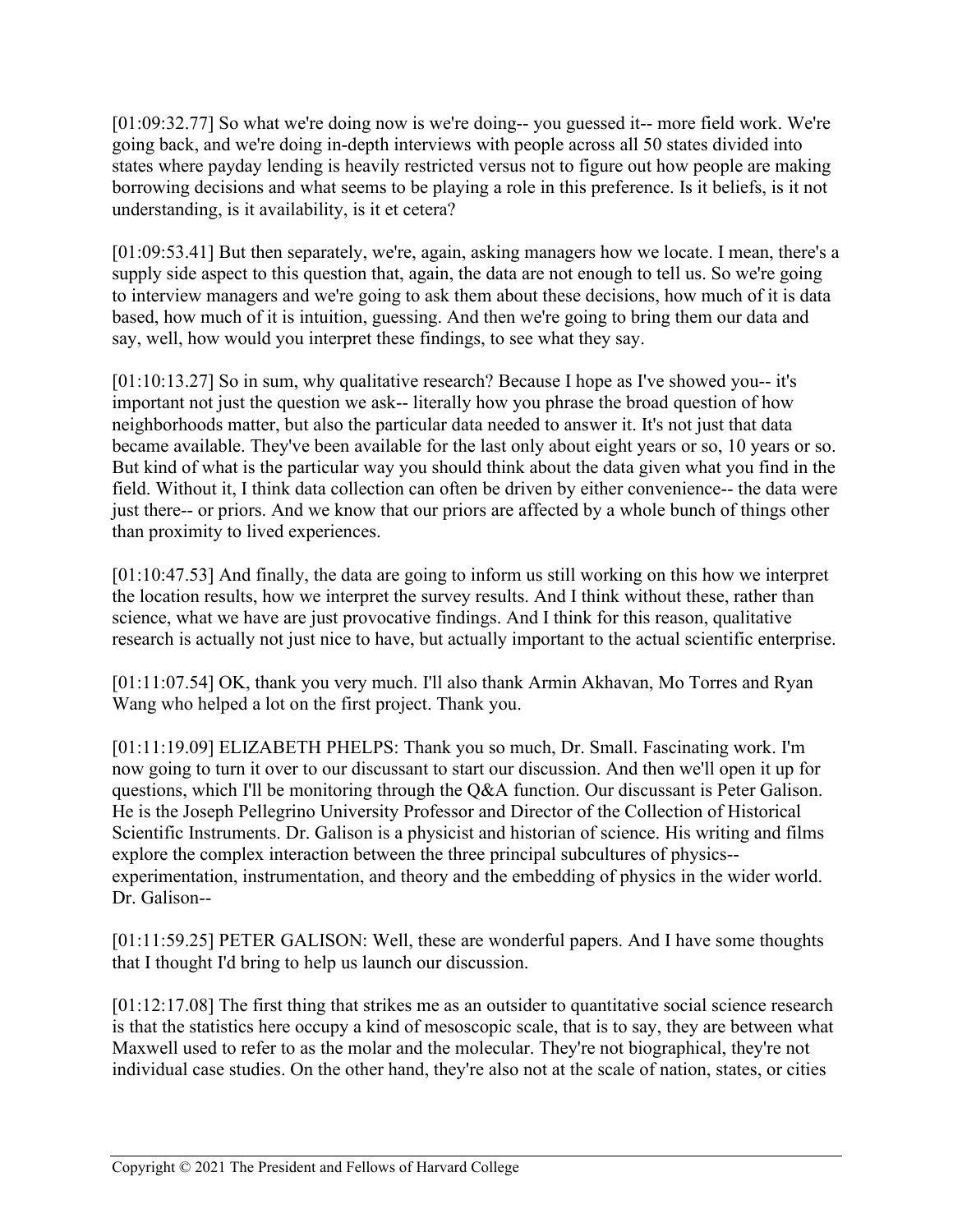as a whole. But instead, they're looking at local neighborhoods which are immensely important and give us a new kind of realism in how we understand what's going on.

[01:13:02.13] And that struck me across the board with all three studies, that is to say, there's a use of statistics here to try to get at a kind of reality on the ground that becomes invisible when we look at too wide a scale or too narrow a scale. If we focus entirely on a particular family, we may gain insights. If we focus at the city, at the scale of a New York or a Boston, we lose the dynamics of these local neighborhoods and considerations that are so important. And I think that that's true for Gary King's work as well in ways that I want to suggest now.

[01:13:41.67] Just to summarize briefly what I took away from these papers, in Raj's analysis, he wants to say, look at these individual neighborhoods, these opportunity neighborhoods, or these squelching opportunity neighborhoods. And we can actually look through data diachronically at states diachronically. But also, we can look at what happens when one intervenes and offers the possibility of helping people move into another neighborhood where their opportunities may be greater.

[01:14:16.41] Or conversely, he says, let's not look at college in general. We have lots of statistics on the economics of what the results of going to college for one's fortunes and wages. But he says, look at the particular ways that immersion in particular colleges functions in moving bottom 20 to the upper 20 percentile.

[01:14:39.55] And I think that this is also true in Gary King's work. He wants to dig down and silo the siloers, so to speak, in industry. He wants to be able to look at the media effects not in general, not in referring to just the bubbles of particular partisan media structures, but to look in particular and enough fine grained detail, although statistically, to be able to look at the way that- - at the effects. And to look at censorship, in his study of Chinese censorship in particular, not as one of opposition or dissent being squelched, but of the threat really that's felt by organizations. Gary's interested in particular in looking at new methods by which the otherwise closed data empires of industry might become accessible to study and has proposed this third party adjudicator entity that might help make that possible.

[01:15:41.16] Mario's work focuses, again, on the ground and locally, not asking after financial institutions in general, but at the different kinds of financial institutions and at something as pragmatic as how long does it take to get there. One of my favorite moments in the history of the discipline of history is when Fernand Braudel calculated how long it took letters to get across the Mediterranean and along with letters came armies and policing of different sorts. And that, he says, explains much of the rise of the modern world.

[01:16:15.56] So this kind of time to institution from different blocks and blocks of blocks become important and form the empirical basis for his refutation of the notion that these are choices-- preferences-- but instead involve much more deliberate structural aspects of the way our financial institutions in the so-called alternative financial institutions are structured and laid out.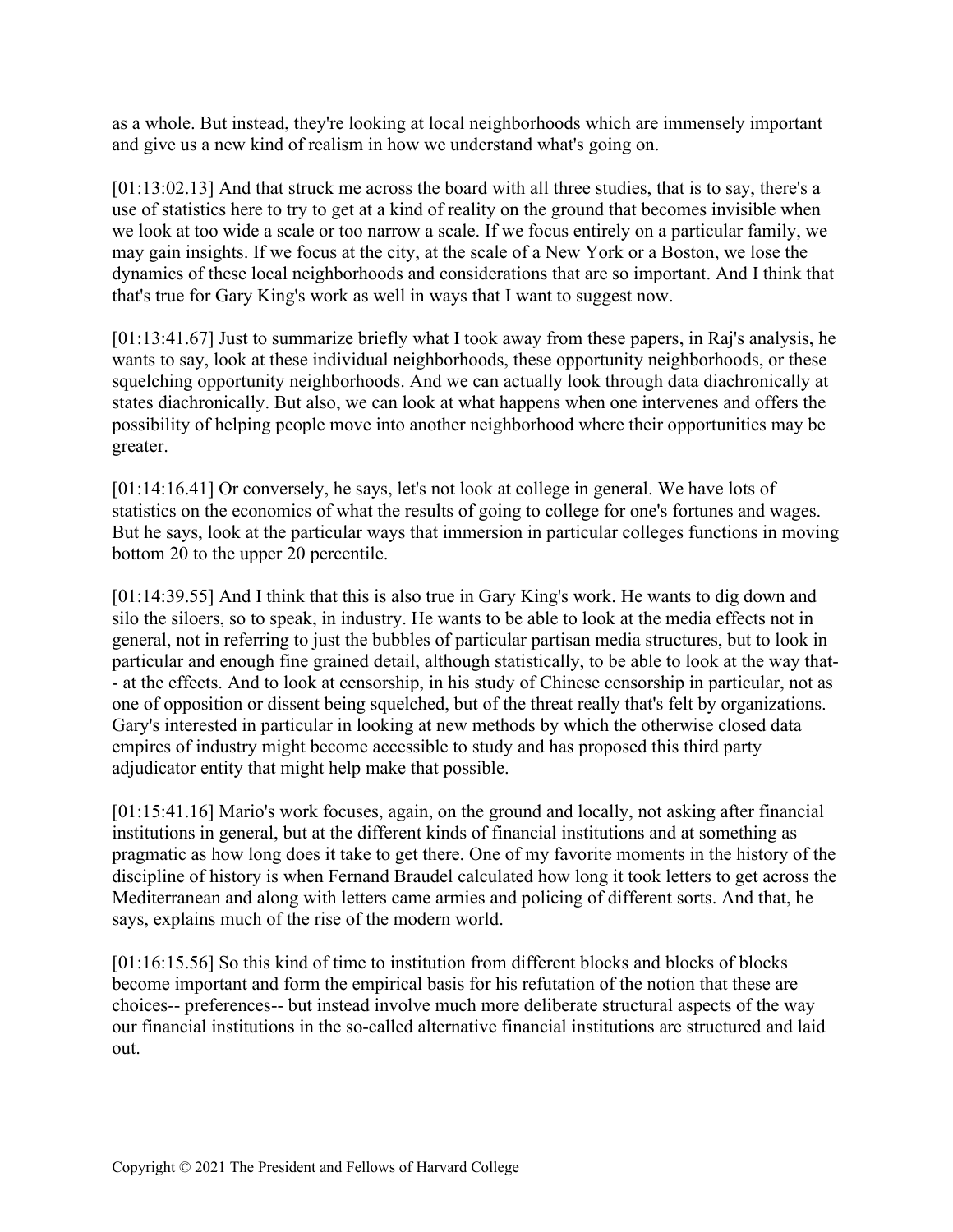[01:16:46.60] So here are some-- here's some questions that I have for you. And maybe some of them will prove interesting in what follows. The first is that some of the results that Raj presents are important because they put on an empirical basis things that we might have suspected already. And other times, I found some of them quite surprising, including the map that he opens with of the United States where, for instance, you see a tremendous amount of blue in his color coding system starting from North Dakota and South Dakota down to Oklahoma and West Texas where there seems to be a certain amount of economic mobility which might surprise us politically in our analysis since so much of the accounting of a rise of conservative politics is predicated on the notion of people who are prevented from or will find themselves in a downward spiral from generation to generation. As I thought, it was just really an interesting thing that this micro analysis then aggregates into this map of the country as a whole, which I think is regionally very informative.

[01:18:05.84] And the second is a question of open upward mobility versus access on the universities. Here, interestingly, Raj shows that at the elite or more wealthy universities, there's a larger boost in the number of people that go from... the percentage that go from a low percentile to a high percentile in income. But of course, there are fewer of them there who start out in the lower percentile.

[01:18:36.28] And my question was really just does this added delta that the elite universities see at the left hand side of that chart result from resources that they have to do a certain kind of training? Is it because the wealthier schools are establishing networks of wealthier possibilities for the students that graduate and so they're attached to those networks after they graduate? Or is it because the elite universities are selecting for qualities in the first place for those relatively few numbers of people from the lower quintile, and therefore they come with other cultural capital that allows them to move through the system in a different way?

[01:19:25.88] To Gary, I am entirely sympathetic to the idea of wanting to avoid the split the difference compromise. I've faced similar sorts of problems in a very different way in research that I've done on national security secrecy where government secrecy is actually easier to access than industry. And indeed, that's why many of those three letter agencies outsource some of their work to industry because it's free from the prying eye of FOIA or other forms of inquiry. So I thought that was very interesting.

[01:20:07.67] So the stick here in establishing a third party adjudicator, as I understand it, Gary, from your intervention is that if Facebook, for instance, or another industry were to renege, then it becomes possible to announce that this had been reneged upon, and that that would presumably be embarrassing and forms a kind of countervailing force.

[01:20:31.86] So first question is that really a stick, do they really worry about being embarrassed in this way? But more to the point-- and for me, much more important is what's the carrot? I mean, in my research on, say, nuclear weapons history or its development or other forms of national security issues related to the physical sciences, the government agency will have a balancing act to perform-- is releasing this information, which they don't really want to do-- I mean, their potential embarrassment, all the same thing reasons why industry might not want to release it.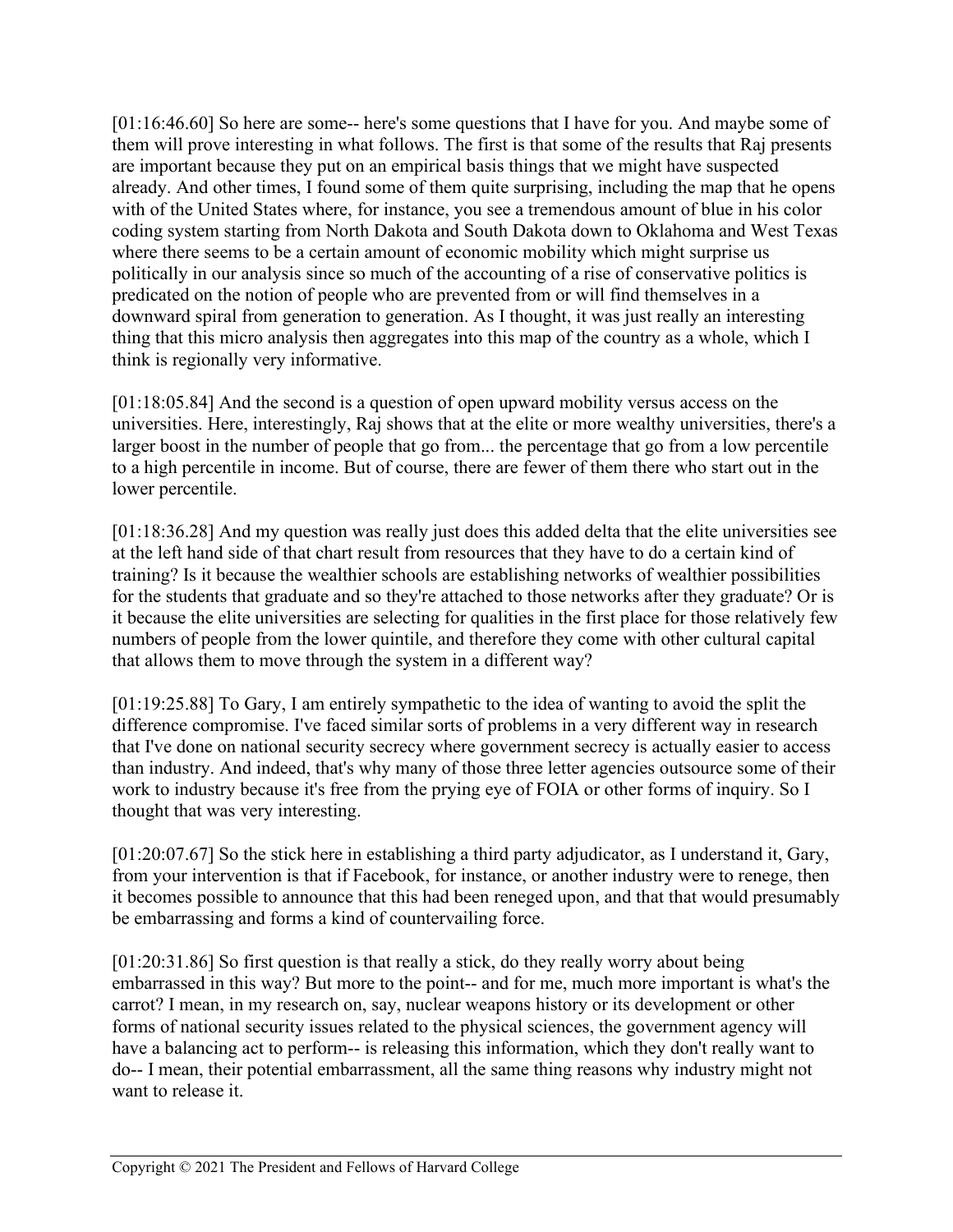[01:21:09.59] On the positive side, they want to conform and please Congress and conform to the FOIA request structures and so on. Well, my experience with industry is there's only one hand here. It's like, does this help me? No. End of discussion. So my question is why-- I still, at the end of your talk, didn't quite understand why an industry would just not say no. And you would say, well, I have this compromise, and they'll say, no. I mean, I don't understand why that discussion went on when you were packing your bags in your hotel room, why they didn't persist. So that was my question.

[01:21:47.54] And secondly, on censorship, again, this seems to me very recognizable from a different domain where-- once I was meeting with somebody, who had been a leader in the Tiananmen Square, in a public cafe in Beijing. And this person was saying to me-- making various criticisms. And I said well, aren't you worried? I mean, what about-- the waiter speaks English. I saw him speaking English not long ago. And this person said, I'm not worried at all. That's not the problem.

[01:22:24.72] Whereas as when I had spent-- I, as a student, spent quite a bit of time in Berlin. And during East Berlin days, if you said something in a cafe, and a waiter understood what you were saying, you were in deep trouble. So that's a radical change in the kind of Soviet block notion of censorship and intelligence gathering and surveillance than in the Chinese government treatment.

[01:22:49.86] So my question is has the Chinese government correctly assessed that the real challenge is-- the real threat is non-state structures, or do you think it's just a choice that could have gone the other way had they chosen a East Berlin, East Germany style form of surveillance and control?

[01:23:15.15] My question to Mario-- my first question to Mario is-- I found that the analysis absolutely riveting. Your qualitative analysis explores the widespread and selective predatory structures of these alternative financial institutions, and they complement your quantitative analysis rather hand in glove. Can you say a little bit more about what's going on beyond this? I know you are still intending to do the kind of micro ethnological work of interviewing bank managers and so on.

[01:23:48.17] But I wonder whether there are other more external structural aspects. Like are the AFIs less scrutinized when they're in minority communities than they would be if they were in a majority community? Are the enforcement different if they are using unscrupulous or marginally legal techniques of loans? Would that be less enforced there than, say, in other neighborhood? So do they have less information inside these minority communities than other communities might have? Are they cut off from the availability of knowing what might be legal, borderline legal or not?

[01:24:33.78] And then finally, are these AFIs really free floating micro organizations or do they belong to, are they broader structures? Are there big companies that run these AFIs in franchise like structures? And if they do, do these large companies themselves have connections to the-- I mean, whether the banking or other aspects of the financial structures? The picture that one has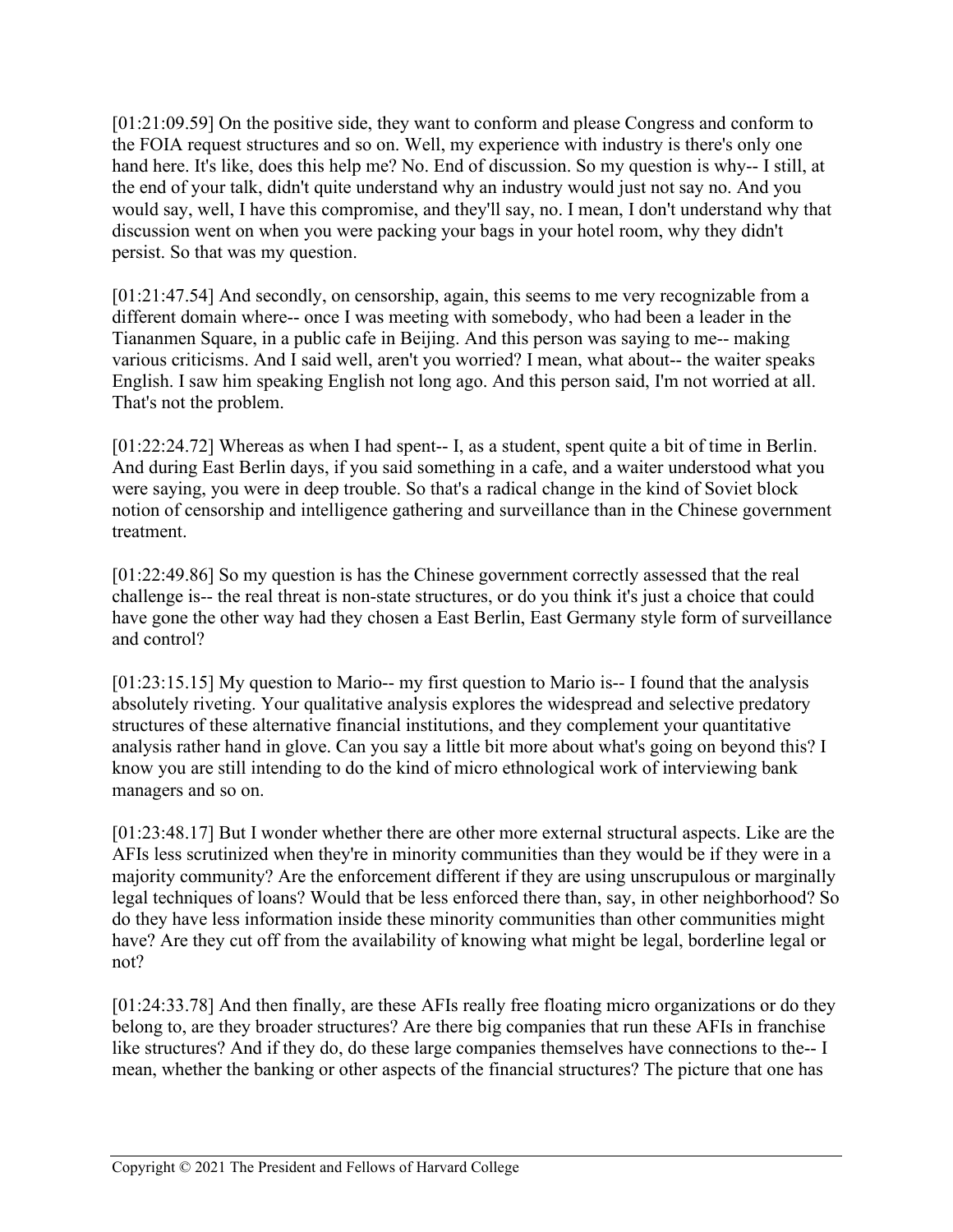naively, which I suspect may be wrong, is that these are small-scale, mom-and-pop loan organizations. But are they? How do they really work in their fiscal wiring diagrams?

[01:25:22.05] So to all of you, thank you for these absolutely terrific papers. I know these are only glimpses at your much larger and longer research programs. But it's been a great pleasure to have gotten at least a glimpse inside what you're doing. Thank you.

[01:25:37.46] ELIZABETH PHELPS: Thank you, Dr. Galison. So I'm going to kick it off by letting the speakers address the questions posed by Dr. Galison. So Dr. Chetty, we'll start with you.

[01:25:46.99] RAJ CHETTY: Sure, yeah. Well, thank you so much, Professor Galison, for the very thoughtful remarks. And thank you, everyone, for the very complementary presentations. So I'll just pick up on the two points you raised on why the map looks more blue in the rural Midwest and the point about the elite colleges.

[01:26:02.50] So on the first one, I, too, was struck with that. So just to remind everyone here, we're seeing the highest levels of upward mobility in much of the rural Midwest. From an economist perspective, that's often surprising because one of the hypotheses that economists tend to have in their minds is that maybe these differences we're seeing across places are due to differences in the types of jobs that are available or the industrial structure of an area.

[01:26:25.57] So for instance, the tech sector in the Bay Area, many think it might lead to pathways to upward mobility naturally and so forth. And so when you look at a place like North Dakota, South Dakota, Iowa, if you set aside the fracking kind of boom that did have an impact on North Dakota, in general, those are not the places where you would think of as having vibrant labor markets.

[01:26:46.59] And so what's striking to me about those places is what is happening is that kids who grow up in a place like rural Iowa, they're moving to a place like Chicago or New York City when we're measuring their incomes as adults. And that, on the theme of this event, is one of the powers of big data, administrative data. You can follow people no matter where they go in the US.

[01:27:08.58] And so what's striking about a place like Iowa is despite sort of a brain drain phenomenon where a lot of the most successful folks are moving out to a different place, we still find evidence, both in our data and to the extent there's historical data, generation after generation, some of those areas have incredibly high rates of upward mobility.

[01:27:28.30] And so the question, of course, is why. As you noted, there isn't a clear alignment with politics. Lots of people have taken our data and tried to correlate in various ways with measures of partisan support one way or the other, and you don't really find a super systematic pattern. What I will say in terms of what seems to explain it is if you think about the four main factors I put up that seem to predict these differences in upward mobility across areas.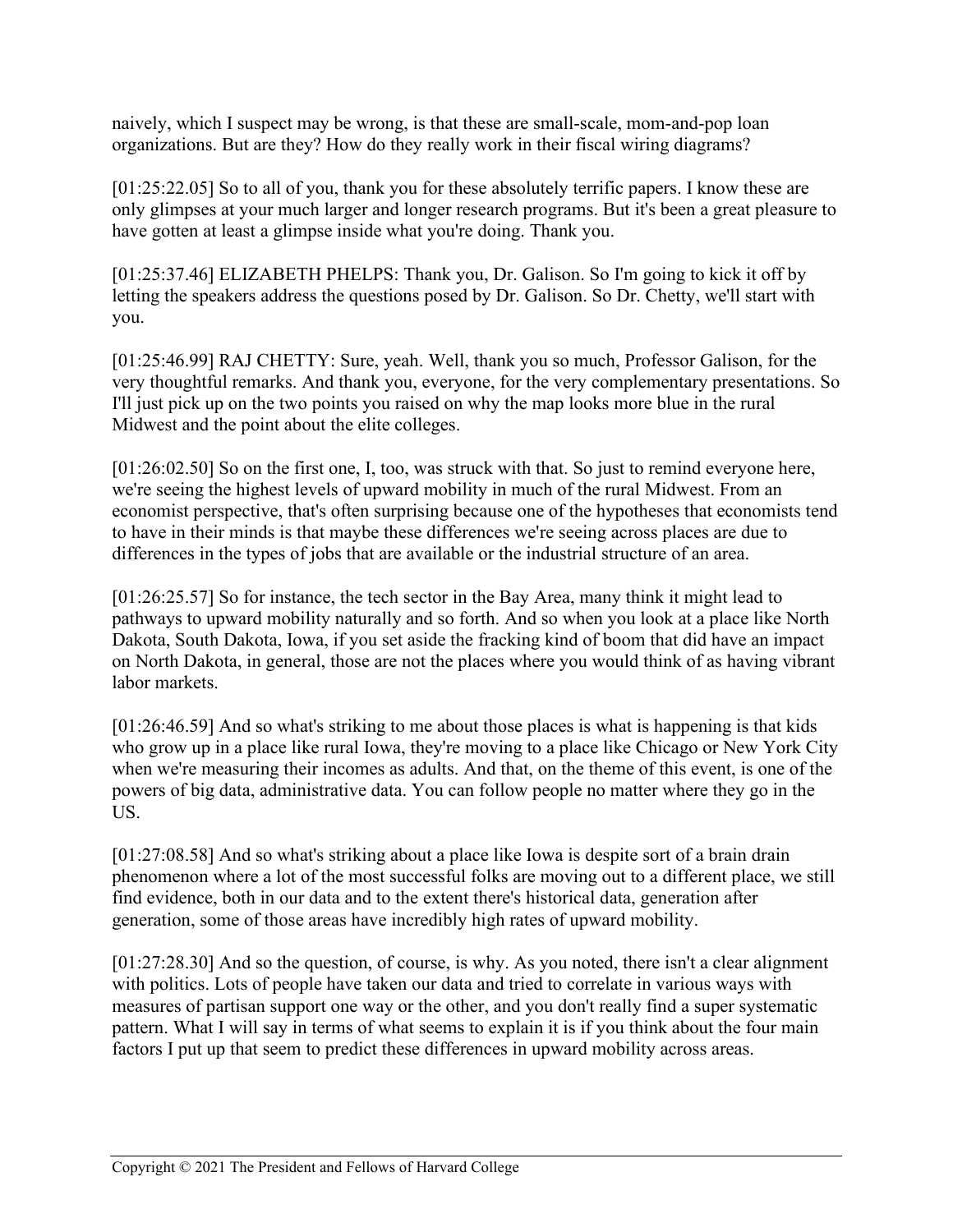[01:27:52.08] The Midwest, the rural Midwest in particular, has a lot of those features of having relatively high rates of social capital, high levels of integration, Iowa is thought to have some of the best schools, historically. So it seems to line up with those patterns, and it's that kind of data that's driving those correlations. But I think the fact that we're having this conversation just more broadly illustrates the power of these data to be able to look at an example like that and exchange ideas about what might be going on.

[01:28:20.79] Briefly, let me talk about a similar point in the context of colleges that you noted. As I think you exactly rightly pointed out, traditionally in economics and education and related disciplines, there's a literature on the return to education, one more year of education. But of course, just thinking of education as one more year of education and not thinking about what is going on in that year doesn't make a whole lot of sense when you dig into it.

[01:28:44.46] And so I didn't spend time on this in the presentation here. I didn't actually show the slide. But the slide that Professor Galison was referring to is one where we put out statistics for every college in America on colleges' contributions to upward mobility, analogous to neighborhoods. And there, you have to think about, as you were pointing out, both how well low income kids at a place like Harvard do. The answer is extremely well.

[01:29:09.27] I think a very encouraging fact is kids from low income families and high income families who attend Harvard have very similar outcomes after college and have, as you might expect, tremendous prospects. But the challenge is that a lot of our nation's best universities have very small numbers of low income kids despite the fact that we have spent an enormous amount of effort expanding financial aid, doing outreach, lots of things over the past 10 years to try to make our institutions more accessible.

[01:29:36.28] And so I think you were asking, why is it that we're seeing these great outcomes for lower income kids at places like this. And that is a question that we and others are spending time studying at the moment. It's basically a question of causality. Is it the case that if we were to take a child and give that child a seat at Harvard versus whatever other university they would have attended that their life trajectory would be different. Or is a lot of this about selection and who's getting in and-- these are talented kids who would have done well anyway.

[01:30:05.07] And I don't think we have a definitive sense yet, but my instinct is that there is a quite significant causal effect. Some of it might be related to the networks you get connected to. I hope some of it is due to what you learn from professors at Harvard. But whatever it is, there does seem to be a treatment effect. And that's why I think it's very important for us at institutions like this to think hard about what the barriers are, that despite the fact that costs are now very low in a financial sense to attend Harvard, we still don't have that many low income kids on campus. Thank you.

[01:30:41.81] ELIZABETH PHELPS: Thank you. Dr. King, do you want to address--

[01:30:45.57] GARY KING: Sure. Thanks, Elizabeth. And thanks, Peter, for the great comments. Just to combine them, your questions-- or one way to combine them is why do why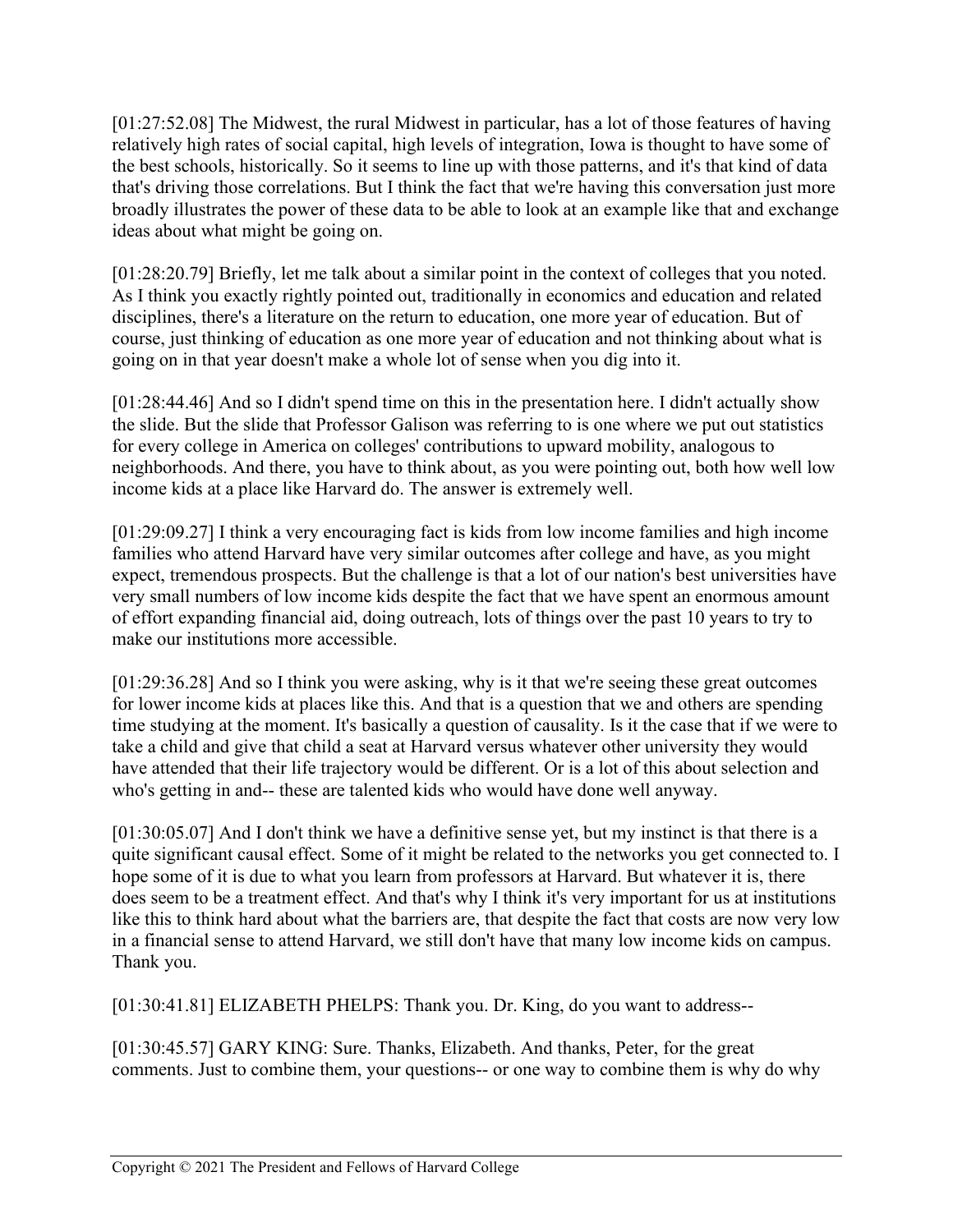do these companies listen to you and why does China not just stop you, right? Roughly speaking. And I think the answer-- we certainly ask those questions, especially the second case.

[01:31:08.03] But I think the answer really is that they're just more sophisticated than it seems at first glance. There's more to a company or a government than it seems at first glance. Our first analysis of a company is, well, what's a company? They are legally required to maximize shareholder value. That's it. If they do anything else, they get fired. On the other hand, they also have to hire employees, which are basically our former students. And employees like very much to be creating some public good.

[01:31:39.40] One of the early scandals before Cambridge Analytica that Facebook got into was from data scientists at Facebook publishing things in academic work. And they saw what trouble they got into. And they said-- they literally said to their data scientists, OK, no more publishing. What is this publishing thing anyway? It doesn't benefit us. We're not making any money from it. No more publishing. And the data scientists said, oh, OK. We'll just all leave. And then, so that just wasn't an option, right?

[01:32:09.97] So what's in the long term interest, what's in the interests of their employees, what's in the interest of their stockholders, what's in the interest of people who may want to join the platform. It's not only Facebook. Every company has very similar kinds of issues. A company is really a collection-- is really a "they" rather than an "it". The 48 media organizations where we wanted to experiment on them-- they really wanted to know whether they were having an impact. They've devoted their life's work to having an impact. If they really weren't having an impact, they really wanted to know. And so we figured out those things.

[01:32:47.38] Similarly with censorship in China. Sure, we absolutely paid attention. And my graduate students and I conducted an entire additional study that we did not publish. The purpose of which was just solely to figure out how to keep my students and staff and volunteers-- lots of people volunteered for this project-- safe. At one point, we employed 80% of Harvard's Chinese speaking undergraduates. So we absolutely had to keep everybody safe.

[01:33:17.50] But at the end of the day, we figured out the different kinds of interests of the different people in China. And in fact, I wrote and published three articles about this. And each one, on a separate trip to China, I gave a full presentation of our results. And we just figured out how you do it, how you speak to people. And so far anyway, it was OK. And everybody seems to be OK. [LAUGHS]

[01:33:45.21] ELIZABETH PHELPS: Dr. Small, you want to address the question--

[01:33:47.85] MARIO SMALL: Yeah. No, thank you. Thanks for those comments. My mind is running from all of the ideas I just got. I'll just answer them very quickly. The second one is easy. The question is whether the payday lenders and check cashing places are all mom and pops, or they're larger organizations. Within our first cut on this, it's actually more heterogeneity than we thought. So it's certainly not all mom and pop shops. But they're actually quite a few mid-sized entities at least on the first cut as indicated by their names.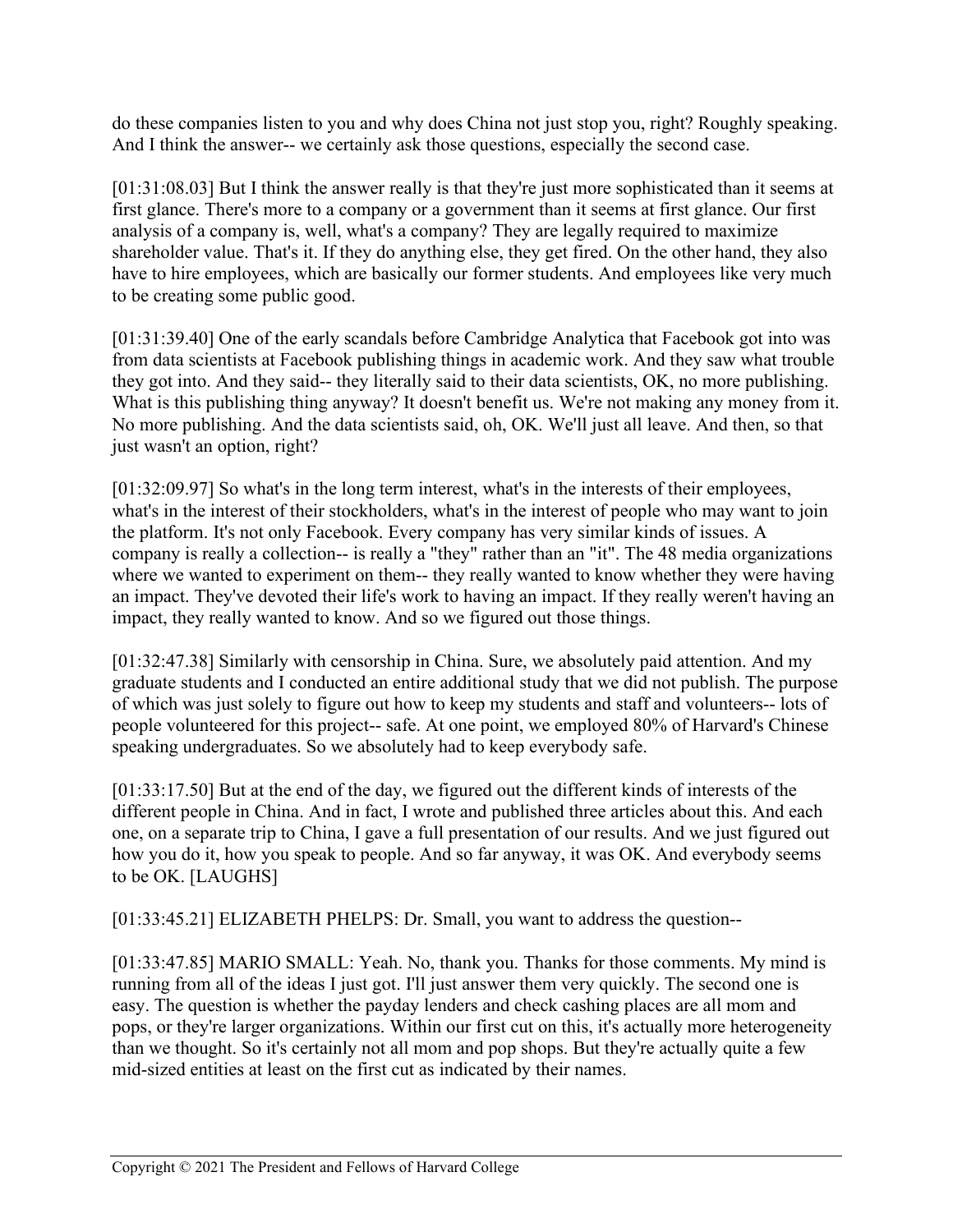[01:34:19.65] So we know from their names or we infer from their names how big they are. And it seems like there's actually quite a bit of a range. There's a possibility that a conglomerate owns a whole bunch of different entities under different names. And we haven't explored that yet. But I think you're completely right. That's kind of the next step in the systemic part of this.

[01:34:37.98] The other part of the question, again going back to the system, is what is happening on a kind of a larger level affecting this. And one of the things I've started learning about this-- and I should say, some of you know that I'm actually a neighborhood researcher, not a banking researcher. So everything about this new-- is that banks play a bigger role on people's decision to turn to AFIs than we actually even realized.

[01:34:59.52] So we sort of conceived the choice set as the nearness of one versus the nearness of the other as kind of a simple, elegant way, we thought, to approach the question. It turns out there's actually more reality to that than we figured. There's a nice paper by Emily Williams. She's an economist at the Harvard Business School. And she's looked at a practice that banks have had in which they stack debt from largest to smallest.

[01:35:23.89] So let's say I have \$500 in my account. And I go to the supermarket in the morning, and I debit \$100. And then I wait until the end of the day to write my check for \$1,000 for my rent because I know that tomorrow, I'm going to get my paycheck. And that way, I don't carry an overdraft fees. Well, it turns out the banks know that rather than charging the amount as they come, if they stack them, if they put the \$1,000 check, or whatever it is for the rent check, for the highest one, and the \$100 one later, they're more likely to get an overdraft fee, and they're likely to get more overdraft fees from that same person. And so they'll do this on purpose.

[01:36:08.16] And there have been some class action suits in multiple states. And in different states at different times, this practice has been outlawed. And so you can imagine how you can use that variation over time, across space, to see the impact. It's a beautiful paper. What she's found is that immediately after this practice has been banned in a state, on the part of banks, the proportion of people going to AFIs and AFI business goes down, meaning a lot of people are essentially going to AFIs because they didn't want to get those overdraft fees from the banks.

[01:36:40.12] So that tells me, going back to your question, that the large, systemic picture has to be not just about the decisions of AFIs and how they're lobbying, but more broadly how people are acting financially-- [INAUDIBLE] sort of banking services from all of the multiple options they have. And that's actually something that I haven't done yet. But again, I think it will require some combination of talking to politicians. We're not going to be able get the answers just by downloading it from a data set from somewhere. We're going to have to talk to people, we're going to have to get a sense into the law, we're going to have to get a sense of these lawsuits and sort of put together the system from multiple methods.

[01:37:16.44] ELIZABETH PHELPS: Thank you. All right, so I'm going to go now to some of your questions. And I'll combine a few for each of you. I'm going to start with some questions for Dr. Chetty. So one was do you believe the strategy would effectively work in developing countries such as Brazil and India? And I'm assuming that's a strategy of assisting people with housing. The other one was when you mentioned the difficulty-- and that was from Carlos Millo.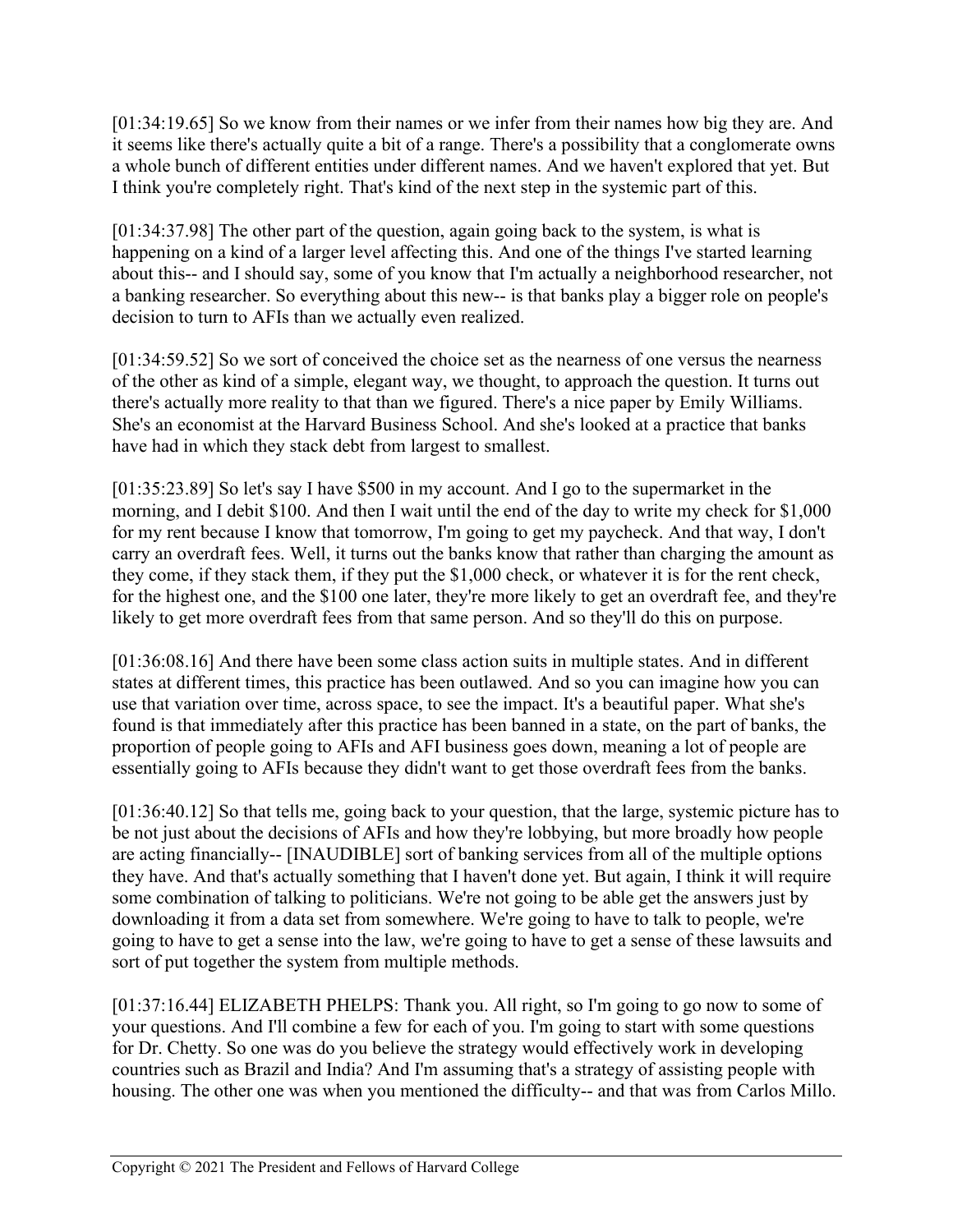[01:37:41.90] And ?Hafong? Lee asked the question, when you mentioned the difficulty of measuring social capital, what did you do that-- proxies? Could you share some ideas of measuring the social capital?

[01:37:53.96] RAJ CHETTY: Yeah, both great questions. So on the developing country question, we just speak to that a bit more broadly beyond the housing issues. So we actually have some graduate students, former graduate students at Harvard-- Paul Novosad and Sam Asher who are now at Dartmouth and Johns Hopkins-- who are leading a great effort, as an example, in India to do a lot of very similar work on the geography of mobility in India.

[01:38:15.65] Now the natural challenge, of course, is in developing countries, you don't have the type of tax records, census data that you have in the US that pretty much covers the entire population. You have to be more creative in terms of putting together other types of data sources from mobile phones to certain information from the census to other types of private sector data sources and so forth. And they and others are making incredible efforts in that space. And I think there's tremendous potential to do this type of work in developing countries. And a lot of my colleagues in the economics department are trying to think in that space as well, those focused on developing countries.

[01:38:50.67] So I think the big picture answer is absolutely yes. But the hurdles are even higher at this point than in the US. Remember, even in the United States or in European countries, 10 years ago, we were not at a point of being able to do this work. But given the way technology is changing, as Gary was saying, everything's leaving a digital trail. I'm quite optimistic that we'll be able to investigate analogous issues in developing countries.

[01:39:15.26] And some ways, I think the stakes are even bigger. What I see from the studies that have been done in developing countries is things like the neighborhood in which you grow up, moving to a different place-- they're even more dramatic consequences than what we see in the US because of the tremendous variance and opportunities in some of those areas.

[01:39:33.23] On the second question on social capital— great question. As many of you might know, social capital is a term that has been discussed in sociology and other fields for many decades. People here have written extensively about it. Our colleague, Bob Putnam, of course popularized the concept greatly in the public discussion. But pinning down exactly what it means, how we measure it in a precise way, and so forth has been difficult.

[01:39:58.39] So people use proxies like participation in civic organizations or religious organizations or Bob Putnam's famous book, Bowling Alone, the extent to which people are bowling together. And it turns out all of those proxies, as rough as they are, do still correlate very strongly with our measures of upward mobility. But we wanted to go further. And actually, what we're doing now-- one of our main projects at the moment at Opportunity Insights is trying to measure social capital much more systematically using social network data, by looking at who's friends with whom and so forth.

[01:40:33.99] Turning to private sector data sources very much along the lines of what Gary was discussing. And our hope is when we put out those measures, we will have much more precision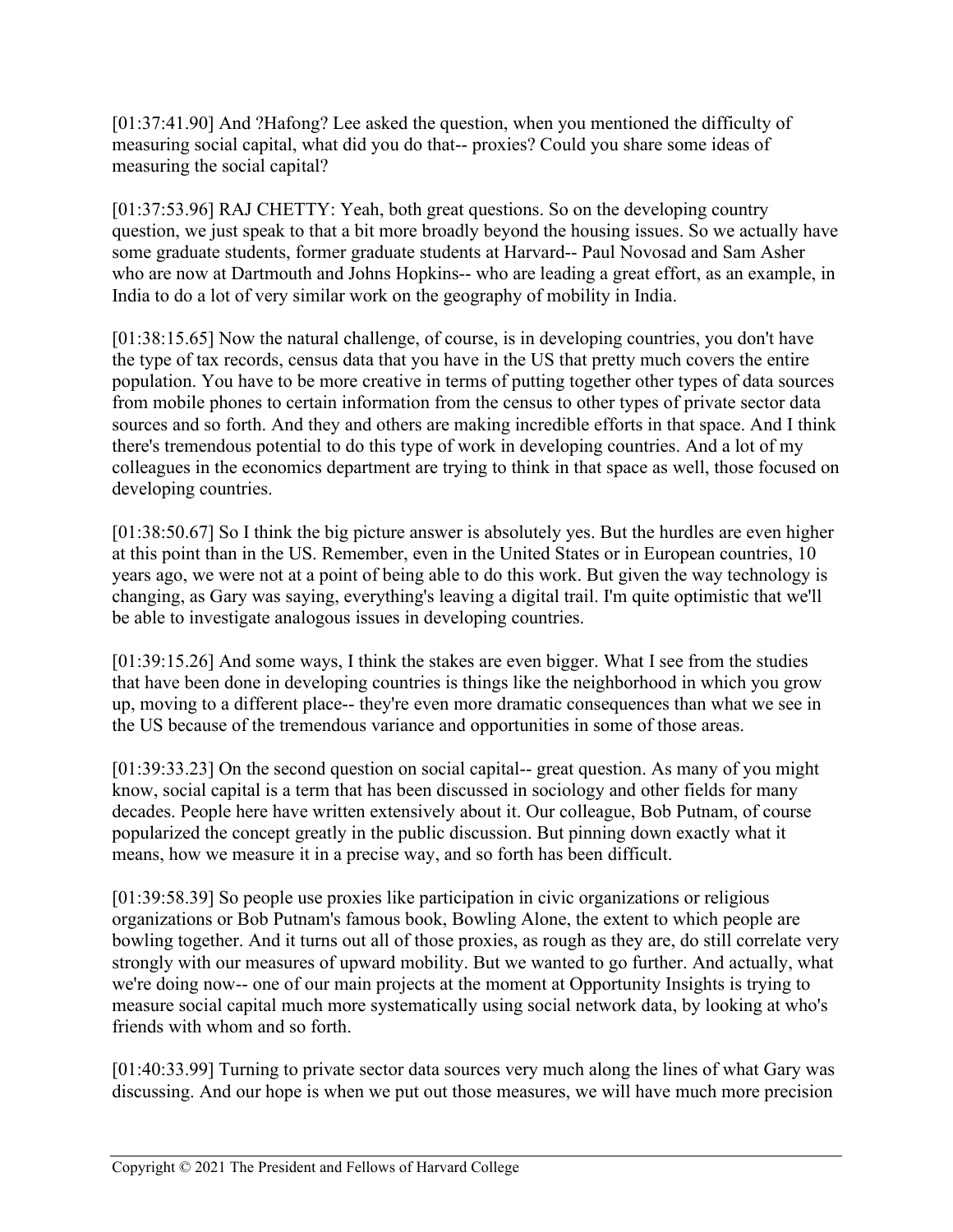in saying, it's exactly this type of social capital that seems to matter for economic mobility or for health and have a more refined discussion about how you get more of that type of social capital or what the determinants are, why it's less available in certain areas and so forth.

[01:40:59.09] ELIZABETH PHELPS: Great, thank you. There's several questions for Dr. King. So I'm going to just throw three at you because they're somewhat related. So first, Katie Giles ask the question-- just to touch on it. You might have missed it. But was Facebook funding the research? Or was it an outside sponsor? And if they were funding it, how did that impact the relationship with the study and communications about it?

[01:41:22.01] And then Carlos Millo ask the question-- sort of he says, big data is really the new oil, right? So companies like Facebook, almost impossible to beat, as they have a huge amount of personal data to be able to better understand their users. And he asks the question, what have users start to open online their personal data but protected by differential privacy to any other companies in order to break this data monopoly created by big tech companies? Do you think such initiative would be possible?

[01:41:50.76] And finally, Scott Wallander asked, are there roles that industry partners can play in partnerships with you all that go beyond simply data providers? And this, I think, actually is something that other people could speak to as well.

[01:42:02.37] GARY KING: Great, thanks. Thanks for the questions. To Katie, we took no funding from Facebook to do the study that I described. The funding came from eight ideologically diverse foundations that contributed quite a lot of money. We went one more step because we were a little concerned about individual researchers taking money from a foundation that had a particular ideological slant. And so we convinced the foundations for the first time to pool all their money, put them in one pot. And we had the SSRC as a nonpartisan financial agent watching the money basically.

[01:42:38.99] And then the decisions were not made by Facebook about who would get the money, they were not made by the SSRC, they were not made by the foundations in particular. They were made by Social Science One, this organization that was composed solely of academics. So that's how we did that.

[01:42:58.10] For Carlos, yes, absolutely, differential privacy could be used to solve the problem of individual ownership, right? If you have data, you may be torn between contributing your data to the public good, but violating your privacy. But with differential privacy, if you do it the right way, it is possible so that you could contribute data without your privacy being violated at all.

[01:43:26.30] The mathematical principle behind differential privacy is if I have a data set, and I ask you for my data, and I run an analysis on my data set without your data, I should get essentially the same results as if I run my analysis with your data contributed to my data set-- no, your personal information contributed to my data set.

[01:43:45.74] So that means that it ought to be possible to get public good from the data and to convince people to contribute data because if you're going to get the same answer, essentially the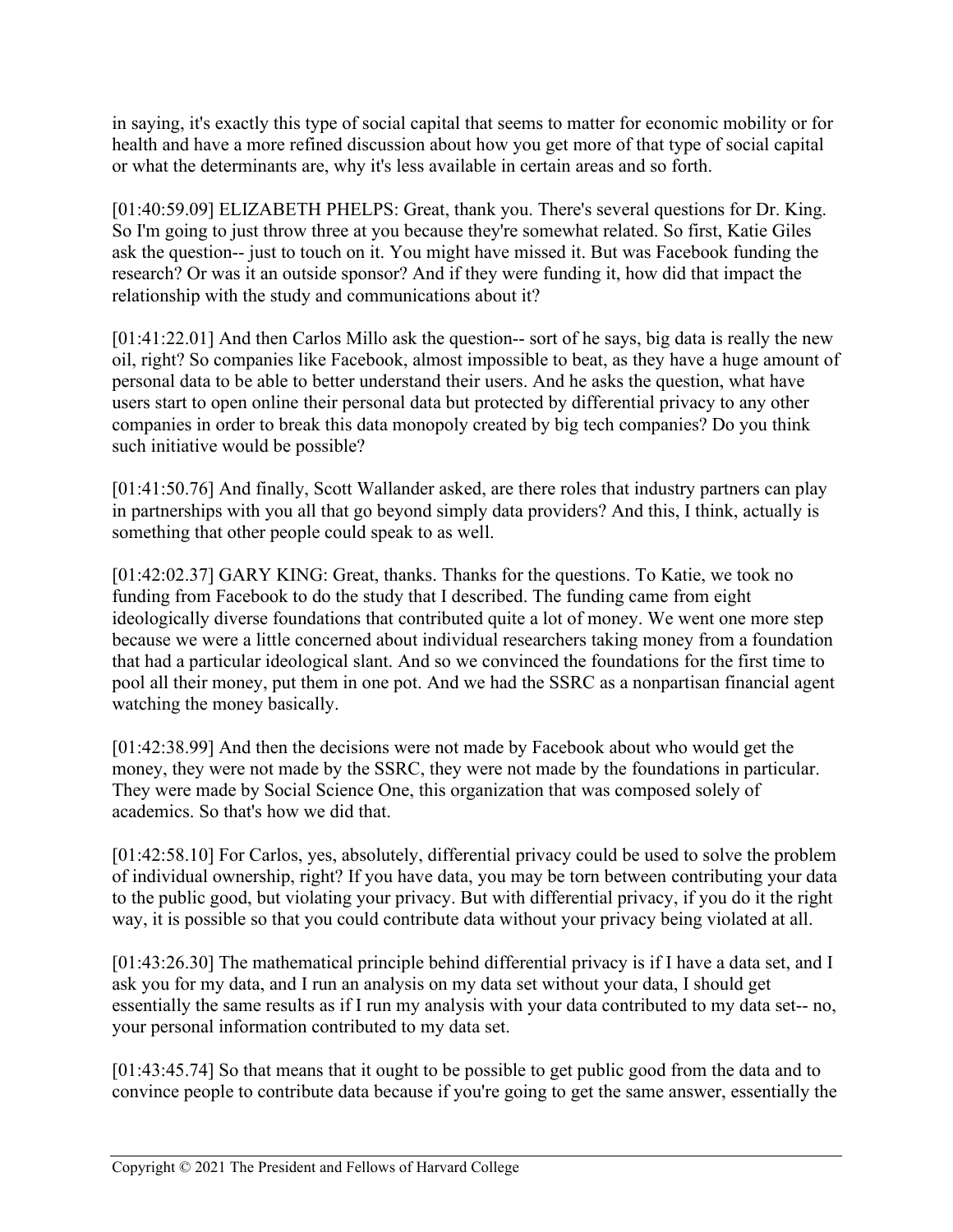same answer either way, that means your privacy can't be violated, but we might actually learn something to help not only you, but everybody else.

[01:44:04.26] And finally, for Scott-- absolutely, the role of industry is not merely to just give us stuff, because then, as Peter mentioned, we wouldn't get any stuff. It has to benefit them as well. So whether it benefits them by looking good, that's OK with us, whether it benefits them because they actually get to look good in front of their employees and make their employees' jobs feel more important because they're actually contributing to public good, or because some of these companies have huge highly intrusive sources of data on billions of people, and if companies that are essentially monopolies don't eventually figure out how to provide public good, the government takes away that monopoly.

[01:44:53.84] AT&T figured out that with Bell Labs, IBM figured out that with IBM Research, Microsoft figured that out with Microsoft Research. We think the rest of the companies will figure that out as well. And we hope to be there to help them not only figure it out, but provide data for public good.

[01:45:14.02] ELIZABETH PHELPS: Thank you. It's just a follow up. This is for Raj. Are there constraints on the government data that people have-- the researchers have to pay attention to get access?

[01:45:25.19] RAJ CHETTY: Yeah, absolutely. And so I can speak a bit more to that. So the way it works is the government now has sort of a call for proposals. Part of this came out of some of this early work where there was something passed called the Evidence Act that now tries to make more data from the government available to researchers. But of course, that data by law is never going to be publicly available, right? We wouldn't want everyone's tax return information to be publicly available, obviously.

[01:45:51.29] And so there's a long process through which one gets access to these data. It's often a time consuming process. So one of the challenges our graduate students face in our field is a big hurdle cost in terms of spending a year or two getting access to these types of data sets. And I think as social scientists, we need to figure out structures that can make it easier, especially for junior scholars, to get going on this sort of research more quickly given how critical it is to do cutting edge work.

[01:46:20.09] But the formal structure is that you submit a proposal in one of these calls for proposals. If it's selected, then you go through various security clearance procedures. And then you're able to access the data on site essentially at government agencies-- the Treasury, the Census Bureau. All results are then reviewed for disclosure purposes, sometimes put through a differential privacy protocol along the lines of what we were discussing earlier and then can be released to the public. So it's quite tightly controlled. It's not as easy as downloading a survey data set and working with it. But I think we're making strides in making it more accessible.

[01:47:00.04] ELIZABETH PHELPS: Great. Thank you. So Dr. Small, so for Sarah Avila said, amazing research. Thank you for sharing. I'm cracking up with Mario Small on his comment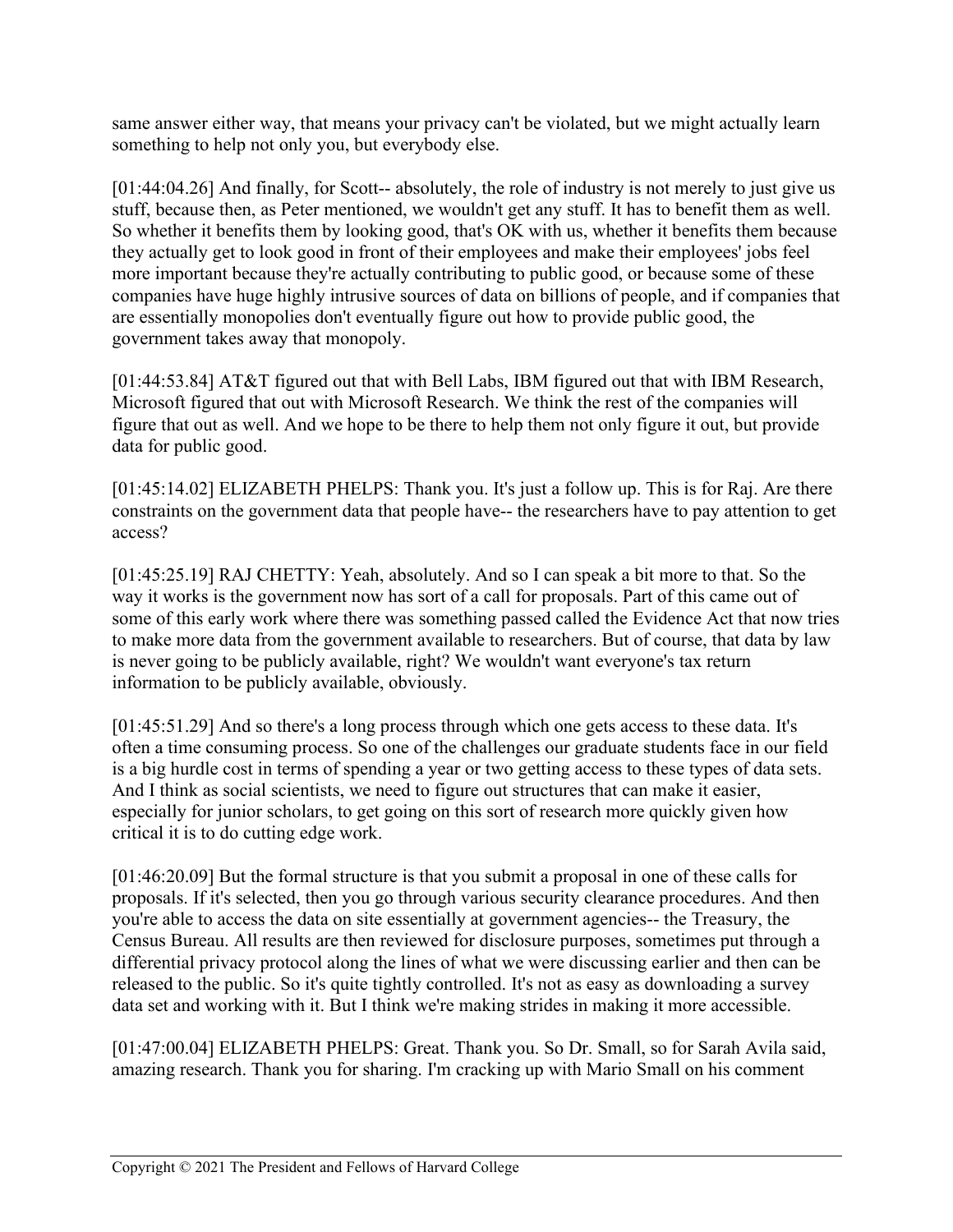about not having enough time to make the table pretty. We can all relate. The best is the unimpressed expression of the other presenters. That's for everybody.

[01:47:18.21] I had a question for you. So you talked about different data sources. You said Google Map is becoming better than all the other data sources used. I'm just wondering why. What is it about maps relative to other data sources you use?

[01:47:30.18] MARIO SMALL: That's a great question. And actually, what's interesting about this is if you asked me this question about 15 years ago, I would say that Google Maps database is the worst data set you could use maybe, yeah, 15, 18 years ago. And we have some evidence of that.

[01:47:44.40] So Stacey Lindow, back in the early 2000s-- she's a researcher at the University of Chicago-- sent a team of researchers, including residents of the South side of Chicago, out to the South side of Chicago to do an asset mapping. They literally recorded, went block by block and recorded every single establishments they saw. And then they compared the results to the Google results. And there were something close to a 50% mismatch in both directions. So about half of what Google said was there was not actually there. And about half of what they recorded was not on Google. It was terrible. Just absolutely terrible. A couple of things happened since then.

[01:48:22.30] So first-- so Google, the way it works now and part of the reason why it's so good for this particular question, is first, they take all of the federally available administrative data that you could use. And those data are pretty good for-- they are great for certain things like, for example, the project that Raj is doing, there is no better source of tax data than the federal government. But for other things, as I'll show you, they're actually not necessarily optimal. So they take, for example, the records of all establishments they have.

[01:48:51.09] Now for many establishments, they'll have records that are updated once a year, some once every three years, some even longer than that. As we know, for a lot of establishments, there's turnover over the course of the year. And so a lot of the data are going to be missing those things. Second, a lot of establishments don't actually do the grade up-- your business goes out of business, you just shut down. You don't necessarily keep up with all of the records expected to the federal government.

[01:49:15.36] Google, what it does is-- the second thing it does is you've seen the Google Maps car, the Street View. You know, the car that goes out with a camera. So what you may not know is that the Street View car has gone through multiple streets in all of the cities multiple times over the years. So for example, I typed in my address, and I can go back to, I think, 2005 or something like that. There are six or seven different images. I know my old car, I can see the trees get bigger and so on in the place I currently live.

[01:49:48.21] And so what Google does is it takes all of that image data. Remember, the image can look up and can take snapshots of awnings and signs. And because they have petabytes and petabytes of data and extremely powerful computers, they use essentially those data to improve the data that they got from the federal government. So for example, they'll know at this point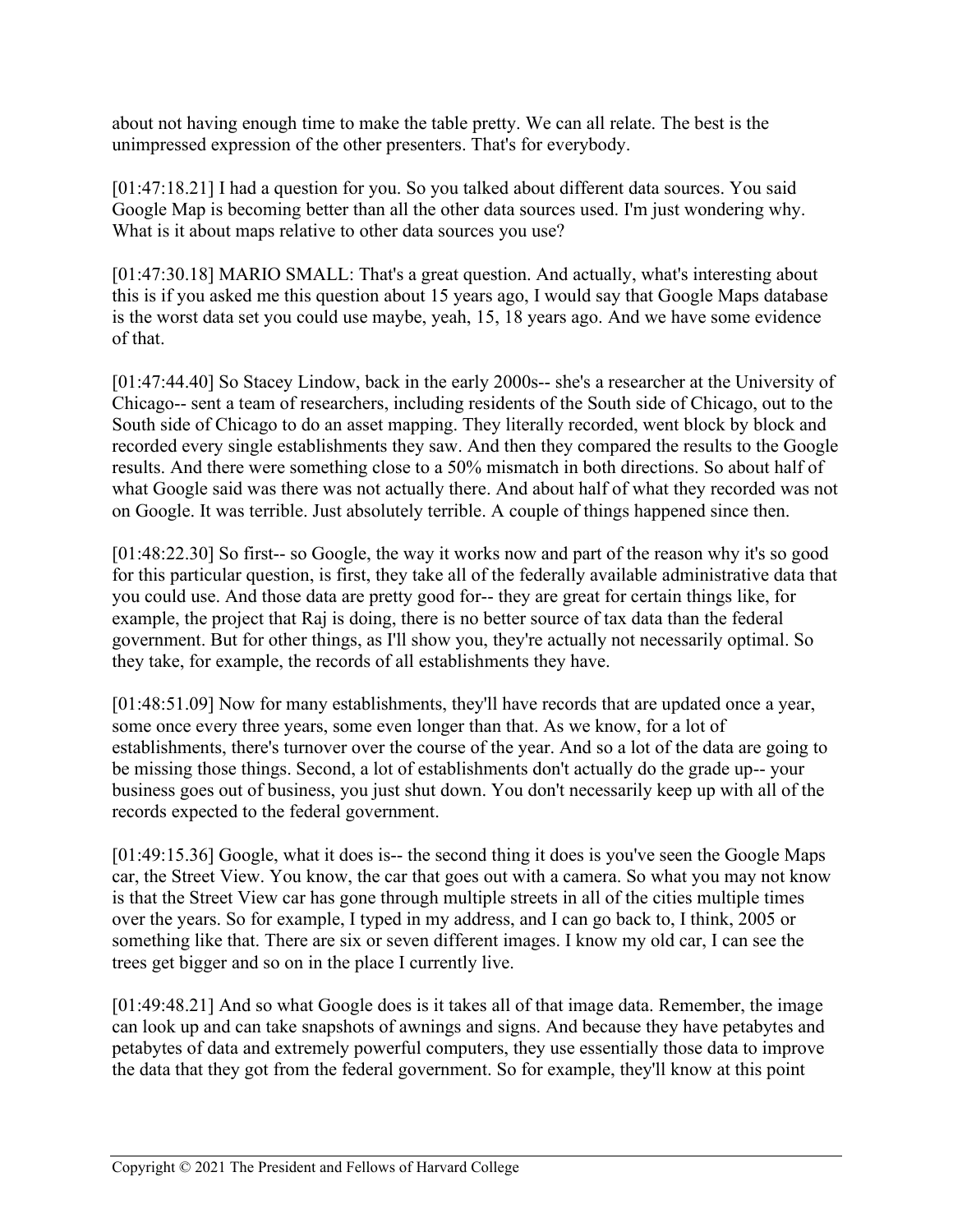with extreme accuracy whether BBQ's check cashing location is an actual check casher as opposed to a barbecue restaurant, right, which was not the case many years ago.

[01:50:21.30] And the last thing they do is they gameify their data access. So they have something called-- there's two things they have-- sort of two aspects of it. One is sort of if you're a business, there's something called-- I think it's actually called Google Business-- where you can go up and you can see how Google records your data and improve it. And so you can say, hey, you guys made a mistake in these ways.

[01:50:42.48] Now if you do that, that doesn't mean that the data are ultimately updated. What happens is now the second thing, which is their Google Local Guides come into play. Google Local Guides are just people who go on to Google and get points, literally stars, for improving the data for saying, you guys are wrong, that restaurant closed last week or taking a photo of it and uploading it or reviewing it or a whole bunch of things. And you get stars for doing-- the more you do, the more stars you get. It's like Wikipedia or something.

[01:51:15.76] But then also-- it's not just that. Also, if you do really, really well, you get early access to a whole bunch of Google products when they come in. So you see certain products before other people do. So a lot of people spend a lot of-- they have essentially an army of people taking the data that were first downloaded from private-- and actually not just public sources, but also private ones, then refined with the year's worth of Google Street View data and then improved by the business owners and then of course refined by the people themselves.

[01:51:45.55] And so what you have is a constantly updated iterative process where the data are actually much closer than the lived experience on the person on the ground because it's what the cars saw improving on what we downloaded from the federal government corrected by what people are saying than you would if you just downloaded the data from the Federal government because you would have essentially administrative data that are not necessarily as close to the question.

[01:52:08.92] So I actually think for the question we're trying to get at-- it's kind of funny because I literally avoided Google for many years because I thought they were so bad. In fact, the first version of this project, we use Bing data from Microsoft Bing. You might not know that Microsoft also has a search engine. It's called Bing, and it's not a successful. But they also have a database.

[01:52:28.56] And we first did, uh, New York, Chicago-- actually, we just did Manhattan, Chicago and one or two other cities with Bing. And then when we heard about Google getting better, we actually, for about five or six cities, looked at the Google data and looked at the Bing data. And actually, Google had way more establishments than Bing across the board. And that is part of why we're doing Boston.

[01:52:53.22] Then we went to Boston, and we looked at the neighborhoods that we knew in Boston and the establishments that were in the Google data but not in the Bing data. And we did not find any errors in the Google data. Actually, Bing was just missing a whole bunch of things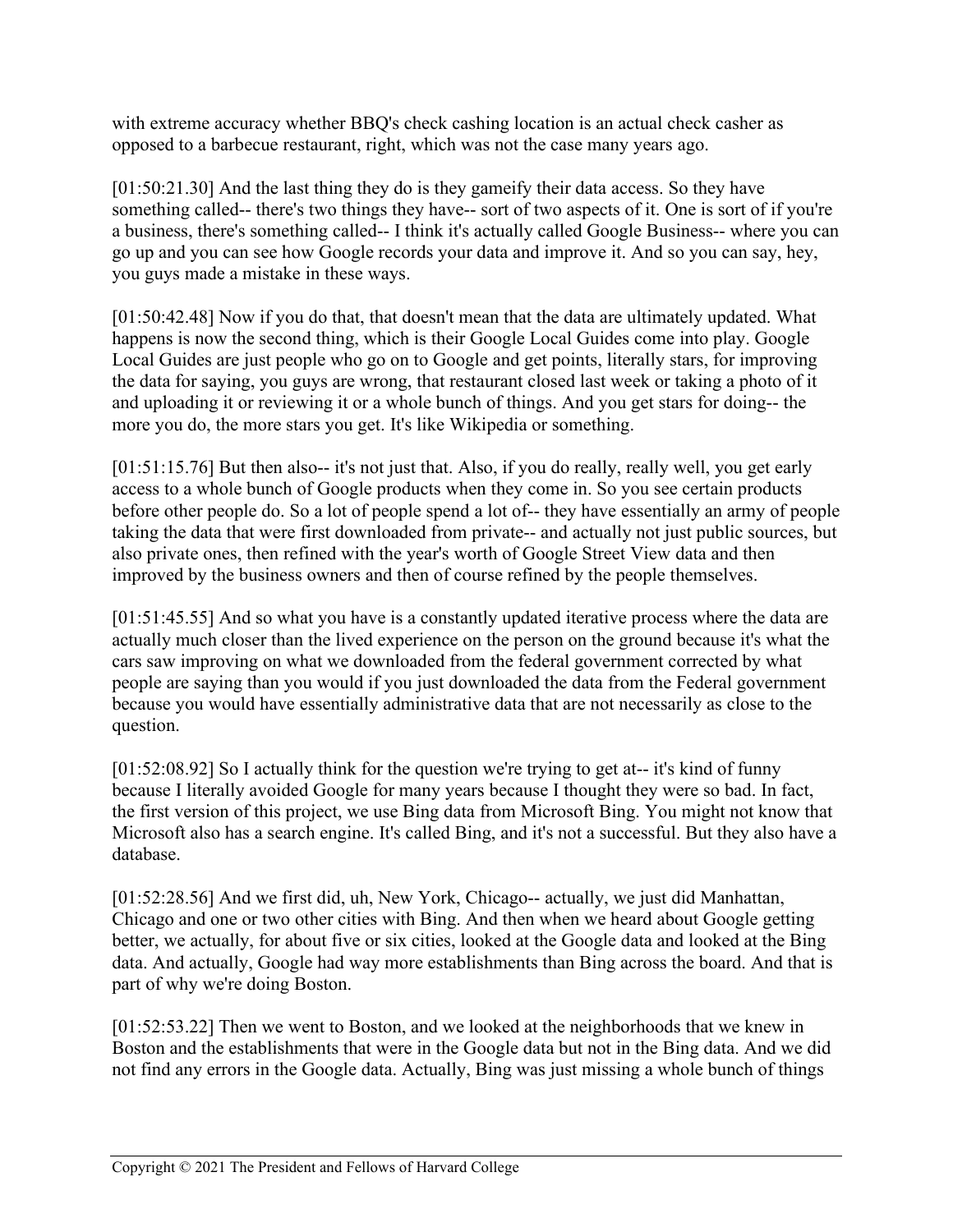because it didn't have all of these elements. And so, yeah, at this point, I think Google is as good as it's going to get for this particular question.

[01:53:13.96] ELIZABETH PHELPS: Awesome. Thank you. I had no idea. OK, I'm going to take the chair's prerogative and just throw out last question because we only got about six minutes left. Dr. King, you cracked me up in the beginning of your talk when you talked about how social scientists didn't project sort of interesting or big discoveries in the 20 years coming up.

[01:53:38.73] So I'm going to give the speakers an opportunity to correct that error and ask you, in the next 20 years, each of you to comment on what kinds of developments do you see coming in social sciences due to the use of big data sort of increasing. So Dr. Chetty, I know this is like-- I hate being asked these big picture questions. But here I go.

[01:54:03.09] RAJ CHETTY: I'm worried that this is being recorded, in 20 years from now, we're going to have a session looking back on what I say here. But I would say one broad thing, and I think it's a theme that's been echoed throughout this event today, which is I think of this data sort of permitting a personalization of social science. So traditionally, in economics and the other social sciences, I think there is a tendency to sort of one size fits all answers.

[01:54:30.02] So take an example of a question I'm often asked-- are charter schools good or bad? Are they better than public schools? Well, turns out the answer is it really depends upon which specific charter school you're talking about. What the potential alternative public school is and the specifics matter, right? So if I can make an analogy to medicine, if you were trying to give someone a treatment, the first thing you would try to do is have a diagnosis of exactly what is ailing the patient.

[01:54:53.82] And similarly, I think in the context of the economy or society, the types of issues that might be of limiting opportunity in one city or one region of the country might be different from the types of things limiting opportunity in another neighborhood, another place down the road as we were seeing in some of those maps I was showing.

[01:55:10.59] And so my hope is we'll be able to get to a version of social science 20 years from now where the response in terms of scientific understanding, in terms of policy, is not this is the general thing we figured out that one needs to do, but here's exactly what seems to be going wrong in this situation, here's a treatment that has shown some record of success. We can do further pilots and that's how I think we can have a more scientific advance in our field. And I hope as a result, our stock of knowledge and ability to provide informed policy advice will be much greater 20 years from now.

[01:55:47.29] ELIZABETH PHELPS: So better policy advice across the board, right? OK. Dr. King, do you want to--

[01:55:53.94] GARY KING: I think more studies like Raj and Mario, we will see them in the next 25 years. And if 25 years from now, we are all here and there wasn't spectacular progress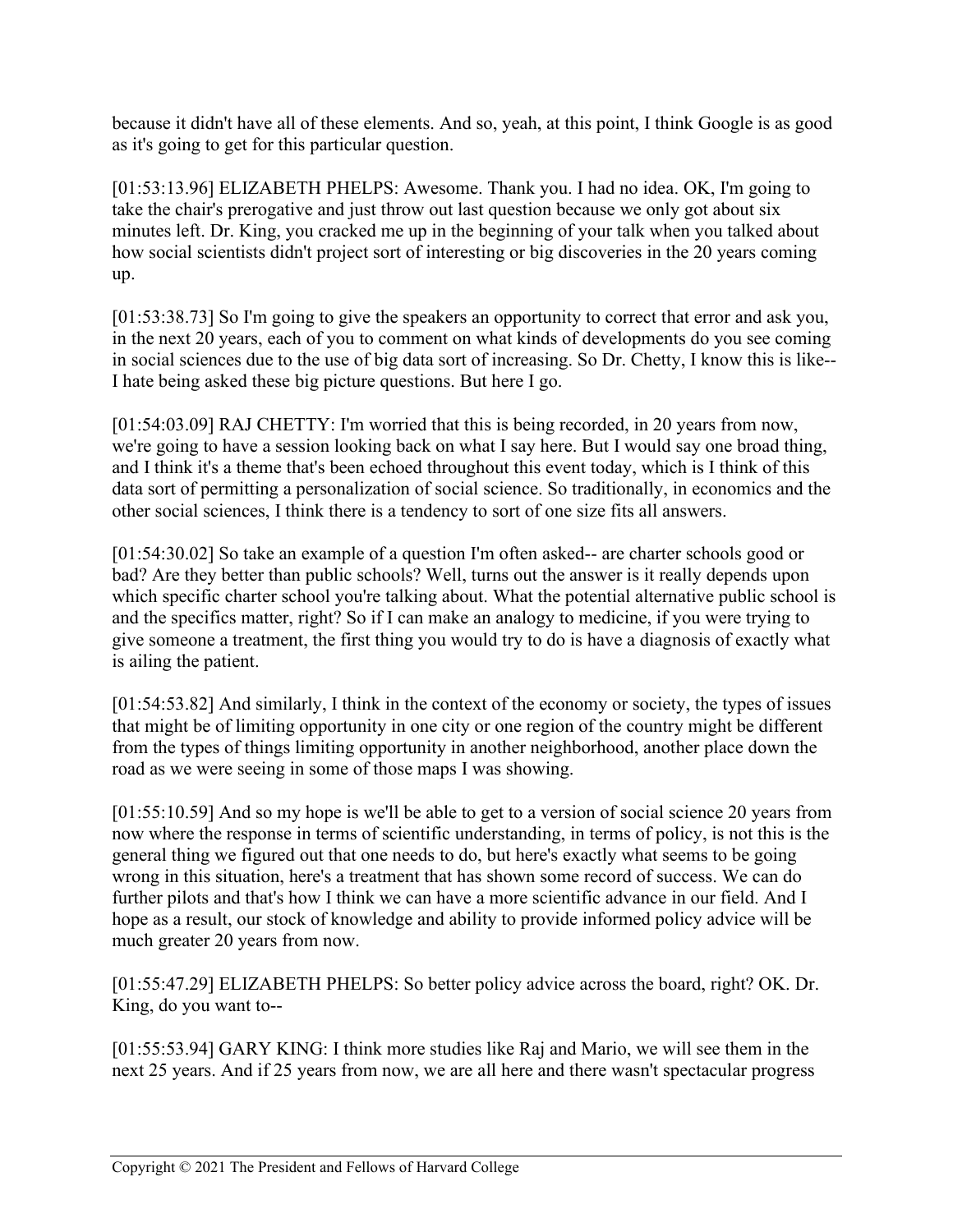relative to now, then I'll really be pissed off, OK? So I think, actually this time, plus or minus several decades, is equivalent to when they first handed out microscopes to microbiologists.

[01:56:23.31] I mean, it was very nice of us to be studying things 100 years ago. But if you don't have the information about the subject of your study, you're not going to make that much progress. We, for the first time, actually have enough information to be able to solve or ameliorate some of the major challenges that affect you in society. And I think we're beginning to really tackle them one by one. And we will absolutely change public policy.

[01:56:52.32] In the last decade, governments are actually quite good now about letting you evaluate their public policies. Holy cow! Who would think that a politician would allow that? In fact, in many governments, they require it. All the public health interventions that we've seen in the last year up to but not including the vaccine were basically social science interventions. And trying to get people to take the vaccine-- that's another behavioral social science issue.

[01:57:22.18] So I think, actually, the future is incredibly bright. It's really exciting. I can't wait to see all the kinds of things that we're going to learn.

[01:57:29.31] ELIZABETH PHELPS: OK. Well, Dr. Small, you get the last word for today.

[01:57:32.55] MARIO SMALL: Yeah, so I actually agree with both of those statements but I'd add a qualifier to both. I think the future is very, very bright with respect to what we can learn. And I think our abilities are going to-- especially at the level of granularity, and you used the word Raj that I would have used-- personalization is going to be extraordinary.

[01:57:51.04] But the qualifier I'll add is that the extent to which this translates into improvement will depend on the extent to which the capacity and the power of the government to do something about it, challenges and overtakes the capacity of the private sector and private companies who have different interests to do something about it. I'm thinking of this in the context of the work I'm doing on financial decision-making.

[01:58:14.79] I mean, a lot of what we end up finding, if it goes where we go, will give a lot of power to a lot of state and federal governments to regulate AFIs, and actually banks, more effectively. But the banks and AFIs will have those data too. And they'll have a very, very strong incentive to avoid all of that. And so there's a bit of an arms race component in my perspective to this.

[01:58:36.18] And so my optimism is about the capacity. My caution is about whose capacity. So I'm hoping that for every one of our students who goes into the private sector to make a ton of money through big data, there's at least another one who goes out there and tries to do some good.

[01:58:51.63] ELIZABETH PHELPS: OK, well, thank you so much. Dr. Bobo, do you want to say anything to conclude?